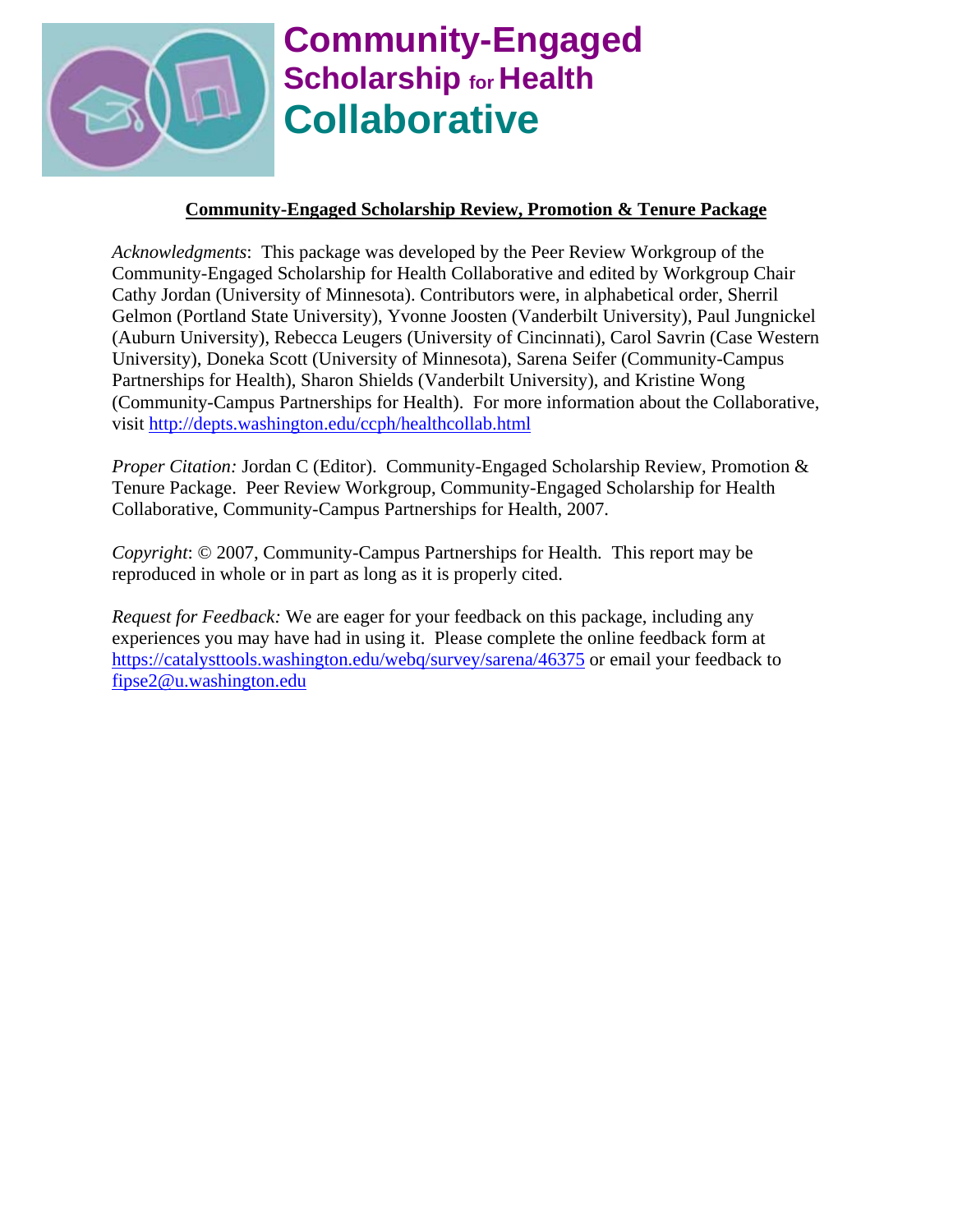# **Community-Engaged Scholarship Review, Promotion & Tenure Package**

*Purpose and Applied Use:* The Community-Engaged Scholarship Review, Promotion & Tenure Package has been developed as a resource and guide for community-engaged scholars and university Review, Promotion and Tenure (RPT) committees. Scholars will find this package to be most helpful when preparing their dossier for RPT. RPT committees can review the package to gain a greater understanding of how the scholarly rigor and impact of community-engaged scholarship (CES) can be documented for RPT. The package can also inform revisions of established RPT criteria to incorporate CES. Lastly, it is hoped that the package will play a role in establishing a common language and understanding of the definition, scholarly rigor, and applied impact of CES between scholars and RPT committees.

*Components:* The package consists of the following items:

- Definitions page  $3$
- Characteristics of Quality CES page 5
- Dossier of Ann Brooks, PhD, a fictitious community-engaged scholar page 13
- Answer Key: How does Dr. Brooks' work align with the Characteristics of Quality CES? page 36
- Table 1: The enhancement of scientific rigor in research through community engagement page 42
- Table 2: The enhancement of scientific rigor in teaching through community engagement page 49
- "Mock" RPT committee exercise instructions page 55
- PowerPoint slides from conference presentations available at www.ccph.info

*How the Components Fit Together:* This package is grounded in the Definitions and Characteristics of Quality Community-Engaged Scholarship. Dr. Brooks' Dossier shows how a community-engaged scholar may present his/her work to RPT committees, and parts of the dossier are aligned with the 8 characteristics of quality CES. The Answer Key evaluates how well Dr. Brooks conveyed and documented each of the 8 characteristics of quality CES in her dossier, and provides some recommendations for improvement. The Dossier and Answer Key can be used to educate oneself about documenting CES in RPT materials, and also works well as part of a group exercise simulating an RPT committee process. Instructions for conducting such an exercise are included. The two tables are intended to inform institutional leaders and RPT committee members about CES and to provide additional support for promotion or tenure candidates in making their best case for promotion or tenure as community-engaged scholars.

*Additional Resources on Community-Engaged Scholarship:* We encourage interested readers to review the additional online CES resources:

Commission on CES in the Health Professions: http://depts.washington.edu/ccph/kellogg3.html CES Toolkit: http://www.communityengagedscholarship.info CES Resources: http://depts.washington.edu/ccph/scholarship.html CES Listserv: https://mailman1.u.washington.edu/mailman/listinfo/comm-engagedscholarship Faculty for the Engaged Campus: http://depts.washington.edu/ccph/faculty-engaged.html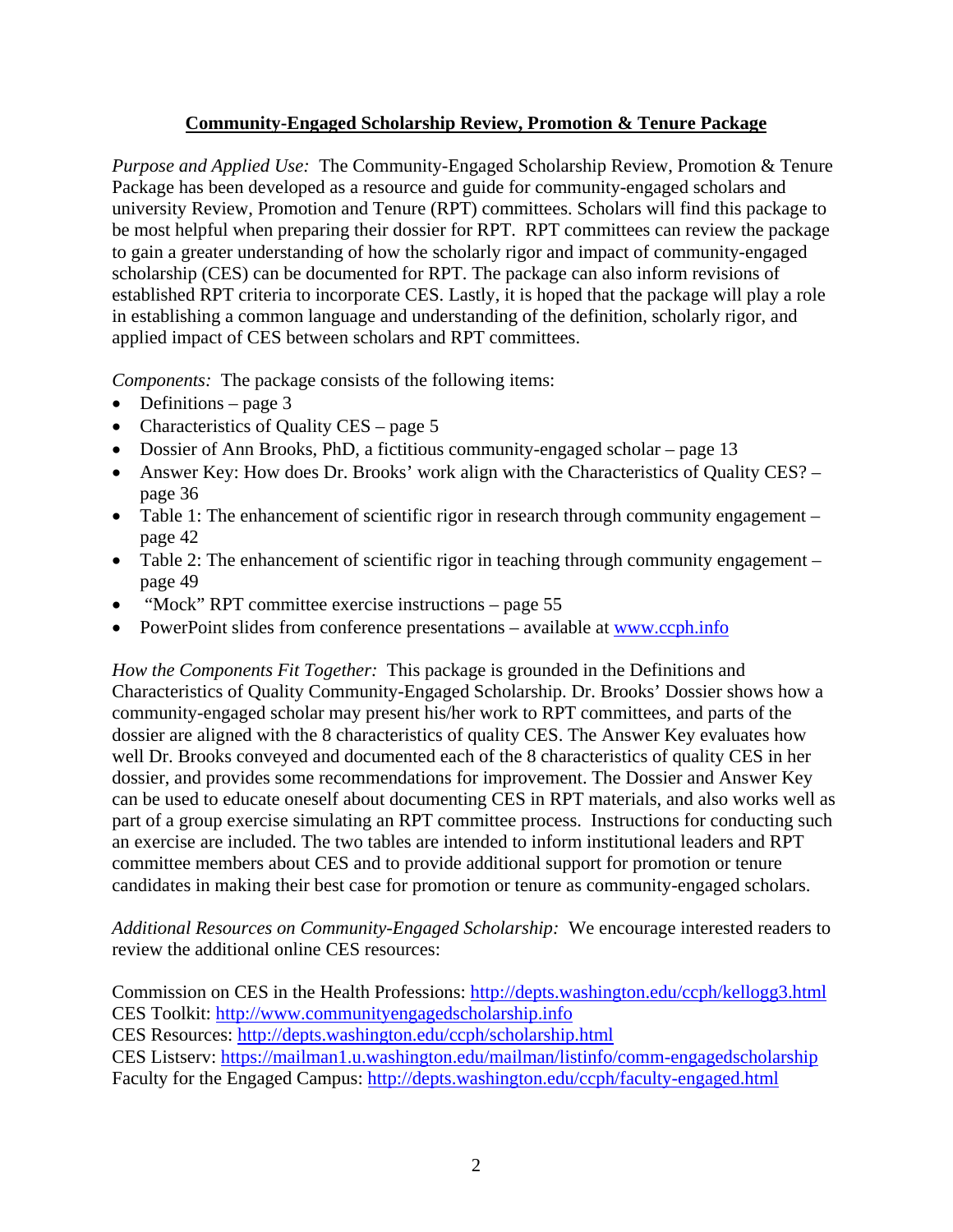# **Definitions**

# **What is "community engagement"?**

Community engagement is "the application of institutional resources to address and solve challenges facing communities through collaboration with these communities."



*Citation for above definition and figure:* Commission on Community-Engaged Scholarship in the Health Professions. Linking Scholarship and Communities. Seattle, WA: Community-Campus Partnerships for Health, 2005.

# **How is engagement different from "outreach"?**

Outreach has traditionally been associated with the dissemination of information to public audiences. Such dissemination has taken numerous forms but it is typically oneway communication rather than an exchange. Engagement implies a partnership and a two-way exchange of information, ideas, and expertise as well as shared decisionmaking.

# **What makes an activity "scholarship"?**

The following list of characteristics of scholarship is adapted from Recognizing Faculty Work, by Robert Diamond and Bronwyn Adam (1993)

- The activity requires a high level of discipline expertise.
- The activity breaks new ground or is innovative.
- The activity can be replicated and elaborated.
- The work and its results can be documented.
- The work and its results can be peer reviewed.
- The activity has significance or impact.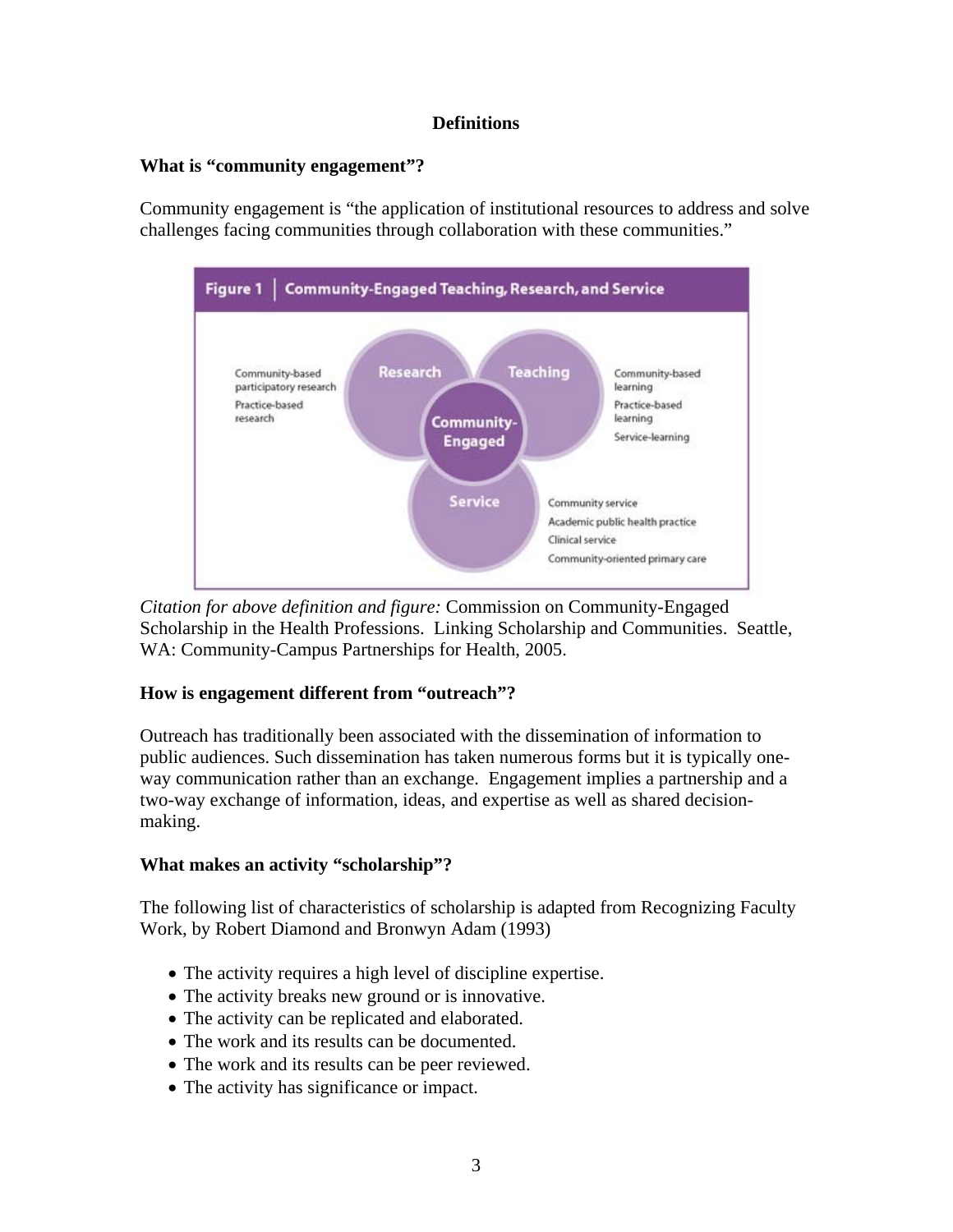More simply stated, scholarship is work that is public, peer reviewed and available in a platform that others may build on. Faculty take a scholarly approach when they systematically design, implement, assess and redesign an activity, drawing from the literature and best practices in the field (Association of American Medical Colleges, Advancing Educators and Education: Defining the Components and Evidence of Educational Scholarship.

https://services.aamc.org/Publications/showfile.cfm?file=version86.pdf)

Scholarship is, at its heart, about contributing to a body of knowledge. Such contributions could be in the form of the creation of new knowledge or the dissemination of knowledge.

Creation of knowledge is not just research. Integrating existing knowledge in new ways, making linkages, applying knowledge in new ways, or coming up with new methods would also be considered part of creating knowledge. Simply conducting a research project might not be considered scholarly unless the project results are documented, able to be reviewed by peers (including practitioners, policy makers, community members, etc. if appropriate) and disseminated.

Dissemination is not just publishing. It is teaching and consulting, community talks, legislative testimony, media presentations, etc. Dissemination is about putting knowledge in the public domain.

## **What is "community-engaged scholarship"?**

Community-engaged scholarship (CES) involves the faculty member in a mutually beneficial partnership with the community and results in scholarship deriving from teaching, discovery, integration, application or engagement.

## **How is community-engaged Scholarship different than "service"?**

Community-engaged scholarship integrates engagement with the community into research and teaching activities (broadly defined). Engagement is a feature of these scholarly activities, not a separate activity. Service implies offering one's expertise and effort to the institution, the discipline or the community, but it lacks the core qualities of scholarship.

## **What is "evidence" and what is "documentation"?**

The reader will see that in the section below on Characteristics of Quality Community-Engaged Scholarship, each description of a characteristic is followed by a set of bullets about evidence of that characteristic. This section is followed by a discussion of documentation. What's the difference? Evidence includes the behaviors, activities, and qualities consistent with a given characteristic. Documentation is how the scholar presents that evidence in a dossier.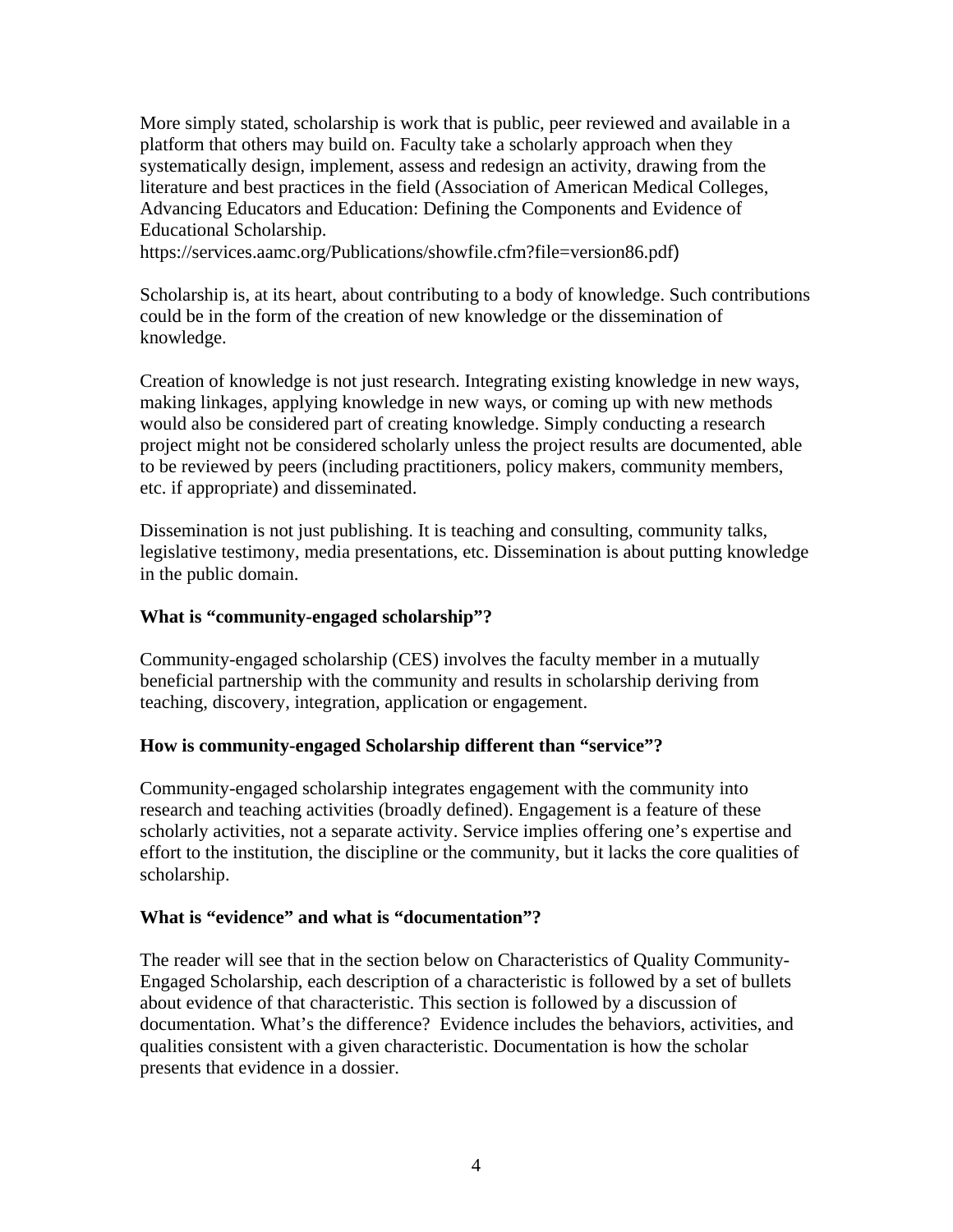# **Characteristics of Quality Community-Engaged Scholarship**

**Note:** These characteristics are drawn and adapted from these sources: Portland State University Promotion and Tenure guidelines, University of Washington School of Public Health and Community Medicine Promotion and Tenure guidelines, National Review Board for the Scholarship of Engagement guidelines, and Glassick C, Huber M and Maeroff G, Scholarship Assessed: Evaluation of the Professoriate, San Francisco: Jossey-Bass Publishers, 1997.

Readers may also wish to consult "Developing Criteria for Review of Community-Engaged Scholars for Promotion or Tenure," a related document prepared by the Peer Review Work Group of the Community-Engaged Scholarship for Health Collaborative: http://depts.washington.edu/ccph/pdf\_files/Developing%20Criteria%20for%20Review% 20of%20CES.pdf

Quality and significance of scholarship are the primary criteria for determining faculty promotion and tenure. Quality and significance of scholarship are overarching, integrative concepts that apply equally to the expressions of scholarship as they may appear in various disciplines and to accomplishments resulting from various forms of faculty work, such as research and teaching.

A consistently high quality of scholarship, and its promise for future exemplary scholarship, is more important than the quantity of the work done.

*The following 8 characteristics are intended as the basis for the evaluation of the quality and significance of Community-Engaged Scholarship (CES):* 

# **1. Clear Academic and Community Change Goals**

A scholar should clearly define objectives of scholarly work and clearly state basic questions of inquiry. Clarity of purpose provides a critical context for evaluating scholarly work.

# *Evidence of clear goals includes:*

- Clearly stating the basic purpose of the work and its value for public good
- Defining goals and objectives that are realistic and achievable
- Identifying intellectual and significant questions in the discipline and in the community
- Articulating one's program of research and objectives
- Articulating one's goals for teaching and student learning

# **2. Adequate Preparation in Content Area and Grounding in the Community**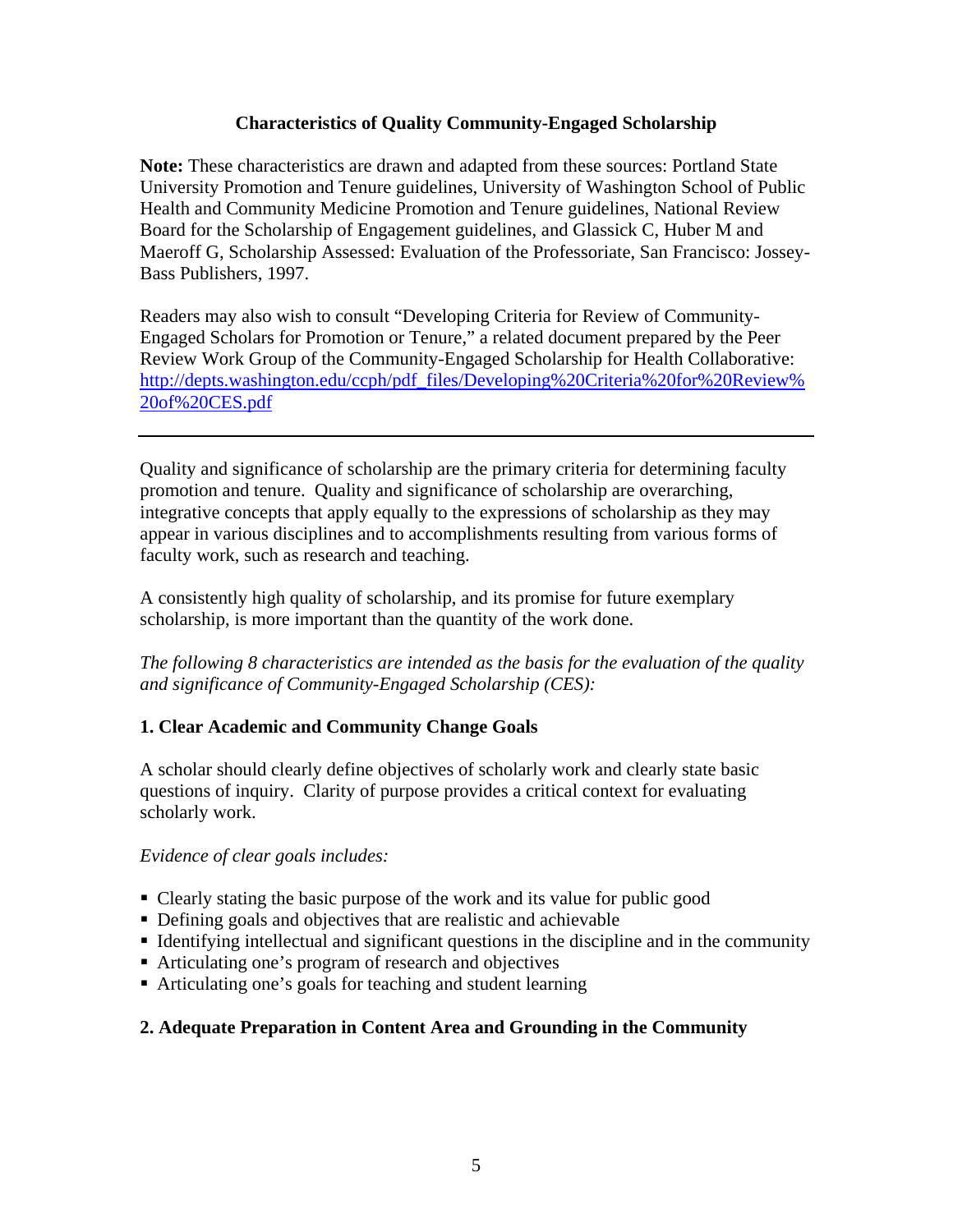A scholar must be well-prepared and knowledgeable about developments in his or her field. The ability to educate others and conduct meaningful work depends upon mastering existing knowledge.

# *Evidence of adequate preparation and grounding in the community includes:*

- Investing time and effort in developing community partnerships
- Participating in training and professional development that builds skills and competencies in CES or specific models such as service learning, community-based participatory research, or public health practice.
- Demonstrating an understanding of relevant existing scholarship

# **3. Appropriate Methods: Rigor and Community Engagement**

Meaningful scholarly work must always be conducted with appropriate rigor. In the case of research, rigor facilitates valid research design, data collection, as well as interpretation and reporting of results, so that valid conclusions can be drawn from the findings. In the case of teaching, rigor ensures that teaching methods and curriculum are grounded in practices known to produce student learning outcomes and in appropriate theoretical frames and research-based evidence. In many instances the engagement of communities can enhance rigor and facilitate the study of issues and research questions that would not be as effectively studied apart from such communities (for example, research related to health disparities). Community engagement can also enhance the rigor of teaching and facilitate understanding of environmental, sociological, and political contexts of issues or theories treated in the classroom. Therefore it is imperative for community-engaged scholars to provide evidence to demonstrate that rigor is maintained, or even enhanced, through community engaged approaches.

## *Evidence of scientific rigor and community engagement includes:*

- Enhancing curriculum by incorporating updated and real world information from community members critical to student learning of course material.
- Deepening and contextualizing the learning experience in a course by involving community experts in design and implementation
- **Leveraging funds for course development or a research project as a result of** community involvement
- Revising curriculum and community placement with community partner based on student feedback and community partner observation.
- Refining a research question, or confirming its validity, through co-generation with community partner
- Involving the community in grant management, fiscal control and accountability to increase community support for the success of the work.
- Involving the community to improve study design including: improving or reinforcing the conceptual framework; creating better understanding and characterization of study variables; and improving acceptability to the community, ultimately resulting in increased study validity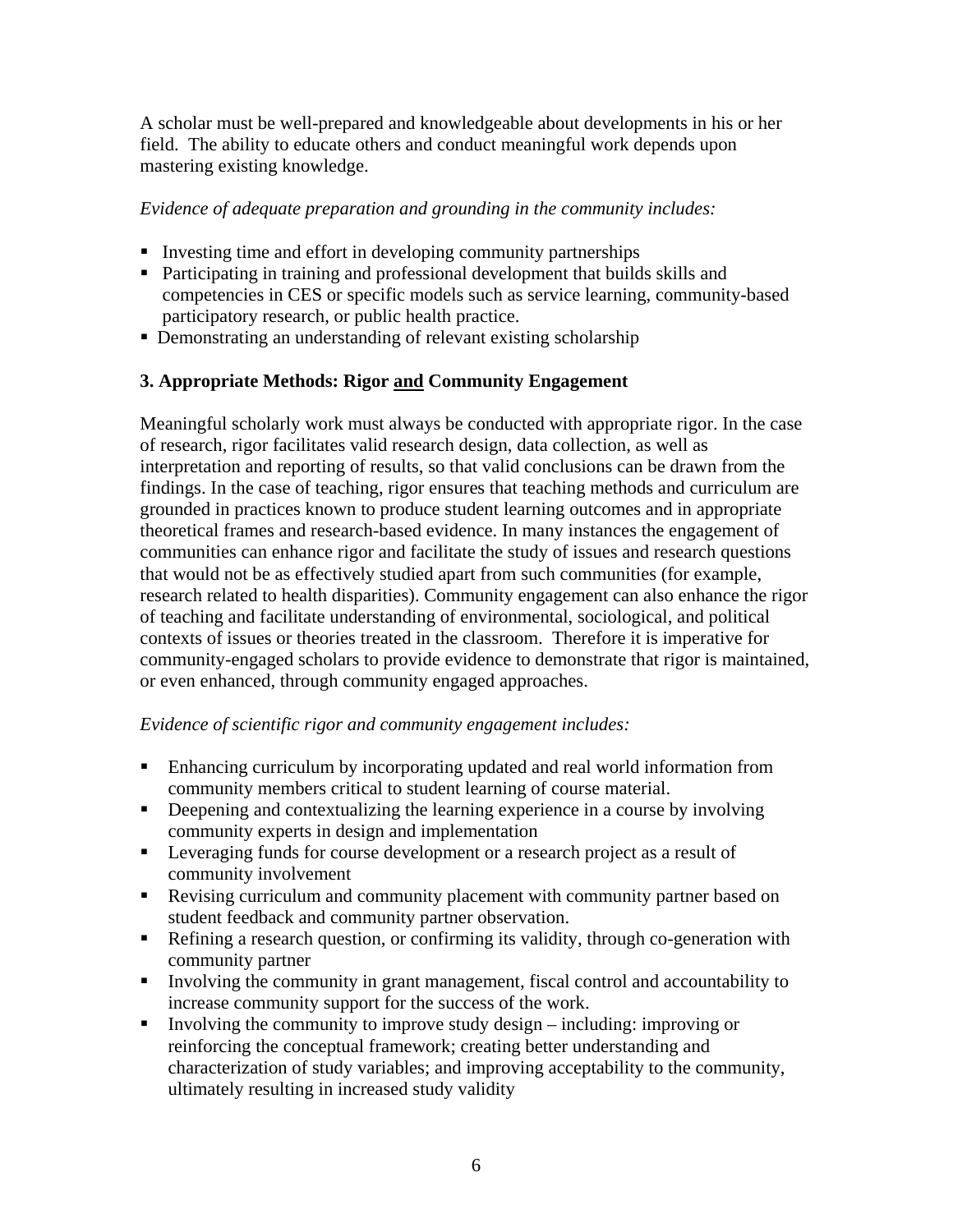- Using community member input to enhance plans for recruitment and retention of study participants
- Utilizing community member feedback to improve the design of measurement instruments and/or collection of data
- Involving community members in interpretation of data allowing deeper understanding of the study's findings
- Developing policy recommendations and application or intervention ideas based on study's findings through brainstorming with community partners.
- Disseminating findings more broadly through partnership with community organizations
- **IMPROVING EXAMPLE 1** Improving ethical credibility by directly addressing specific issues/concerns with the community.
- Reducing potential for faculty presuppositions through learning from community partners.

# **4. Significant Results: Impact on the Field and the Community**

Scholars should evaluate whether or not they achieve their goals and whether or not this achievement had an important impact on and is used by others. A primary goal of community-engaged scholarship is to beneficially impact the communities in which such scholarship is conducted. The assessment of CES impact must go beyond just the reporting of positive, neutral, or negative outcomes of any given project. The scholar should explicitly state what knowledge they created or applied and what impact it has had or may likely have in the future. It is important to note here that "significant results" is intended to be broadly defined and not only "statistically significant results."

# *Evidence of significant results/impact includes:*

- The community contributing to as well as benefiting from the research or learning project
- Making progress towards social equity
- Changing health policy
- **Improving community health processes or outcomes**
- Securing increased funding to continue, expand or replicate the initial project or course
- Securing increased funding for community partners
- Increasing capacity of individuals in the community and community organizations to advocate for themselves
- Enhancing the ability of trainees or students to assume positions of leadership and community engagement
- Utilizing the work to add consequentially to the discipline and to the community
- Opening up additional areas for further exploration and collaboration through the work
- Utilizing the work to make a contribution consistent with the purpose and target of the work over a period of time
- Disseminating geographically limited work with clear discussion as to its generalizability to other populations or as a model that can be further investigated in other settings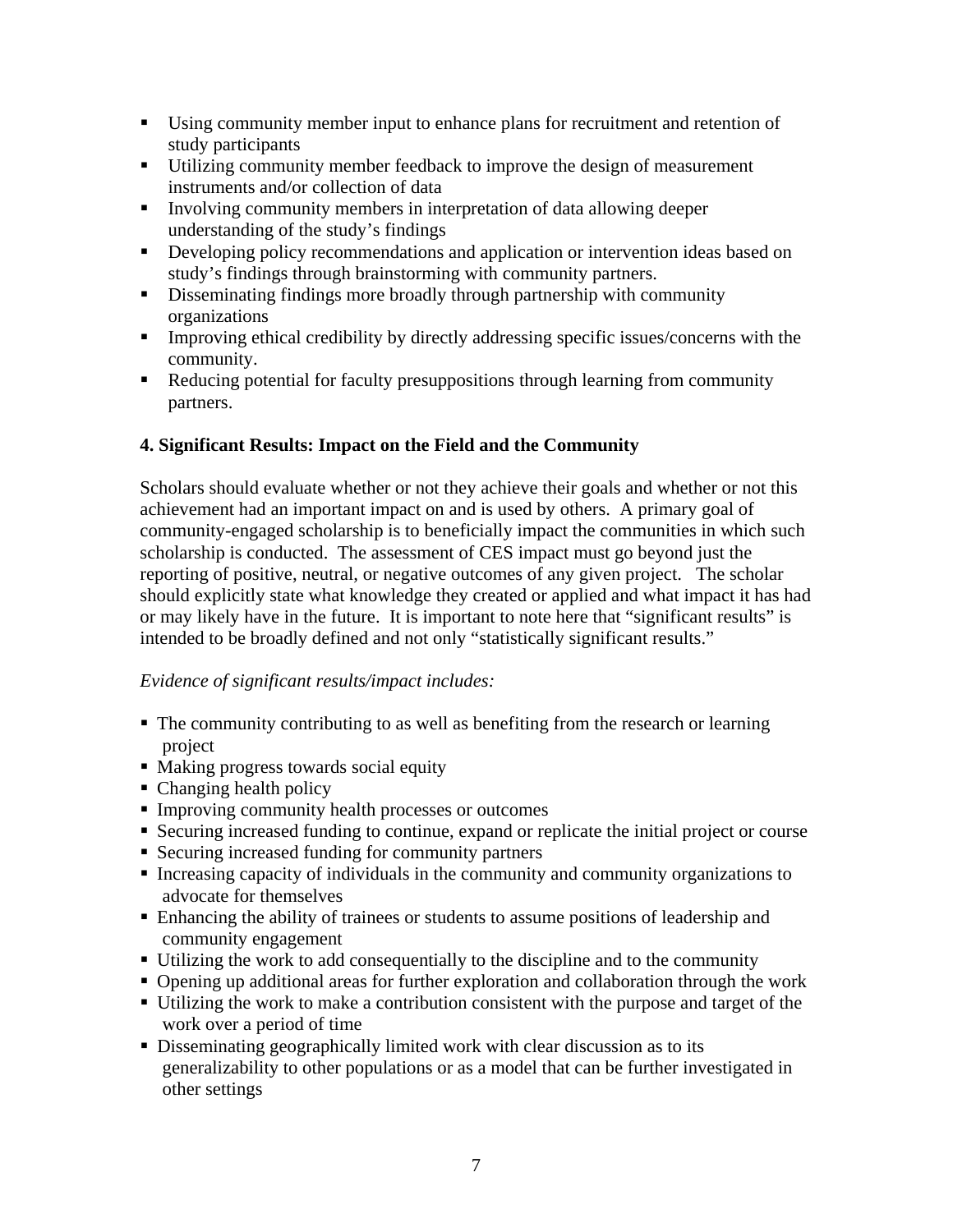# **5. Effective Presentation/Dissemination to Academic and Community Audiences**

Central to scholarly pursuits is the effective presentation and dissemination of results. Scholars should possess effective oral and written communication skills that enable them to convert knowledge into language that a public audience can understand. Scholars should communicate with appropriate audiences and subject their ideas to critical inquiry and independent review.

## *Evidence of effective presentation and dissemination includes:*

- Publishing research results or teaching innovations in peer-reviewed journals, practitioner journals, professional journals
- Publishing in periodicals or newspapers read by community members
- Disseminating information through other media used by community members, practitioners or policy makers (radio, newsletters, podcasts, etc.)
- Utilizing video, computer or distance programs that reach community
- Producing policy documents directed towards service providers, policy makers or legislators
- **Presenting at community events**
- Co-authoring any of the above with community partners

# **6. Reflective Critique: Lessons Learned to Improve the Scholarship and Community Engagement**

Community-engaged scholars should demonstrate an ability to critically reflect on their work, their community partnerships, the issues and challenges that arise and how they are able to address these (for example, issues of power, resources, capacity, racism, etc). Community-engaged scholars should demonstrate an ability to consider such questions as: why did this project succeed or fail to achieve its intended outcomes; what could be done differently in succeeding projects to improve outcomes; is this project an idea that is deserving of further time and effort?

## *Evidence of reflective critique includes:*

- Conducting debriefing sessions with community members
- Seeking evaluations from community members
- Changing project or course design based on feedback and lessons learned
- Engaging in personal reflection concerning, for example, issues of privilege or racism

## **7. Leadership and Personal Contribution**

One of the most consistent criteria for promotion or tenure in the academy is evidence of a national or international reputation. Community-engaged scholars should demonstrate, within their discipline, within the arena of community-engaged scholarship, or both, that their work has earned them a reputation for rigor, impact and the capacity to move the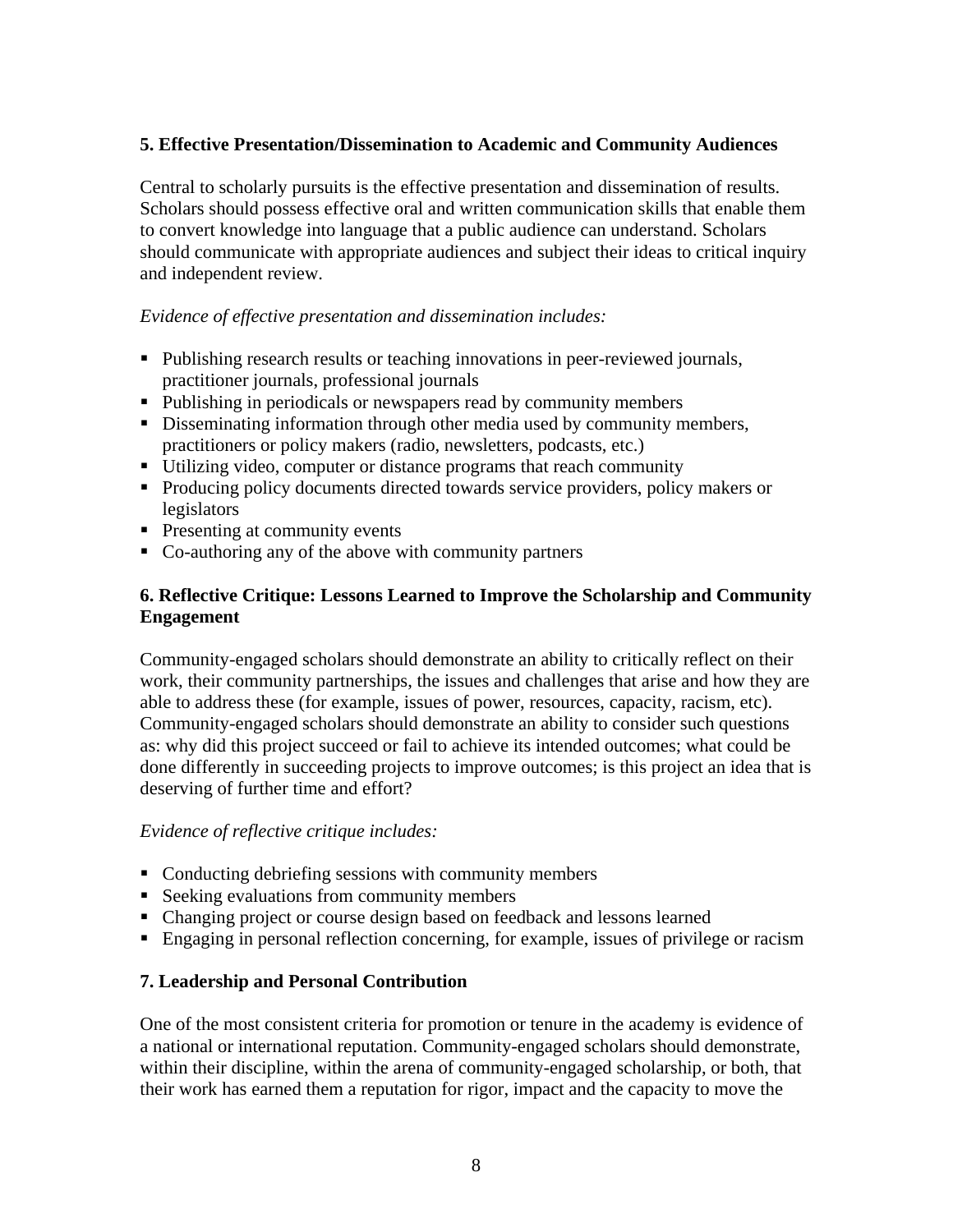discipline or community change work forward. In addition, community-engaged scholars should demonstrate an ability to serve in leadership roles.

# *Evidence of leadership and personal contribution includes:*

- Receiving invitations to present to professional society meetings, national or international conferences
- Receiving invitations to present to community audiences
- Receiving invitations to testify before legislative bodies
- Receiving invitations to appear in the media
- Receiving invitations to serve on advisory or policy-making committee at national, regional, state and/or community levels
- Receiving invitations to serve on editorial boards
- Directing community-based activities
- Organizing partnerships with community organizations to improve health
- Receiving awards or letters of appreciation from community-based organizations for contributions to community health
- **Mentoring students, junior faculty and community partners**
- Being asked to be a peer observer of colleague's teaching

# **8. Consistently Ethical Behavior: Socially Responsible Conduct of Research and Teaching**

Consistently ethical behavior links scholarship to personal virtues. This reference suggests that scholarly work must be conducted with honesty, integrity, perseverance and courage. Ethical behavior considers that scholars will foster a respectful relationship with students, community participants, peers, and others who participate in or benefit from their work. Ethical behavior ensures the responsible conduct of research and the respectful engagement of communities and individuals to conduct research and teaching. Ethical behavior must consider cultural or community implications as well as university policies.

## *Evidence of consistently ethical behavior includes:*

- Cultivating the conduct of "good science", sound research techniques and appropriate engaged pedagogies that result in meaningful and beneficial contributions to communities.
- Following the human subject review process and all other policies concerning the responsible conduct of research when conducting research projects, and specifically subjecting work to a community IRB or a university IRB committee focused on community based research, if these exist
- **Engaging communities in a respectful manner**
- Recognizing and valuing community knowledge systems and incorporating them into the research process and courses as appropriate
- Acknowledging that customs and practices vary from one cultural community to the next and therefore should not be assumed when initially engaging a community
- Approaching communities as mutual partners to foster trusting, equitable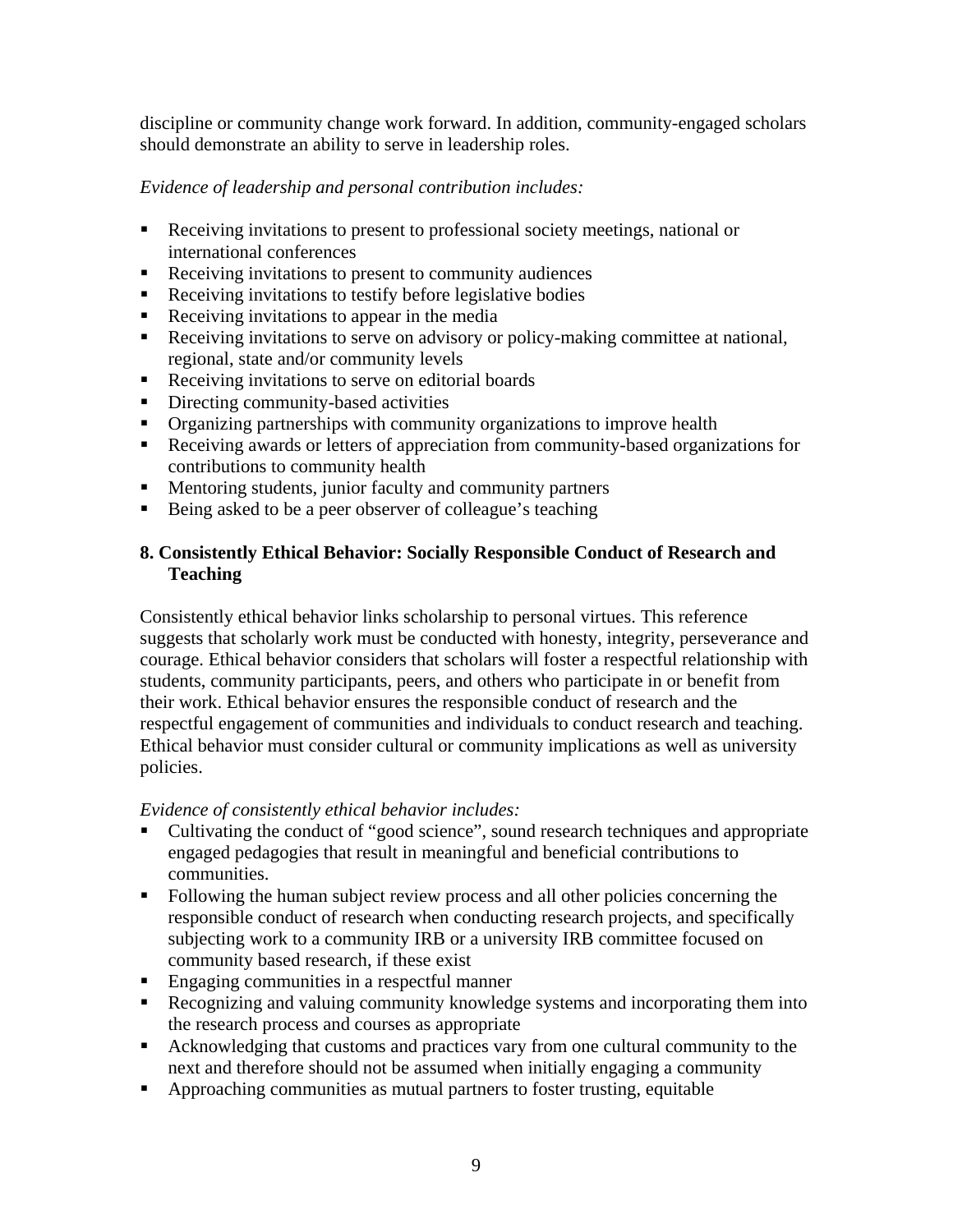relationships

- Focusing scholarly work on community assets not deficiencies, allowing community members to take active, meaningful roles in research and courses, not for example, simply serving as research subjects. The goal is to maintain an open, trusting relationship—one that empowers the community and reflects a true partnership.
- Appropriately involving community partners in writing and reviewing products of the scholarship before they are published or otherwise disseminated.
- Appropriately acknowledging community partners when writing, presenting, etc about the collaborative work.

# **Ideas for Documenting Quality Community-Engaged Scholarship in a Dossier**

The following are examples of documents that could be included in a communityengaged scholar's dossier. Depending upon an academic institution's standards and guidelines for preparing promotion and tenure materials, some of these may or may not be useful to individual scholars. Thus, community-engaged scholars are encouraged to use these ideas in the context of the requirements of the institutions in which they work.

For additional ideas, including examples from actual dossiers, visit the Community-Engaged Scholarship Toolkit at www.communityengagedscholarship.info

- **Career Statement** As a part of their career statement, scholars can discuss the role of CES to their career and academic development. Some institutions require the scholar to specifically address research and teaching accomplishments in either subsections of the Career Statement or in separate essays. The scholar should take this opportunity to illustrate how CES enhances the rigor of their research or teaching, the reach of their work, community impact, and student outcomes.
- **Curriculum Vita –** Within the format allowed by their institutions, communityengaged scholars can use their vita to highlight the importance of communityengagement to their scholarly work. For example, sections of the vita could be developed to highlight community activities, consultative and advisory positions, and articles or reports co-authored with community partners. It is particularly important that the role of community partners be highlighted. It is essential that communityengaged scholars document their work to be scholarly, in that it creates, advances, or extends knowledge. Mere provision of community service, while being a form of community engagement, cannot be considered to be community-engaged scholarship.

## **Ideas from the CES Toolkit include:**

- Place a star on publications where one or more of your co-authors was a community partner. This highlights your commitment to recognizing community partners for their scholarly contributions.
- Place a star on publications where one of your students was a first author. This highlights your commitment to mentoring your students, and your willingness to support their development.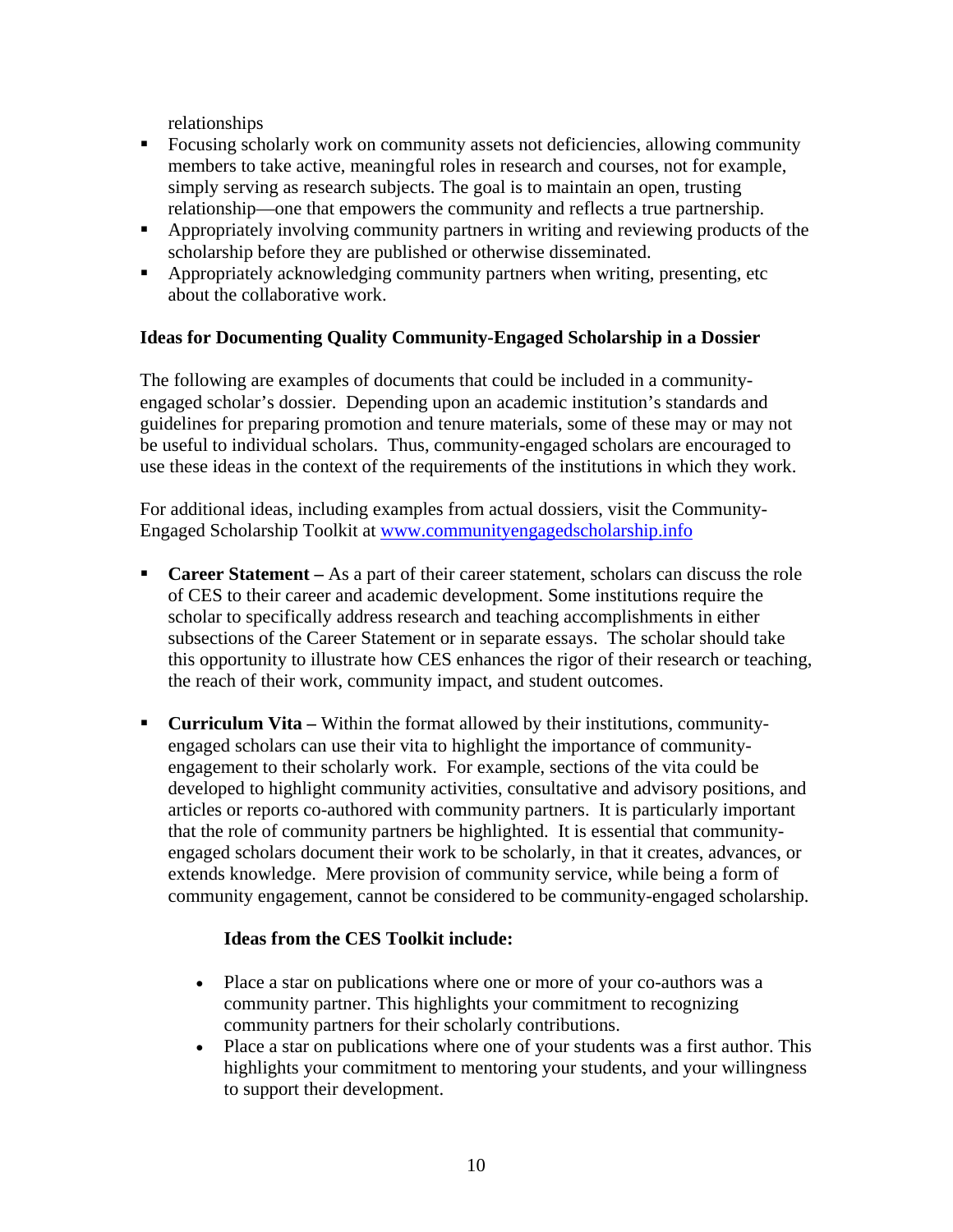- Cite training manuals for community and innovative educational materials under publications. Highlight these products in your Career Statement or essays, especially if you are able to indicate how they were peer reviewed and what potential impact they are having on learners, community members or policy makers. Cite educational and public health evaluation reports.
- Highlight your service work in three areas: (1) University Service, (2) Professional Service and (3) Community Service. This method of categorizing your service can show your committee the breadth of your commitment to service both within the university and beyond. Avoid placing research and teaching activities within the Community Service area. If these activities are scholarly, they belong in the Research and Teaching related sections.
- **Statement of Assigned Responsibilities/Work Assignment –** Community-engaged scholars can also document the importance of community-engagement as it relates to their assigned responsibilities. Sadly, in many academic settings, faculty members are evaluated for promotion and tenure on criteria that are out of alignment with the responsibilities they are asked to assume on a daily basis. Inclusion of a statement of assigned responsibilities or work assignment, within a dossier, may call attention to the importance of community-engagement as it relates to a scholar's work.
- **Teaching Portfolios -** Teaching portfolios are increasingly used by faculty members for documentation of the scholarship of teaching. Portfolios are ideal venues for faculty members to document the value of community-engagement as related to their teaching as well as scholarship related to their teaching activities. Important components of teaching portfolios are the scholar's reflective comments, which can be used to explain the value of community-engaged approaches to their work.

# **Ideas from the CES Toolkit include:**

- Integrate literature on the philosophy and outcomes of community-engaged teaching.
- Integrate how your involvement in community engaged teaching relates to your disciplinary content area and/or your research.
- Highlight any leadership roles you have that relate to community-engaged teaching.
- Highlight grants that your have received (both institutional and external funding) to develop courses involving a community components.
- Highlight teaching awards. Highlight nominations for teaching awards. The nomination is an award in and of itself.
- Describe a new or revised class that involves the community as a teaching innovation.
- Cite publications and presentations on innovative community-based education from courses.
- Describe presentations on community-engaged teaching.
- Include excerpts from student reflection journals (with student permission) that detail what students have learned.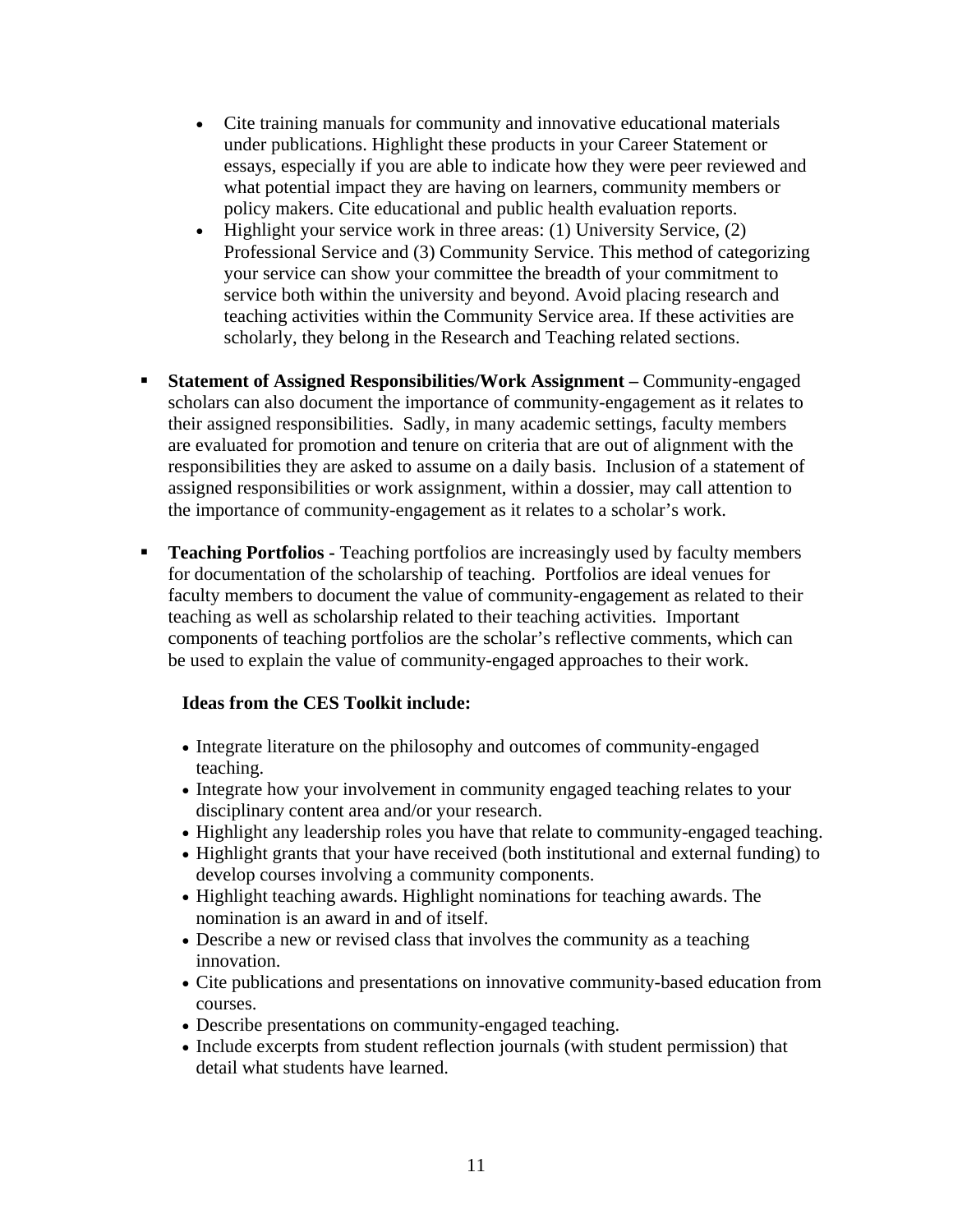- Include excerpts of letters from community partners describing how the servicelearning projects have impacted the community.
- Create a summary page in your course syllabi materials that ties how and why you developed your courses back to your teaching statement.
- Solicit evaluations and letters of support from former students. Ask them to send letters directly to your department chair or other appropriate person.
- Involve peers to evaluate your teaching and ask them to assess the components that involve student partnerships with communities.
- Solicit letters from community partners who have been involved in your courses.
- Bold or point to student end-of course summaries that highlight excellence in your teaching.
- **Letters of Support/Appreciation from Community Members/Partners –** Such letters can be used to help document the value of the scholarly work as perceived by community leaders and to illustrate community impact and breadth of dissemination.
- **Peer Review Letters from Community Leaders –** To be valuable, such letters must provide a critical critique of the scholar's work from the community's perspective. Letters of a general nature that lack critical analysis may be counterproductive to the scholar's promotion and/or tenure application.
- **Publications in Media Aimed at Community Partners –** Such publications can be used to highlight the importance of this work to community leaders and partners.
- **Peer-Reviewed Publications that Report on Community-Engaged Scholarship**  Peer-reviewed publications are the most highly respected forms of scholarly communication. It is important that community-engaged scholars, when ever possible, work diligently to communicate their work through peer-reviewed outlets.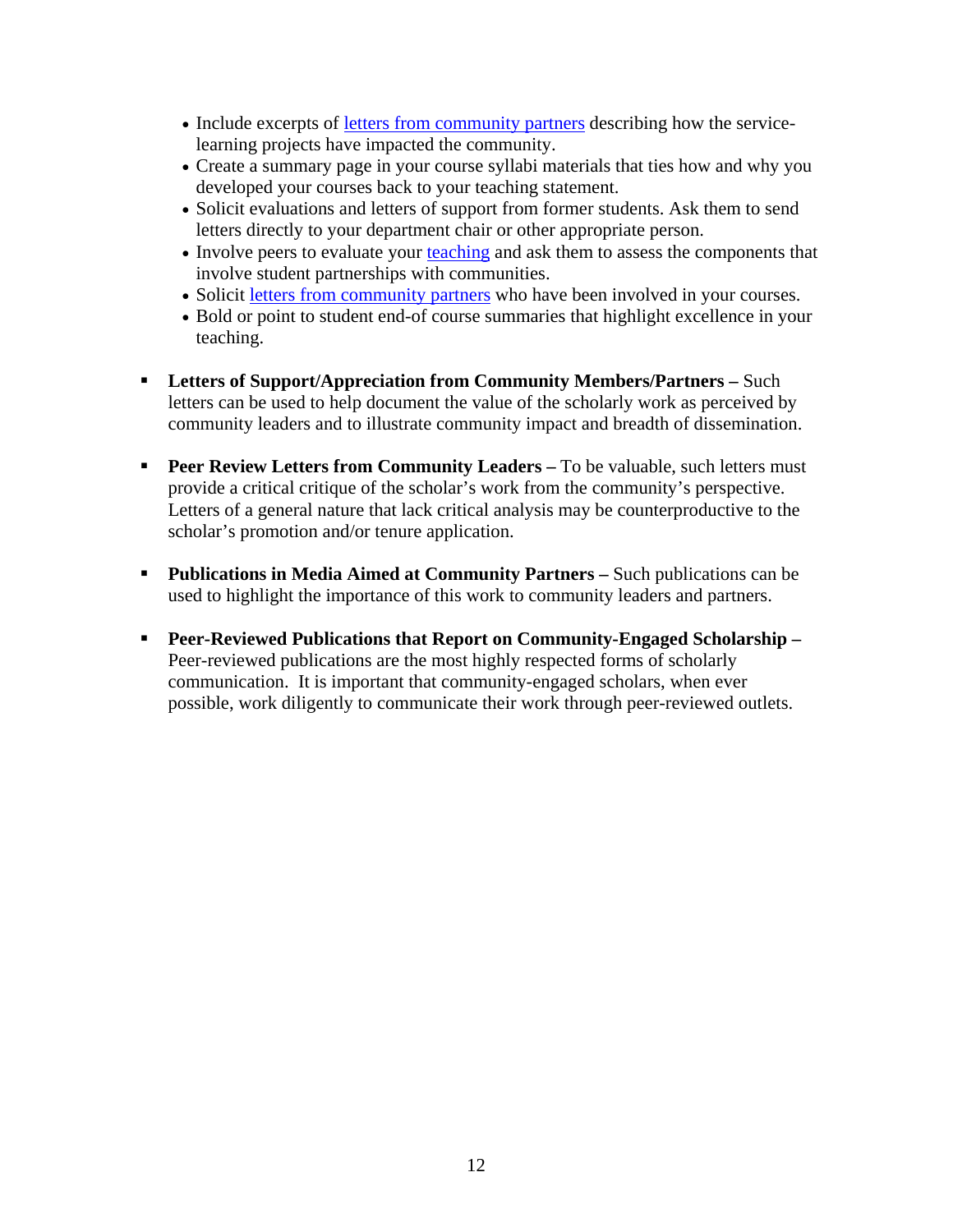## **Dossier of Ann Brooks, PhD, A Fictitious Community-Engaged Scholar**

This sample dossier includes the following components:

- A letter from Dr. Brooks' Department Chair illustrating the role a chair [or a nominating faculty member] can play in educating RPT committee members about community engaged scholarship
- **Curriculum vitae**
- Table of accomplishments as defined by the characteristics of quality communityengaged scholarship
- Narrative statement
- **Letters from community partners**

For examples of excerpts drawn from actual dossiers, visit the Community-Engaged Scholarship Toolkit at http://depts.washington.edu/ccph/toolkit-portexamples.html

# *LETTER FROM DR. BROOKS' DEPARTMENT CHAIR*

Doris Key, PhD MPH Dean, School of Public Health and Health Sciences University of Massachusetts – Amherst 420 Lindon Ave Amherst, MA

RE: Ann Brooks, Ph.D.

Dear Dr. Key,

It is with great pleasure that I write this letter of support of Dr. Ann Brooks' application for promotion to Associate Professor with tenure in the Division of Public Health. Dr. Brooks obtained her BA from University of Kansas, her MA from Harvard University and her PhD from University of Florida. She completed a post-doctoral fellowship at Boston University School of Public Health and began her professional career as a Clinical Assistant Professor at the University of California-Davis. She became an Assistant Professor in 2001 at the University of Massachusetts-Amherst. As head of the Division of Public Health, I can tell you that we were extremely fortunate to recruit her and we fully support her application for promotion.

Dr. Brooks is a unique scholar/teacher. She identifies herself as a community-engaged scholar and she aims to apply disciplinary expertise and skills to timely and important social issues in the community thereby making impact on the field as well as in the communities with which she co-produces her scholarship. Since 1990, with the seminal work of Ernest Boyer and others, community engaged scholarship has become increasingly recognized as not only a legitimate form of scholarship, but particularly in public health, a preferred approach to issues related to problems such as health disparities. Participatory approaches produce more valid and reliable results through improved recruitment and retention and heightened cultural sensitivity and increased trust. Dissemination and impact are enhanced through emphasis on applying knowledge learned to the community in real time.

Dr. Brooks' approach engages communities as active participants and she is an effective and respectful partner. Her work with communities should not be interpreted as 'service', though she does perform community service. Dr. Brooks effectively makes the case in her dossier that her community engagement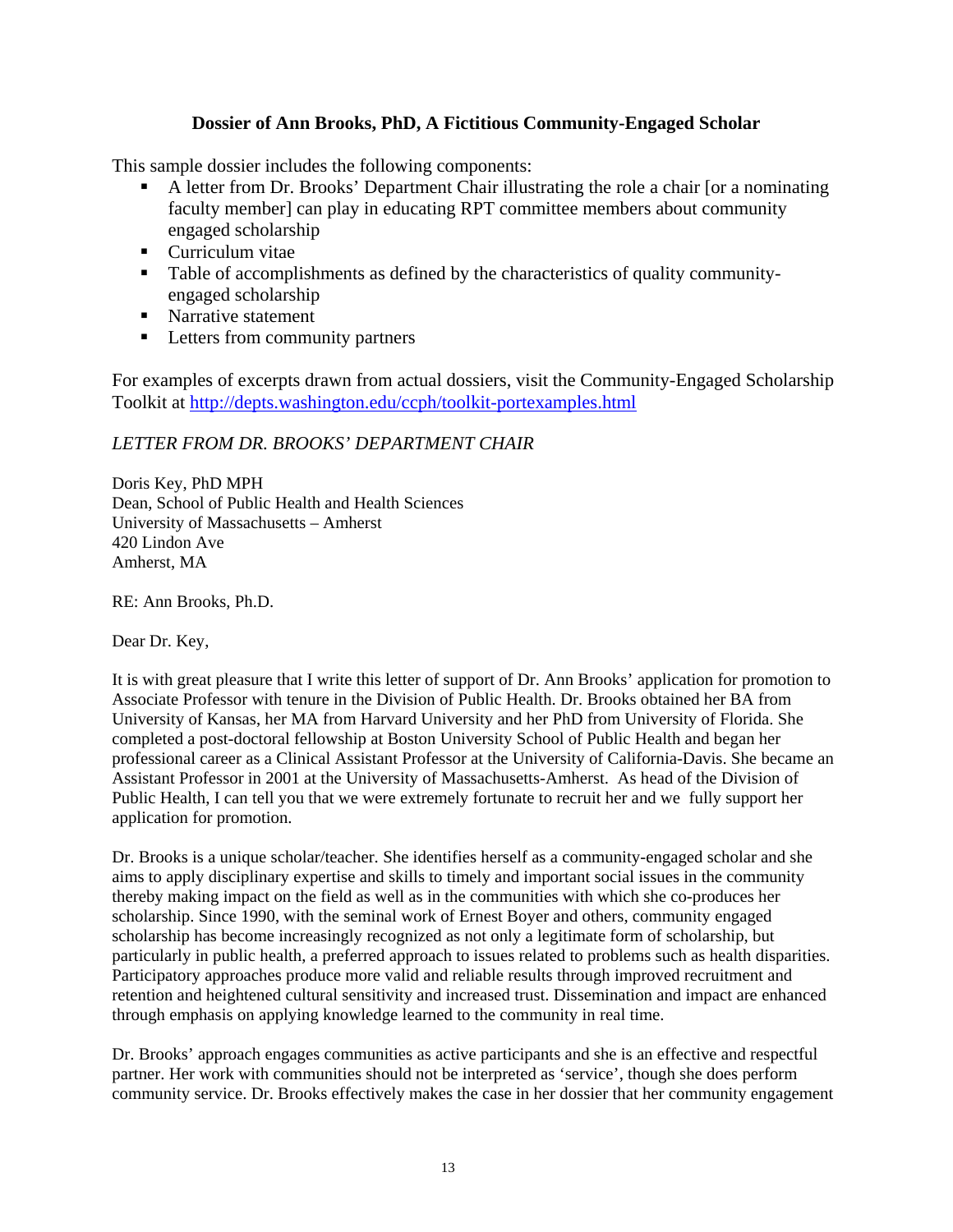produces scholarship and her participatory approach is her means to creating research questions, processes and products that are relevant to and accepted by the community and have impact on both the discipline and the communities in which the knowledge is applied.

Dr. Brooks' local reputation as an ambassador for the University, a respected research colleague and a goto person for the community is illustrated in letters of support provided by community partners. Though these community members did not assess Dr. Brooks' dossier as an external reviewer would, these individuals are in the best place to help us understand the societal impact of Dr. Brooks work and her qualities as a partner and representative of the University. Dr. Brooks national reputation is highlighted in her excellent external review letters and by the fact that she has published with colleagues in other institutions and has been invited to speak at national meetings, serve on national workgroups, boards of directors and advisory boards, and to serve as a journal reviewer and a grant reviewer for NIH. She has also won several awards.

In summary, Dr. Brooks is an exemplar of the engaged scholar and her community-engaged scholarship has contributed to both disciplinary knowledge and community impact and has earned her and our institution a national reputation. A promotion to the rank of Associate Professor is well deserved.

Sincerely,

Ed Fine, PhD MPH Head, Division of Public Health School of Public Health and Health Sciences University of Massachusetts-Amherst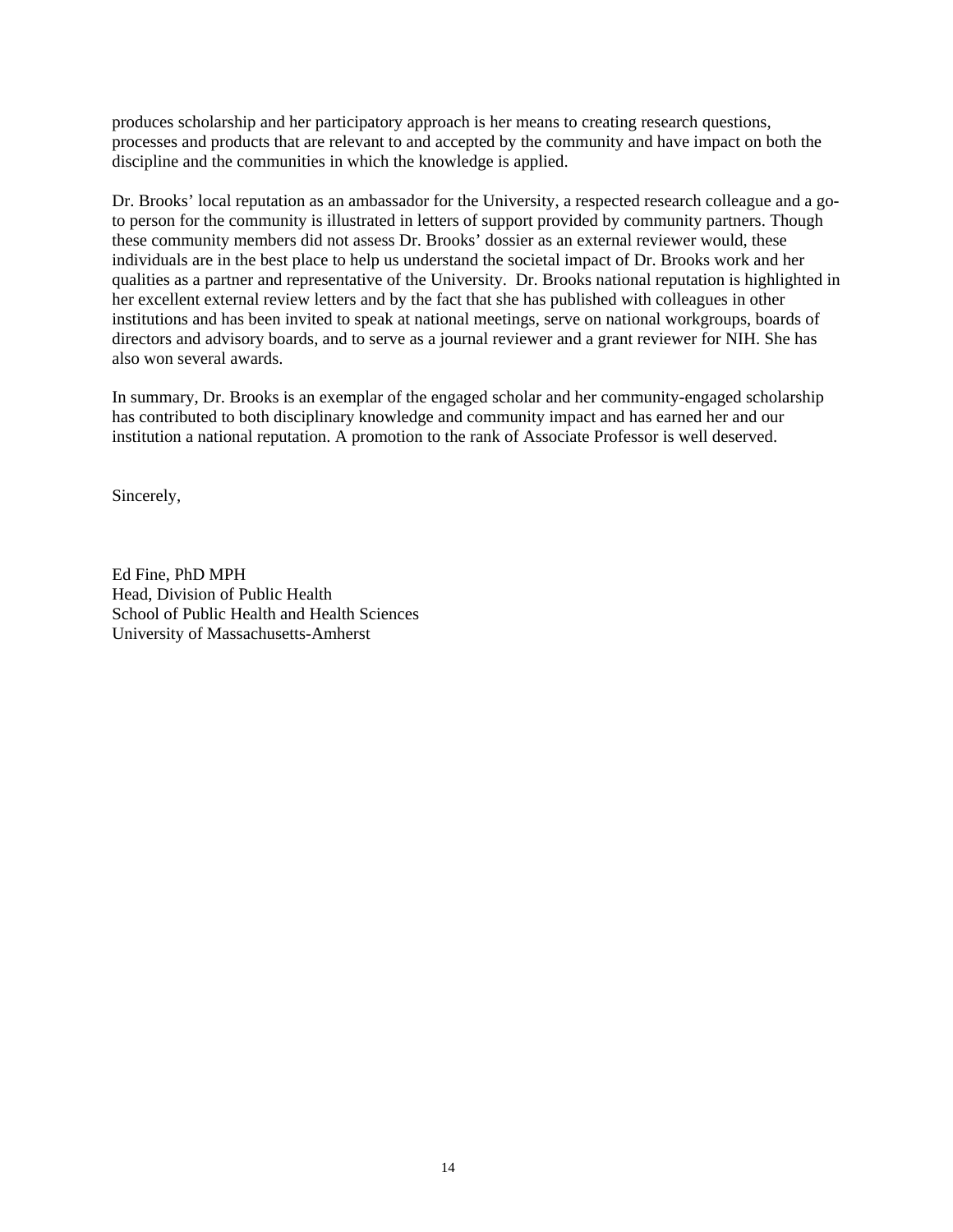## *CURRICULUM VITAE*

## ANN BROOKS, PhD, MA March 2006

| <b>Office Address</b><br>Phone<br>Fax<br>Email |                 | School of Public Health and Health Sciences<br>University of Massachusetts Amherst<br>XXX<br><b>XXX</b><br>XXX<br>XXX |  |
|------------------------------------------------|-----------------|-----------------------------------------------------------------------------------------------------------------------|--|
|                                                |                 | <b>EDUCATION</b>                                                                                                      |  |
|                                                | Ph.D. 1992-1998 | <b>University of Florida</b><br><b>Health Behavior and Health Education</b>                                           |  |
|                                                | M.A. 1990-1992  | <b>Harvard University</b><br>Medical Anthropology                                                                     |  |
| $\mathbf{B} \cdot \mathbf{A}$ .                | 1986-1990       | <b>University of Kansas</b><br>Anthropology                                                                           |  |

#### **EMPLOYMENT**

Assistant Professor, University of Massachusetts Amherst School of Public Health and Health Sciences, August 2001-present

Clinical Assistant Professor, University of California Davis, December 1999-2001

Postdoctoral Fellow, Boston University School of Public Health, August 1998-August 1999

#### **DISSERTATION**

Effects of the Perceptions and Observations of Environmental Stressors on Health and Well-Being in Residents of Jacksonville, Florida, August 1998, Dr. Samantha Charles and Dr. Colleen Nelson, dissertation co-chairs

## **REFEREED PUBLICATIONS**

#### *\* indicates that co-author is a community member*

Brooks, A. and \*Anderson, Y.L. Comunidades de la Salud/Communities in Health. *Health Education and Behavior* 32(1) (2006):25-6.

\*Vera, M. and Brooks, A. Engaging students in community: A public health course transformed. *Journal of Public Health Education* 14(2) (2005); 56-71.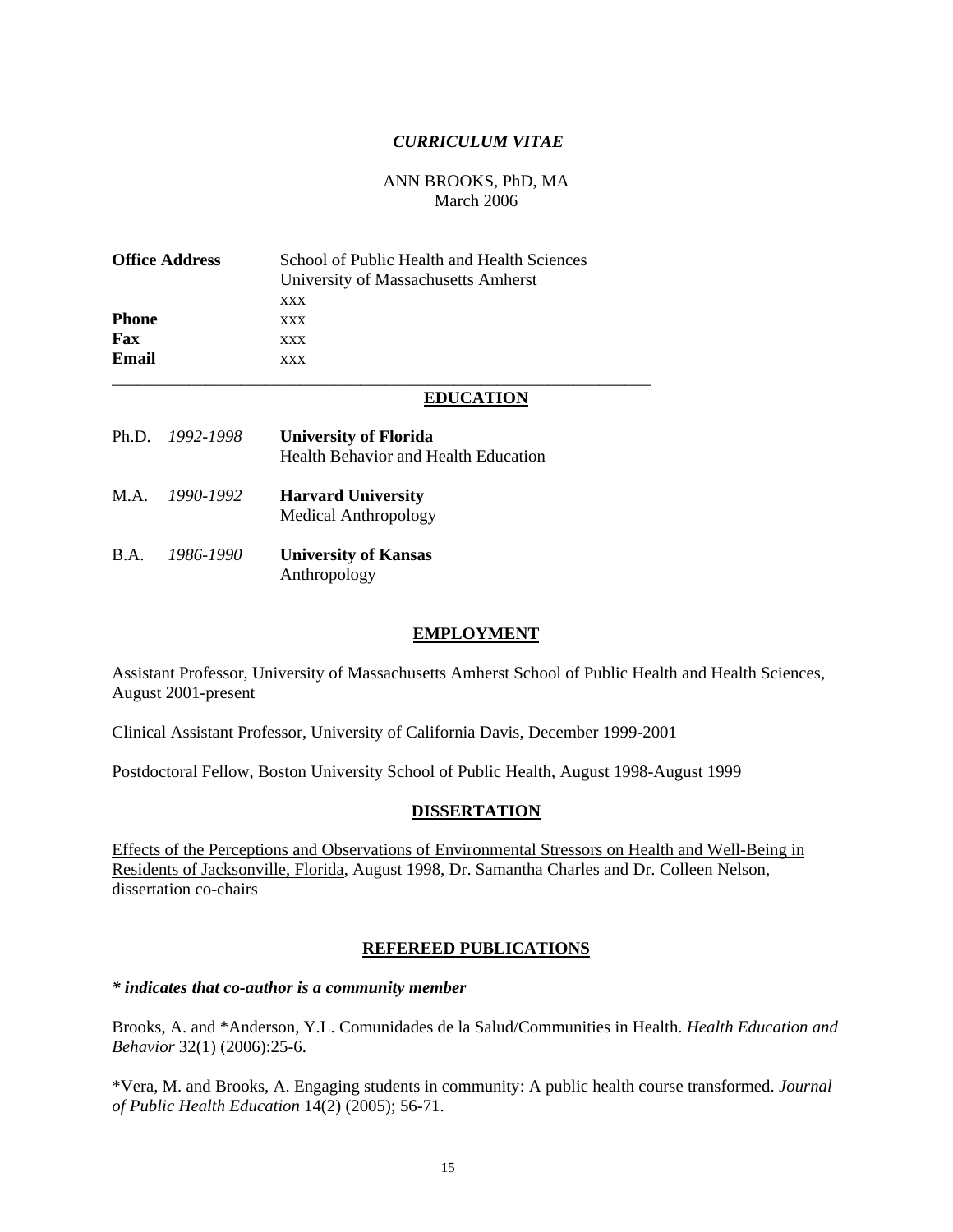Brooks, A., \*Anderson Y.L., and \*Powers, N. Creating change in urban communities: Building on history and social capital. *American Journal of Public Health* 95(2) (2004): 96-101.

Brooks, A., and \*Christenson, N. Disaster-relief policy and practices: Community and university participation. *Journal of Community Practice* 13(2/3) (2004):107-131.

Brooks, A., and \*Anderson, Y.L. Communities in Health: An application of the community health worker model to rural areas. *Journal of Interprofessional Care 20*(4) (2003):145-147*.* 

Washington G.O., Fields J., and Brooks A. An assessment tool for the evaluation of senior walking.. *American Journal of Preventive Medicine* .14(1) (2003); 145-156.

Richfield T.E., Lee D., and Brooks A. Walking in older adults: Measuring the influence of neighborhood environment effects. *Journal of Aging and Physical Activity* 14(2), (2003);14-24.

Goldstein, B.A., Brooks, A., Alcorn, A., Paulson, A.S., Stevens, E.A., and Schork, T. Southern women, stress, social support and health. *Health Education and Behavior* 31(3) (2001):152-160.

Ramirez, M., and Brooks, A. Hopeful approaches to youth HIV/AIDS prevention. *Journal of Health Management* 2(1), (1999); 4-14.

Brooks, A. Assessing youth health; A view from the streets. *Cultural Anthropology Methods* 10(1) (1996); 31-45.

Taylor, R., Brossart, J., Harris, T., Philips, A., Brooks, A., and Lee, C. Applied curricula revisions. *Society for Applied Anthropology* 11(1) (1995):29-35.

#### **NON-REFEREED PUBLICATIONS**

## *\* indicates that co-author is a community member*  Book Chapters

Brooks, A., and \*Christenson, N. Disaster-relief policy and practices: Community and university participation impact. In Soska, Johnson (eds). Higher Education and Civic Participation. Boston University Press, (2005), pp 203-217.

Brooks, A., and Xiong, S. The methods and ethics of community-driven environmental justice research: In Boro, Wilson (eds). Community Action Research in the Health Sciences. New York, NY: Haworth Press, Inc. (2002), pp.221-241.

#### Completed Works

Brooks, A. Using community health workers in primary prevention. Report prepared for the Massachusetts Medical Association. (2006).

Brooks, A., Carmichael, M., and Reese, N. Health and the environment: Making the case for a toxics reduction strategy at Hampshire County and the City of Amherst. (2004).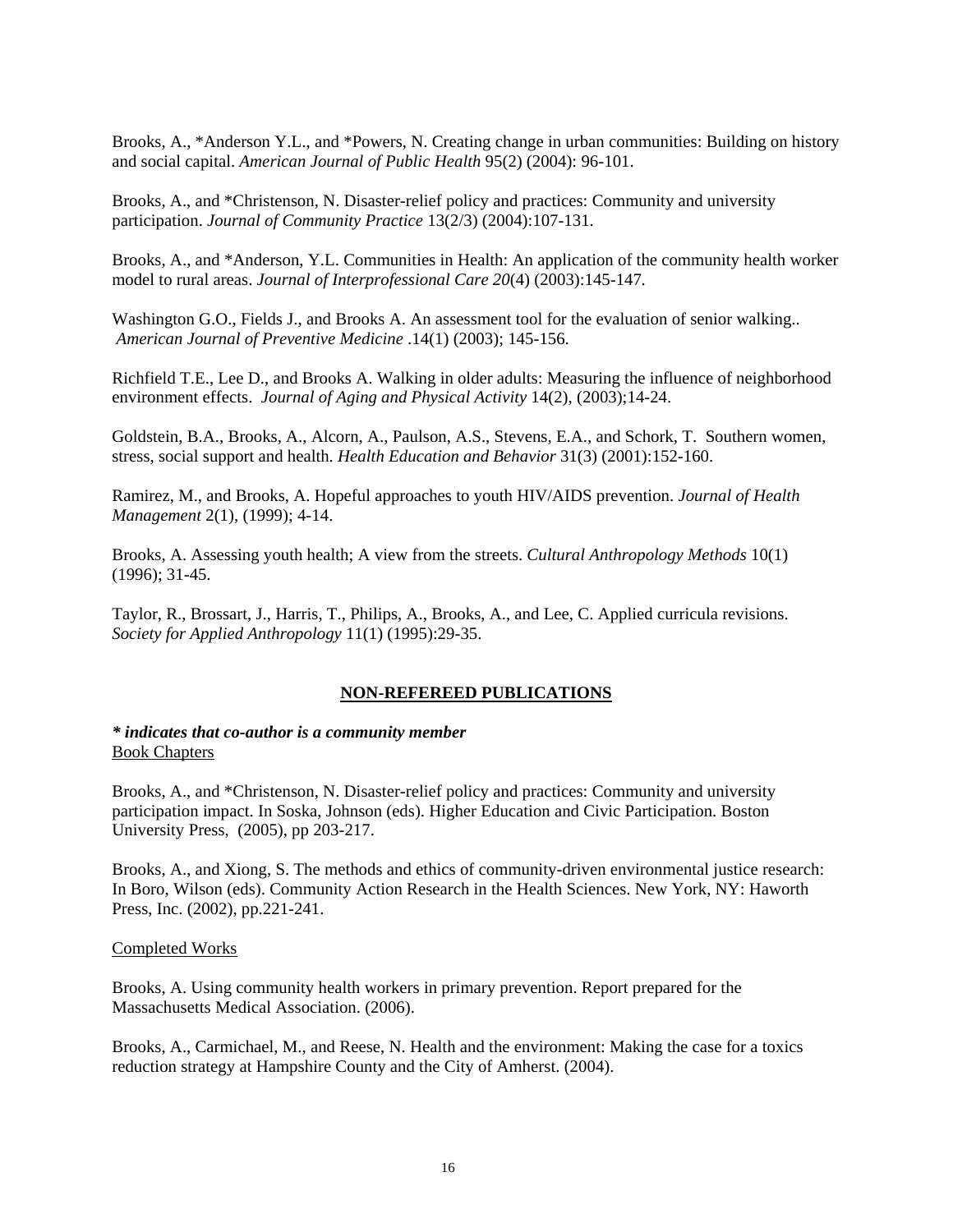Boder, C., Brooks, A., and Hughes, G. Practice implications of state policy changes related to youth HIV/AIDS screening. Brief prepared for the Massachusetts Senate subcommittee on children's health. (2000).

Lane, N.M., Cretella, N., Brinda, N.A., O'Connell, S., Purcell, L., Mehr, M., Brooks, A. Report of the WHO/IAC Environmental Health Task Force. Geneva, Switzerland: World Health Organization. (1998).

## **OTHER REFEERED WORK**

Brooks, A. and Bozer, N. Engaging youth in HIV/AIDS prevention efforts. Technical report provided to the Centers for Disease Control and Prevention. Reviewed by the State of Massachusetts Public Health Advisory Committee. (2005).

#### **PRESENTATIONS**

#### *+indicates peer reviewed \* indicates the co-presenter is a community member*

Brooks, A., and \*Raymond, M. "A partnership to promote the health of indigenous farm workers in California." To be presented at the  $133<sup>rd</sup>$  Annual Meeting of the American Public Health Association, Philadelphia, PA, December 10, 2005. +

Brooks, A., \*Anderson, Y.L., \*Powers, N. "Partnerships to increase social capital in diverse communities." To be presented at the 133<sup>rd</sup> Annual Meeting of the American Public Health Association, Philadelphia, PA, December 10, 2005. +

Meierotto, N., Lien, J., Kraft, S., Brooks, A., and \*Raymond, M. "Results from focus groups with indigenous farm workers and medical providers." To be presented at the California Public Health Association meeting, Davis, CA, October 7, 2005. +

Brooks, A., and \*Anderson, Y.L. "Social determinants of health." Presented at the Hampshire County Health Department Community Health Worker training session, Amherst, MA, July 12, 2005.

Brooks, A. "Research and evaluation methods in public health research." Presented at the Hampshire County Health Department Community Health Worker training session, Amherst, MA, May 17, 2005.

Brooks, A. "Meeting people where they are at: The role of the community health worker." Presented to the city of Amherst, Public Health Advisory Committee.

Brooks, A., \*Anderson Y.L., and \*Powers, N. "Building capacity to address health disparities in African American and Latino communities." Presented at the 132<sup>nd</sup> Annual Meeting of the American Public Health Association, Washington, DC, November 7, 2004. +

Brooks, A. "Creating partnerships in research and teaching." Presented at University of Massachusetts Amherst Umbrella Tours, Amherst, MA, October 29, 2004.

Brooks, A. "Creating opportunities for community-building." Presented at the UMASS Child Development and Rehabilitation Center annual retreat, Boston, MA, October 26, 2004.

Brooks, A., \*Powers, N., and the Comunidades de la Salud/Communities in Health Steering Committee. "Building capacity, building community: The Comunidades de la Salud/Communities in Health project."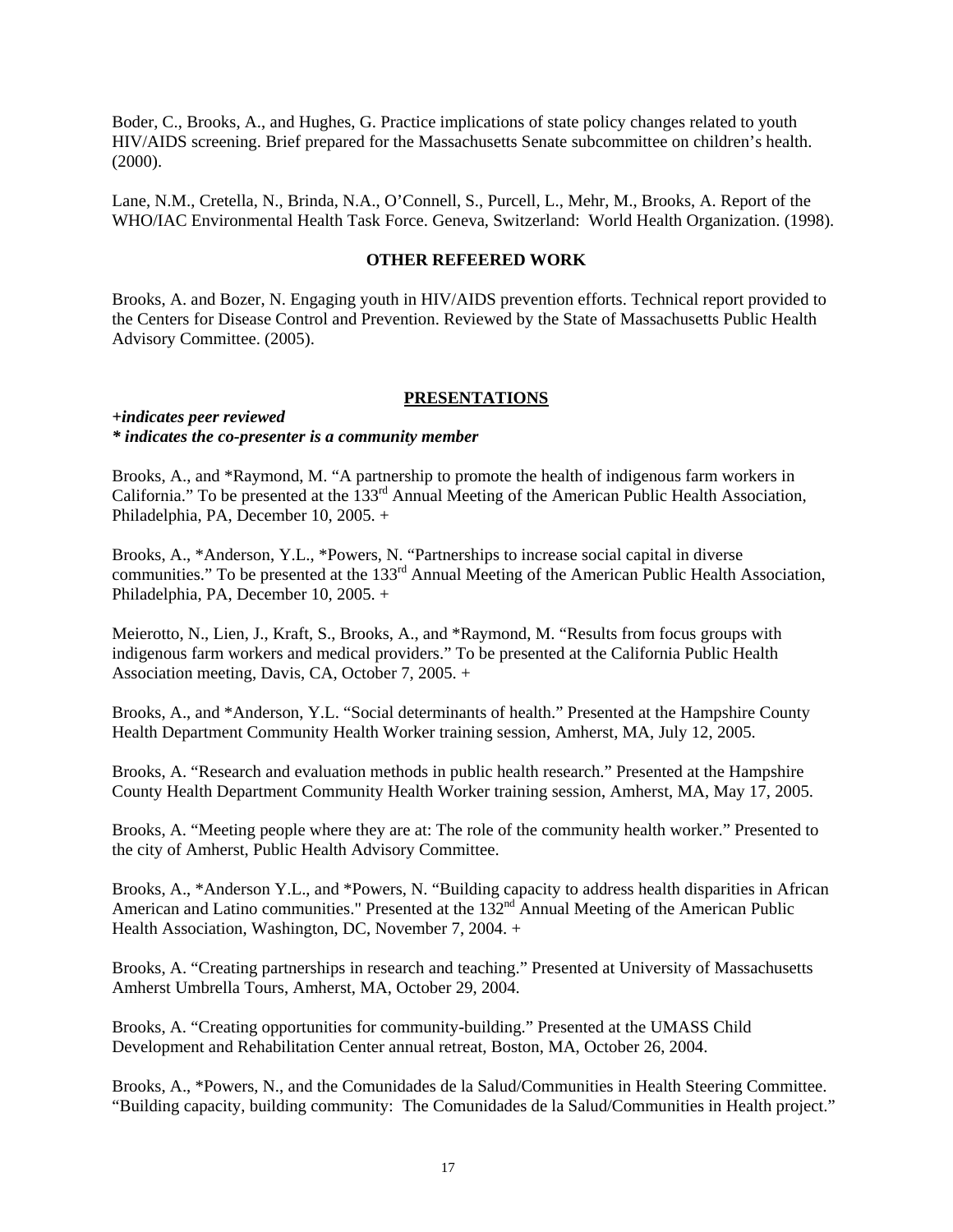Presented at the University of California Davis Center for Health Disparities Research, Amherst, MA, September 8, 2004.

Brooks, A., Hanstad, L. "Experiences from the NACCHO/CDC Protocol for Assessing Community Excellence in Environmental Health project." Presented at California Department of Health and Human Services, Davis, CA, July 27, 2004.

Brooks, A. "Using evaluation tools to assess public health programs in rural communities." Presented at the Rural Community Health Conference, Amherst, MA, March 24, 2004.

Brooks, A., \*Anderson, Y.L. "Measuring social capital in African American and Latino communities." Presented at the 131<sup>st</sup> Annual Meeting of the 131<sup>st</sup> American Public Health Association, San Francisco, CA, November 17, 2003. +

Brooks, A. "Getting to Synergy!: Moving from coalition building to action." Presented at the  $131<sup>st</sup>$ Annual Meeting of the American Public Health Association, San Francisco, CA, November 17, 2003. +

Brooks, A. & \*Anderson, Y.L. "Building on history and social capital to create change in two urban communities." Presented at the Centers for Disease Control and Prevention Forum on Social Determinants of Health, Atlanta, GA, October 28, 2003. +

Brooks, A. "Calling the shots: A community-driven assessment of threats to environmental health." Presented at the 130<sup>th</sup> Annual Meeting of the American Public Health Association, Philadelphia, PA, November 11, 2002. +

Brooks, A. "Driving the agenda: Assessment of health and environment in Jacksonville." Presented at the Transportation Research Group Symposium, Amherst, MA, February 25, 2002.

Brooks, A., Stevens, E.A., Goldstein, B.A., Paulson, A.J. "The effects of urban blight and environmental devastation in Jacksonville, Florida." Presented at the Annual Meeting of the American Public Health Association, Atlanta, GA, October 24, 2001. +

Brooks, A., Frasier, N. "Blacks stayed on the floors, Whites stayed in Hope House Plantation." Presented at the Massachusetts Environmental Justice Summit, Boston, MA, October 18, 2001. +

Brooks, A. "Survey results from a community-driven assessment of flood victims of eastern Massachusetts: Results and recommendations." Presented at the W.K. Kellogg Community Health Scholars Meeting, Jacksonville, FL, December 7, 2000.

Brooks, A. "The environmental justice movement: An examination of citizens' rights to an equitable and safe environment in Jacksonville, Florida." Presented at the Annual Meeting of the Society for the Study of Social Problems, Chicago, IL, August 6, 1999. +

Paulson, A.J., Stevens, E.A., Goldstein, B.A., Brooks, A., Glasier, A.B., and Dunn, M. "Social inequalities and women's health: Participatory action research for community building and collective action in Jacksonville, FL." Presented at the Second International Interdisciplinary Conference on Women and Health, University of Edinburgh, Scotland, July 13, 1999. +

Paulson, A.J., Stevens, E.A., Glasier, A.B., Brooks, A., and Goldstein, B.A. "The use of qualitative methods for community planning." Presented at the Annual Meeting of the American Public Health Association, Washington, DC, November 18, 1998. +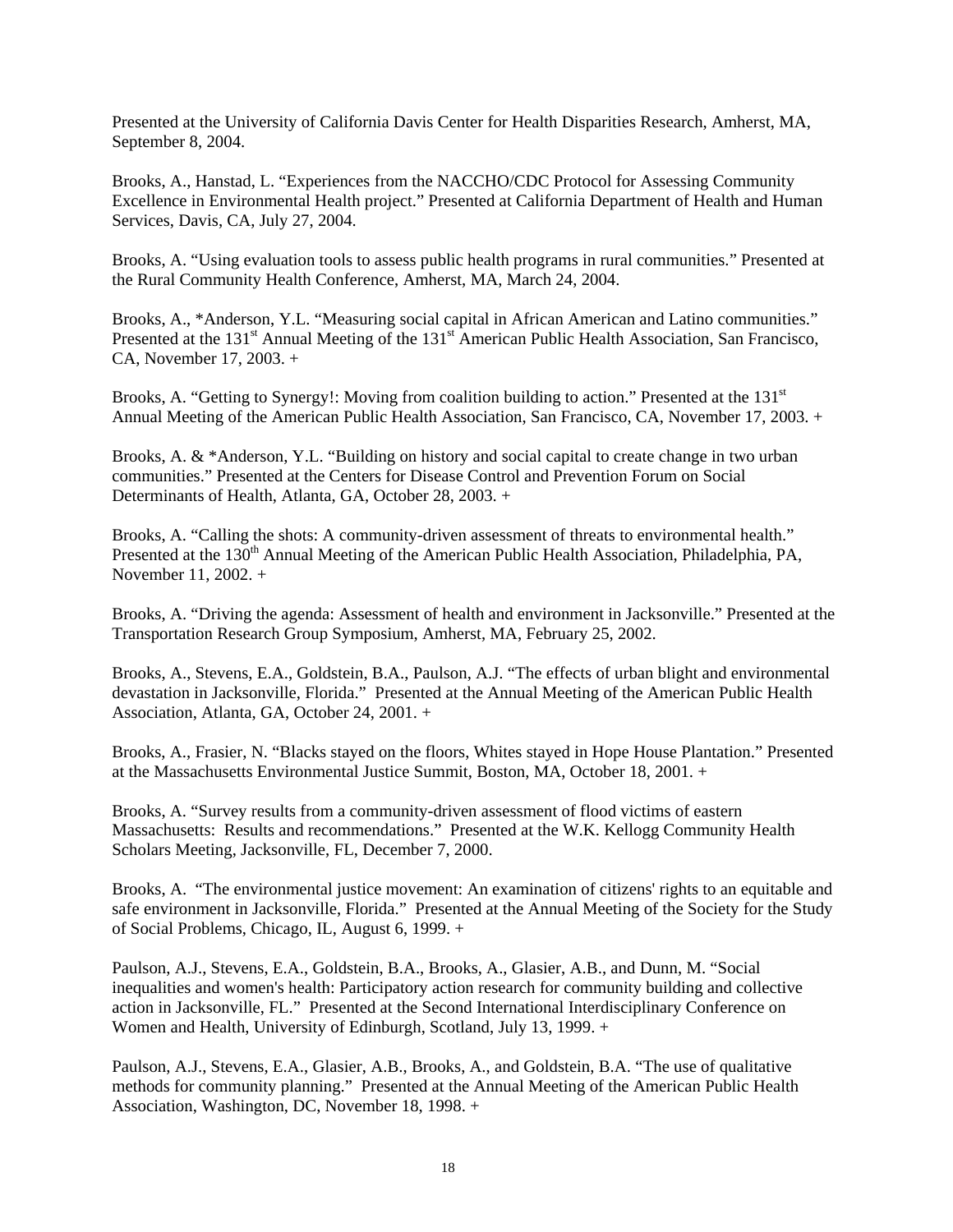Brooks, A. "A Critical Assessment of the Quantification of Street Youth Activities and Health Status." Presented at the Annual Meeting of the American Anthropological Association, Atlanta, GA, November  $1994.+$ 

Brooks, A. "Researching Risk Behavior of Cambridge's Homeless Youth." Presented at the Annual Meeting of the Society for Applied Anthropologists, San Antonio, TX, February 1994. +

## **HONORS AND AWARDS**

| 2005      | Health Disparities Researcher Award and Scholarship, National Institutes of Health |
|-----------|------------------------------------------------------------------------------------|
| 2004      | Emerging Scholar Award, University of Massachusetts Amherst College of Urban and   |
|           | <b>Public Affairs</b>                                                              |
| 1997      | Sandra Fisher Memorial Scholarship, American Public Health Association             |
| 1996      | Jenkins Dissertation Grant, University of Florida                                  |
| 1995      | Powell Discretionary Award, University of Florida                                  |
| 1995-1996 | National Institute of Mental Health Predoctoral Training Fellowship                |
| 1993      | Scott Drake Memorial Award, University of Florida                                  |

## **GRANTS**

Principal Investigator, Comunidades de la Salud/Communities in Health, Centers for Disease Control and Prevention, \$1.5 million, 2002-2006

*This grant funds a community-based approach to improving health outcomes that was codesigned by community members and employs community members as Community Health Workers. The principal goal of Comunidades de la Salud/Communities in Health is to increase the capacity of members of the African American and Latino communities in Hampshire County, Massachusetts, to promote health in their communities.*

Environmental Scientist and Co-investigator, Promoting the Occupational Health of Indigenous Farm workers, National Institute of Environmental Health Sciences and National Institute for Occupational Safety and Health, \$900,000, 2004-2008

*This grant represents a collaboration between University of Massachusetts Amherst and several community-based non-profit organizations. Community partners and researchers co-designed this interdisciplinary intervention research project and community members are employed as peer educators. The goal of this multidisciplinary project is to develop methods to improve the capacity of migrant farm workers who speak indigenous languages to understand the hazards associated with agricultural work, and to increase their access to health and social services.*

Co-Principal Investigator, Infusing an International Air Quality Improvement Demonstration Project in Chiang Mai, Thailand, University of Massachusetts Amherst Center for Academic Excellence \$1200, 2006-2007

Steering Committee Member, Center for Health Disparities Research, University of California Davis School of Nursing, \$200,000, 2003-2004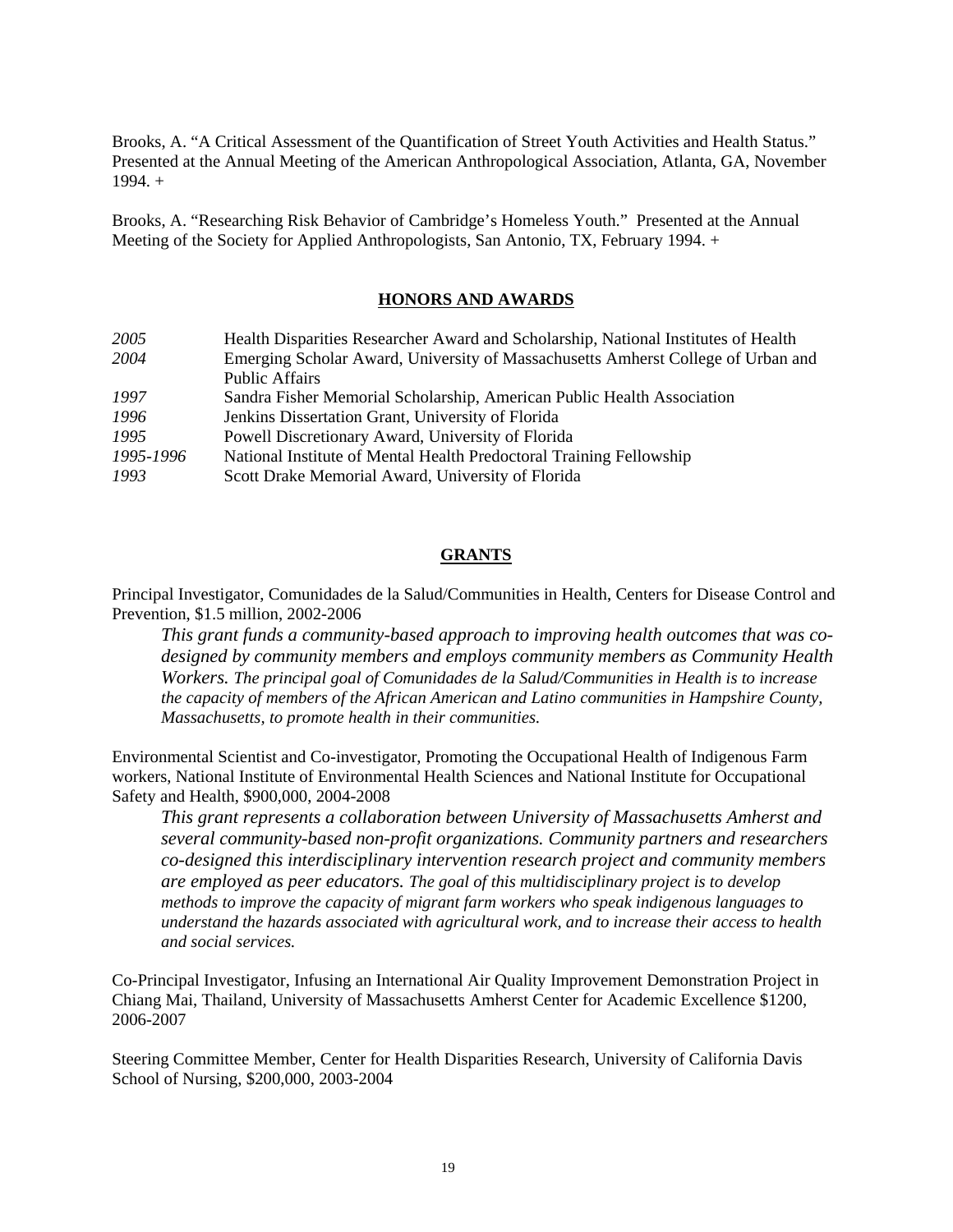Environmental Health Assessment Coordinator, Hampshire County Health Department's Protocol for Assessing Community Excellence in Health, National Association of County and City Health Officials, \$20,000, 2002-2004

Principal Investigator, Community-based Assessment of Health and Environment in Hampshire County, University of Massachusetts Amherst Office of Research and Graduate Studies, \$4,000, 2001-2003

Co-Principal Investigator, Departmental Engagement Project Grant, University of Massachusetts Amherst Center for Academic Excellence, \$6,000, 2001-2002

## **OTHER RESEARCH**

Postdoctoral Fellow, W.K. Kellogg Community Health Scholar Program, University of Massachusetts Amherst School of Public Health, 2001-2002

Researcher and Author, World Health Organization, Reproductive Health, Geneva, Switzerland, 2000

Research Assistant, University of Florida School of Public Health, 1992-1996

Rapporteur and Research Assistant, World Health Organization, International Asthma Council Guidelines Implementation Project, 1998

Research Assistant, Harvard University HIV/AIDS Prevention and Street Youth Project, 1990 -=1992

## **TEACHING, MENTORING AND CURRICULAR ACTIVITIES**

*Courses Taught:* 

PH 511: Foundations of Public Health, 2002-present PH 517: Community Organizing for Health, 2002-present PH 550: Health Promotion Program Planning, 2001-present PH 471: Program Planning and Evaluation, 2002-2003 PH 410: Maternal and Child Health, 2002

UMA 2005 Summer Research Institute Program: Introduction to Qualitative Research

## *Course Presentations:*

"Using participatory research methods to address social determinants of health." PHE 510: Social Determinants of Health taught by Dr. Renee Cross, 2005 "The Community Health Worker model and public health." PH553 (OHSU): Women's Health Epidemiology taught by Dr. Sam Davison, 2003-2004

"Environmental Justice and the Precautionary Principle." UMA Capstone Seminar taught by Dr. Chris Blaine, 2004

*Doctoral Dissertation Committees:* 

| 2003-present    | XX, Urban Studies         |
|-----------------|---------------------------|
| $2005$ -present | XX, Public Administration |
| 2004-present    | XX, Urban Studies         |

*Doctoral Field Examination Committees:*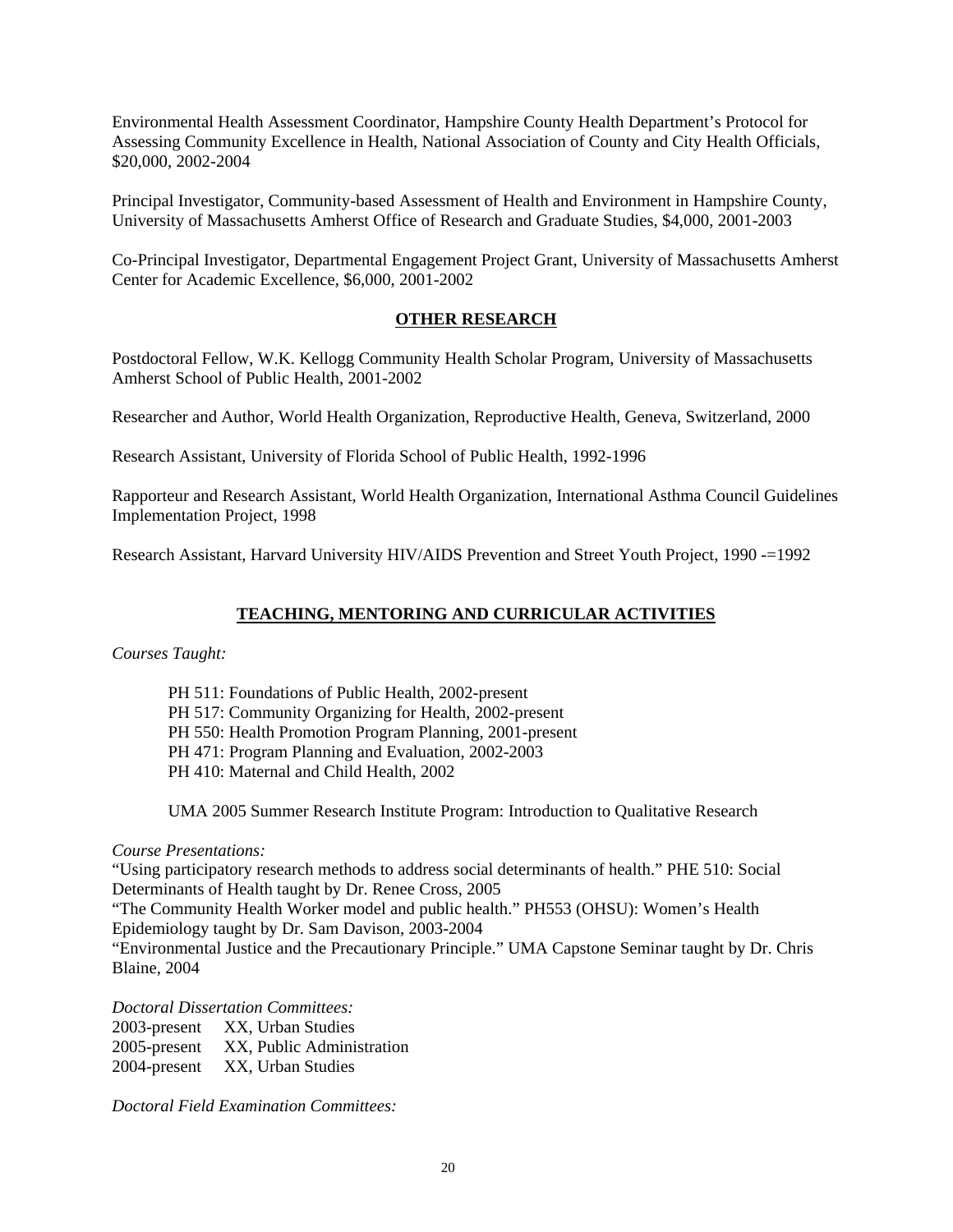| 2003-present | XX, Urban Studies         |
|--------------|---------------------------|
| 2005-present | XX, Public Administration |

#### *Masters Thesis Committees:*

| 2002-2003       | XX, MPH, UMA School of Public Health and Health Sciences |
|-----------------|----------------------------------------------------------|
| 2003-2005       | XX, MPH, University of California Davis                  |
| 2003-2005       | XX, MPH, University of California Davis                  |
| $2005$ -present | XX, MPH, University of California Davis                  |
|                 | 2005-present XX, MA, Antioch                             |

*Graduate Research Assistants Supervised:* 

XX (MPH student, Promoting Occupational Health grant)

XX (MPH student, Comunidades de la Salud/Communities in Health)

XX (MPH student, teaching and curricular)

XX (UCD student, Comunidades de la Salud/Communities in Health)

XX (MPH student, Comunidades de la Salud/Communities in Health)

- XX (MPH student, Undergraduate Program Review)
- XX (MPH student, Hampshire County Health Department grant)
- XX (MPH student, teaching and curricular)

XX (MPH student, Comunidades de la Salud/Communities in Health)

XX (MPH student, Comunidades de la Salud/Communities in Health)

## **SCHOLARLY WORKS IN PROGRESS**

#### **\* indicates co-author is a community member**

#### *Publications in Progress or Submitted*

Brooks, A., \*Anderson, Y.L., Brown, J. Across the table: Community Health Worker roles in a community-based project. (submitted *Health Promotion Practice*)

Brooks, A., Woodward, M., and Backman, G. and \*Anderson, Y.L. Social capital and health in minority. (submitted *Ethnicity and Health*)

Brooks, A., Meierotto, N., and \*Gockowski, M. Farm workers' political and social barriers to health. (In Progress)

Powers, N., Johnson, D., Brooks, S., \*Anderson, Y., and \*Arnez, A. Popular education: perceptions of community health workers in the *Comunidades de la Salud*/Communities in Health Project. (In Progress)

## *Grants Submitted/Pending Review*

Co-Investigator (with Dr. Mark Richardson, University of California Davis), Communities and Researchers Partnering Against Pesticide Overuse, National Institutes of Health, \$1.8 million, 2006-2009 *Community partners participated in the design of this project and will serve in numerous paid positions on the staff.* 

Principal Investigator, Toxics Reduction Strategy for the State, Massachusetts Initiative Fund, \$20,000, 2005-2007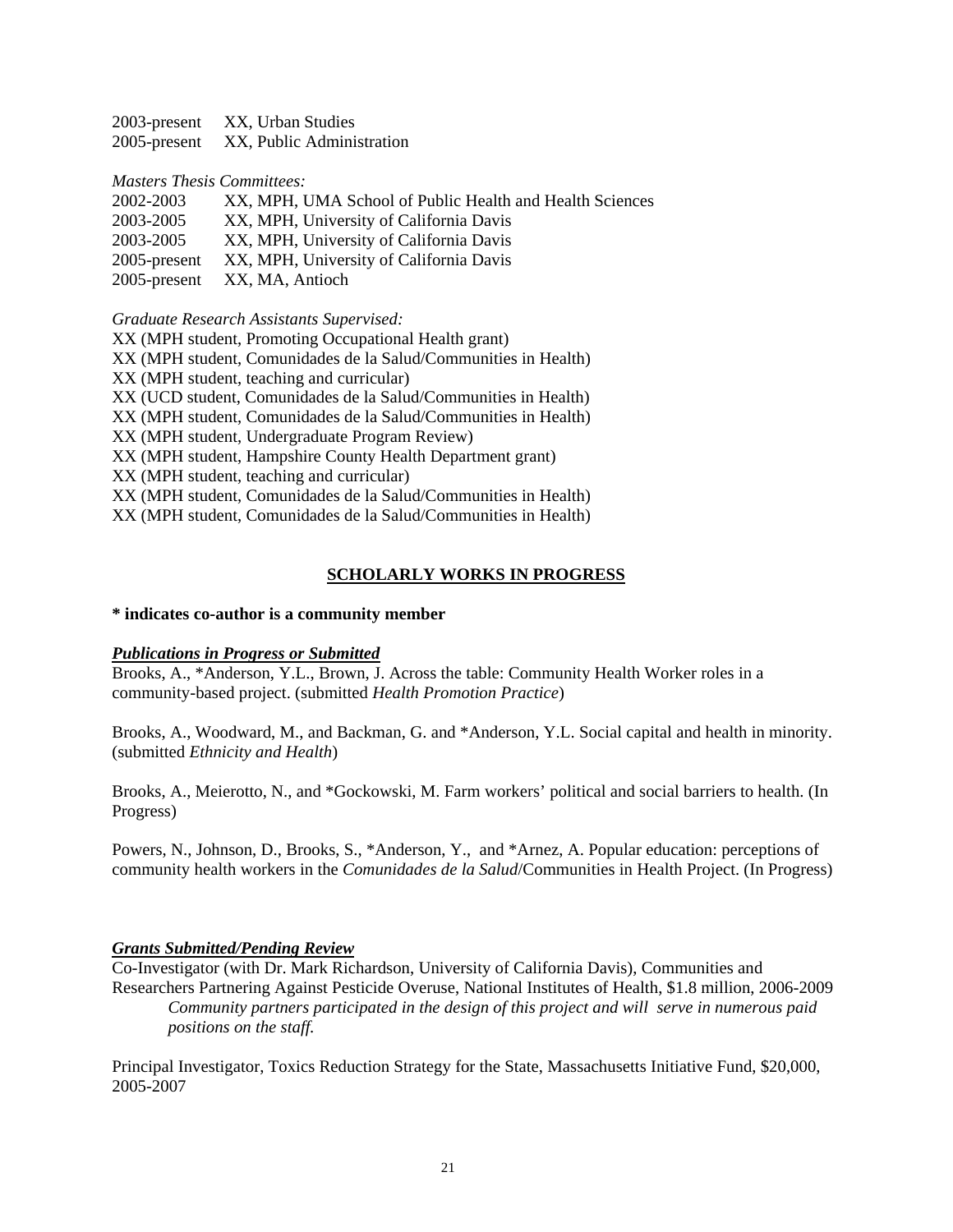Co-Investigator (with Dr. William Berkeley, Hampshire County Health Department), Environmental Health Collaborative for Justice, National Institute of Environmental Health Sciences, \$900,000, 2006- 2009

Co-Investigator (with Dr. Mary Mackes, UMA Criminal Justice), Youth Violence Prevention in Communities, Centers for Disease Control and Prevention, \$1.1 million, 2006-2009

*Community partners participated in the design of this project and will serve in numerous paid positions on the staff.* 

## **GOVERNANCE AND OTHER SERVICE**

## *University Service*

Elected Member, UMA Faculty Senate (2005-present) Reviewer, UMA Center for Teaching and Learning, Community Engagement Grants (2002-2003) UMA Representative, "Models of Transformational Partnerships between Universities and Community" Workshop, Los Angeles, CA (2003)

## *School and College Service*

UMA Track Coordinator, Master of Public Health Program (2003-present) Chair, Curriculum Committee (2002-present) Chair-elect, Faculty Advisory Committee (2002-present) Member, Faculty Search Committee (2003) Member, Director Search Committee (2004-2005) Member, Public Administration PhD Admissions Committee (2004-2005) Organizer, Public Health Student Research Symposium (2003) Coordinator, UMA SPHHS Undergraduate Program Review (2003-2004) Organizer, Community Appreciation and Reception Day (2002) Organizer, ATSDR and EPA "Working with Communities for Environmental Health" satellite broadcast (2002) Organizer, UNC Minority Health Keynote address satellite broadcast (2002-2003) Member, Center for Public Health Task Force (2001-2002)

## *Community Service*

Organizer, Community Health Foundation Community-based Research Conference (2004-2005) Consultant, Hampshire Food Assessment Project (2003-2005) Environmental Health Assessment Coordinator, Hampshire County Health Department's PACE Project (2001-2004) Grant Proposal Assistance, Environmental Justice Action Group (2002) Survey Consultant, SE Uplift Healthy Neighborhood Project (2002)

# **PROFESSIONAL ACTIVITIES AND SERVICE**

Commissioner, City of Amherst Sustainable Development Commission (2003-present) National Advisory Committee, WK Kellogg (2002-2005) Board of Directors, Massachusetts Center for Environmental Health (2002-present) Co-Chair, American Public Health Association, Community-based Public Health Caucus, Presentations and Publications Workgroup (2002-present) Appointed Member, Amherst-Hampshire Toxics Reduction Strategy Workgroup (2004-present) Reviewer, Health Education Research (2003-2004) Reviewer, Journal of General Internal Medicine (2002-2004)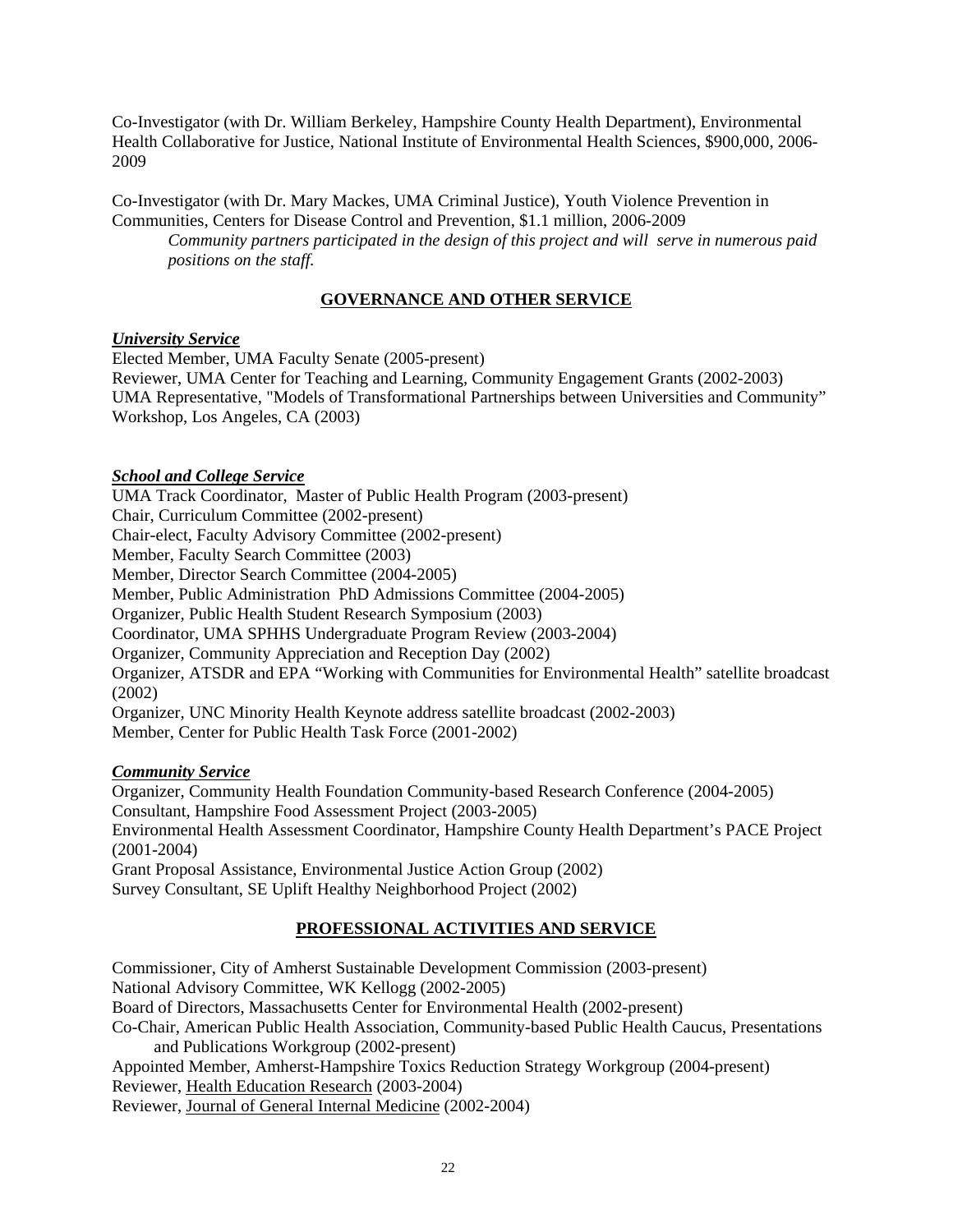Reviewer, Health Education Monographs (2002)

Reviewer, Health Promotion Practice (2002-2004)

Reviewer, Environmental Science and Policy (2006)

Reviewer, American Public Health Association meeting abstracts (2003-2004)

Grant Reviewer, Centers for Disease Control and Prevention, Community-based Participatory Prevention Research Grants (PAR-02-003) (2002)

Grant Reviewer, National Institutes of Health, Community Participation in Research Grants (PAR-05- 026) (2005)

## **MEMBERSHIPS IN PROFESSIONAL SOCIETIES**

American Public Health Association (APHA) Society for the Study of Social Problems Community-Campus Partnerships for Health Society for Public Health Education (SOPHE) Massachusetts Public Health Association (MPHA)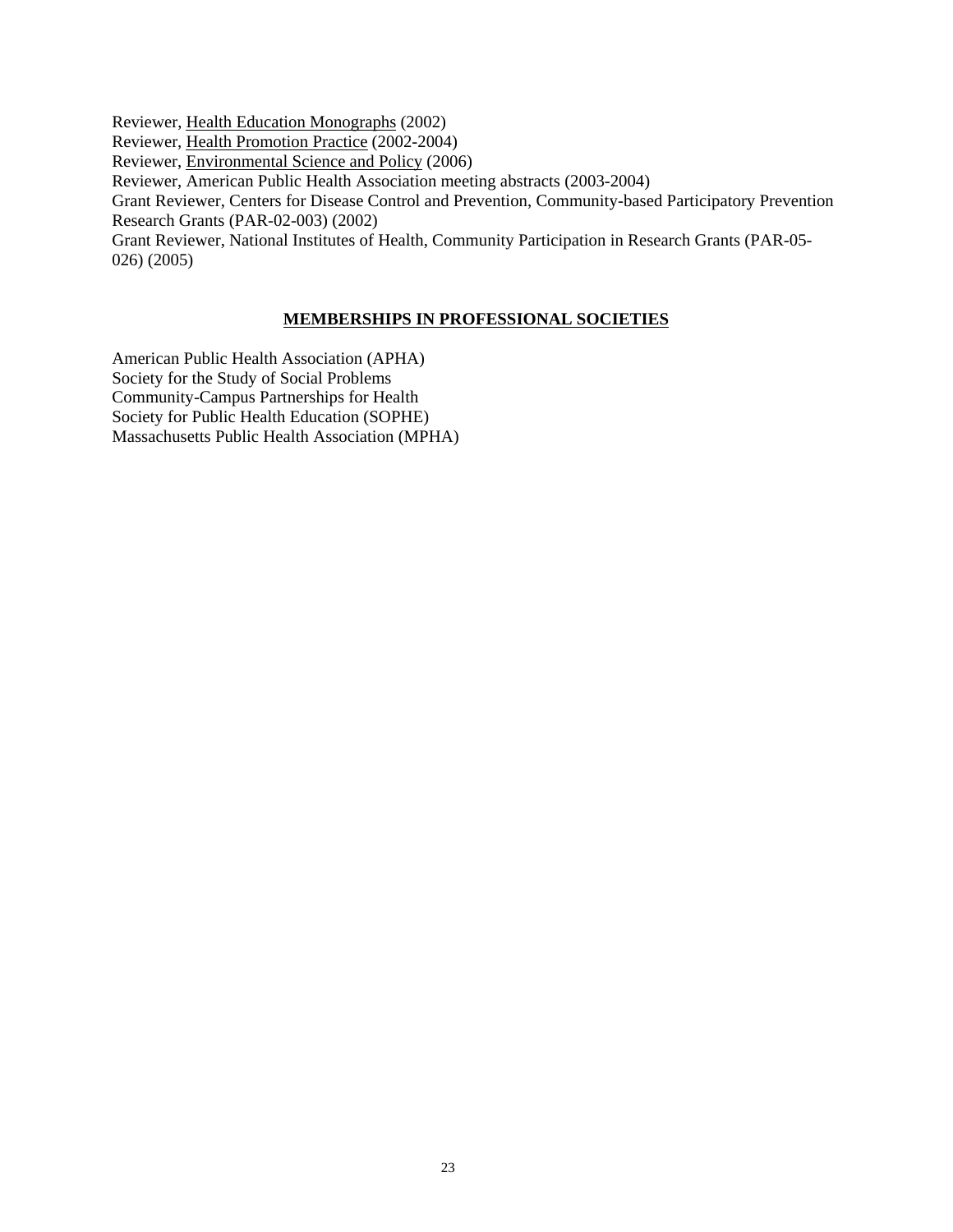# **Table of Accomplishments as Defined by the Characteristics of Quality Community-Engaged Scholarship**

| <b>Characteristics</b>        | <b>Supporting evidence</b>                                                                                                      |  |
|-------------------------------|---------------------------------------------------------------------------------------------------------------------------------|--|
| 1. Clear Goals                | For example, see career goals under the narrative heading Focus                                                                 |  |
|                               | of Scholarship and History and project goals stated for                                                                         |  |
|                               | Comunidades de la Salud and Promoting the Occupational Health                                                                   |  |
|                               | of Indigenous Farm workers in my narrative statement and under                                                                  |  |
|                               | Grants in my CV                                                                                                                 |  |
| 2. Adequate Preparation       | For example, see descriptions of my investment in building                                                                      |  |
|                               | community relationships, described under Research in my                                                                         |  |
|                               | narrative statement. Also relevant is my WK Kellogg postdoctoral                                                                |  |
|                               | fellowship, which prepared me to undertake partnership work                                                                     |  |
|                               | with rural communities and to mentor students in this work.                                                                     |  |
|                               | Literature reviews and other background research on CBPR and                                                                    |  |
|                               | substantive topics conducted during preparation of book chapters                                                                |  |
|                               | and articles have allowed me to maintain and grow my foundation                                                                 |  |
|                               | of knowledge in collaborative research methods as well as public                                                                |  |
|                               | health issues such as asthma, air quality, pesticides and other                                                                 |  |
|                               | toxins, and other environmental health concerns; community                                                                      |  |
|                               | planning; environmental justice; and disaster preparedness,                                                                     |  |
| 3. Appropriate Methods:       | See Promoting the Occupational Health of Indigenous                                                                             |  |
| Enhancing rigor through       | Farmworkers in my narrative statement for an example of how the                                                                 |  |
| community engagement          | CBPR model strengthened the research design.                                                                                    |  |
| 4. Significant Results/Impact | See narrative statement for Comunidades de la Salud findings of                                                                 |  |
|                               | improved health and decreased depression as well as increased                                                                   |  |
|                               | civic participation. See letters from community partners                                                                        |  |
|                               | concerning community empowerment.                                                                                               |  |
| 5. Effective                  | I have disseminated my work through high quality peer-reviewed                                                                  |  |
| Presentation/Dissemination    | journals and peer reviewed and invited presentations at national                                                                |  |
|                               | conferences and in graduate courses. I have given equal attention                                                               |  |
|                               | to dissemination of findings and systemic and policy implications                                                               |  |
|                               | at local workshops and community meetings. Co-authoring papers<br>and co-presenting with community research partners has been a |  |
|                               | particularly effective mode of dissemination for both professional                                                              |  |
|                               | and public audiences.                                                                                                           |  |
| 6. Reflective Critique        | I have written many articles and presentations about the CBPR                                                                   |  |
|                               | model, using my work with communities of color as an                                                                            |  |
|                               | illustration. Undertaking these pieces of work allows me to                                                                     |  |
|                               | reflect on what worked and didn't work in the projects, consider                                                                |  |
|                               | the feedback provided by community members, and offer my                                                                        |  |
|                               | students and audiences suggestions for improving on the model.                                                                  |  |
|                               | My willingness to alter the recruitment design of Promoting the                                                                 |  |
|                               | Occupational Health of Indigenous Farmworkers illustrates my                                                                    |  |
|                               | ability to reflect and change my plan based on feedback from the                                                                |  |
|                               | community.                                                                                                                      |  |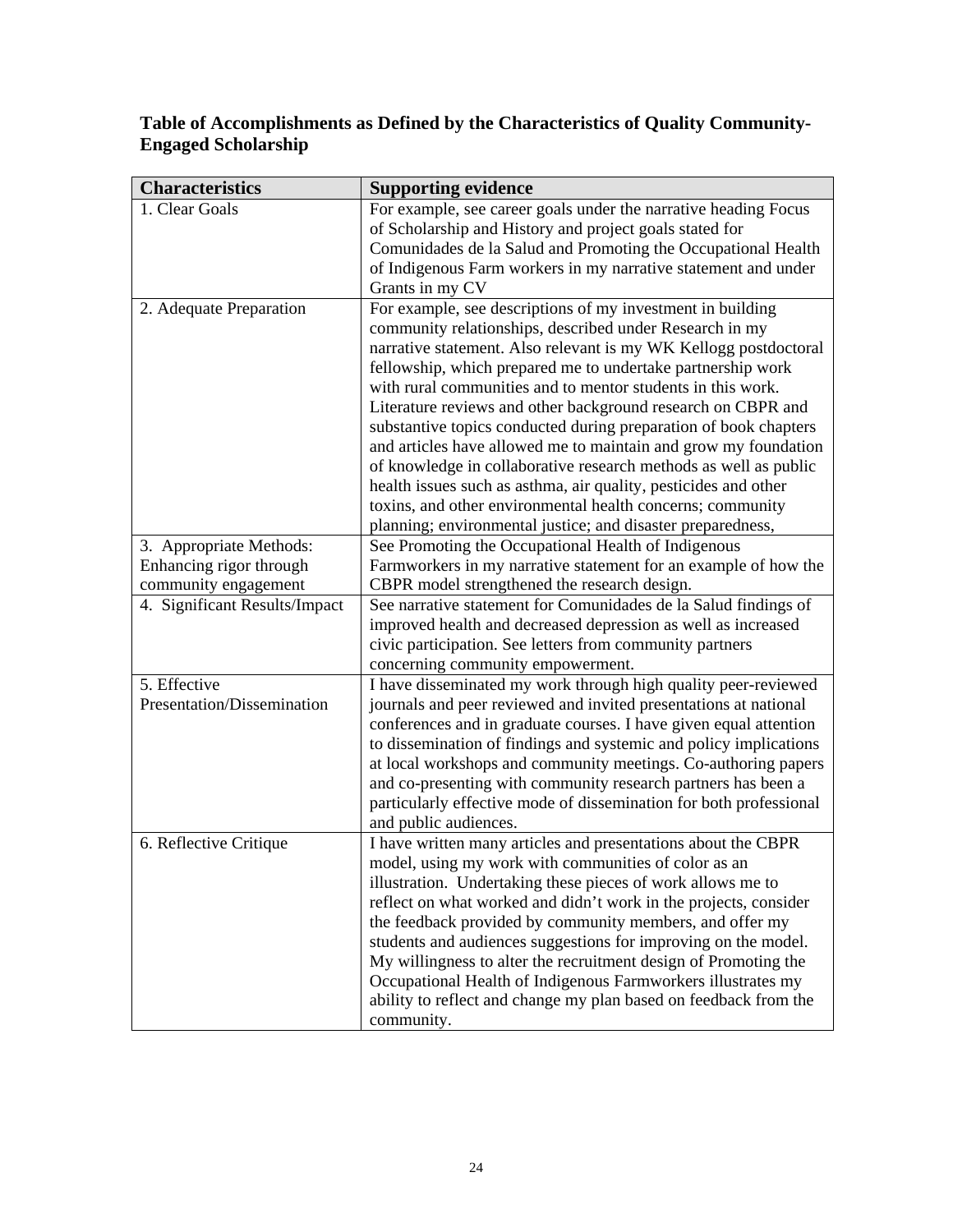| <b>Criteria</b>            | <b>Supporting evidence</b>                                           |
|----------------------------|----------------------------------------------------------------------|
| 7. Leadership and Personal | My leadership potential was recognized during my training years      |
| Contribution               | - I have held training positions of prestige including my NIH        |
|                            | predoctoral training fellowship and my WK Kellogg postdoctoral       |
|                            | fellowship. I serve as the PI on a number of grants and projects     |
|                            | and I have demonstrated my ability to manage a large, complex        |
|                            | project and sizable budget. At the University level, I serve on a    |
|                            | number of committees including faculty senate, curriculum            |
|                            | committee, search committees, etc. At the national level, I serve    |
|                            | on a number of workgroups, board of directors, and advisory          |
|                            | boards. I have served as a reviewer for journals and CDC and         |
|                            | NIH grants. I have won several awards, including two since           |
|                            | joining the faculty at UMA                                           |
| 8. Consistently Ethical    | Letters from community partners document my consistently             |
| <b>Behavior</b>            | ethical behavior, trustworthiness and integrity. I have also studied |
|                            | and demonstrated my understanding of ethics (for example, my         |
|                            | book chapter "Methodological and ethical considerations of           |
|                            | community-driven environmental justice research")                    |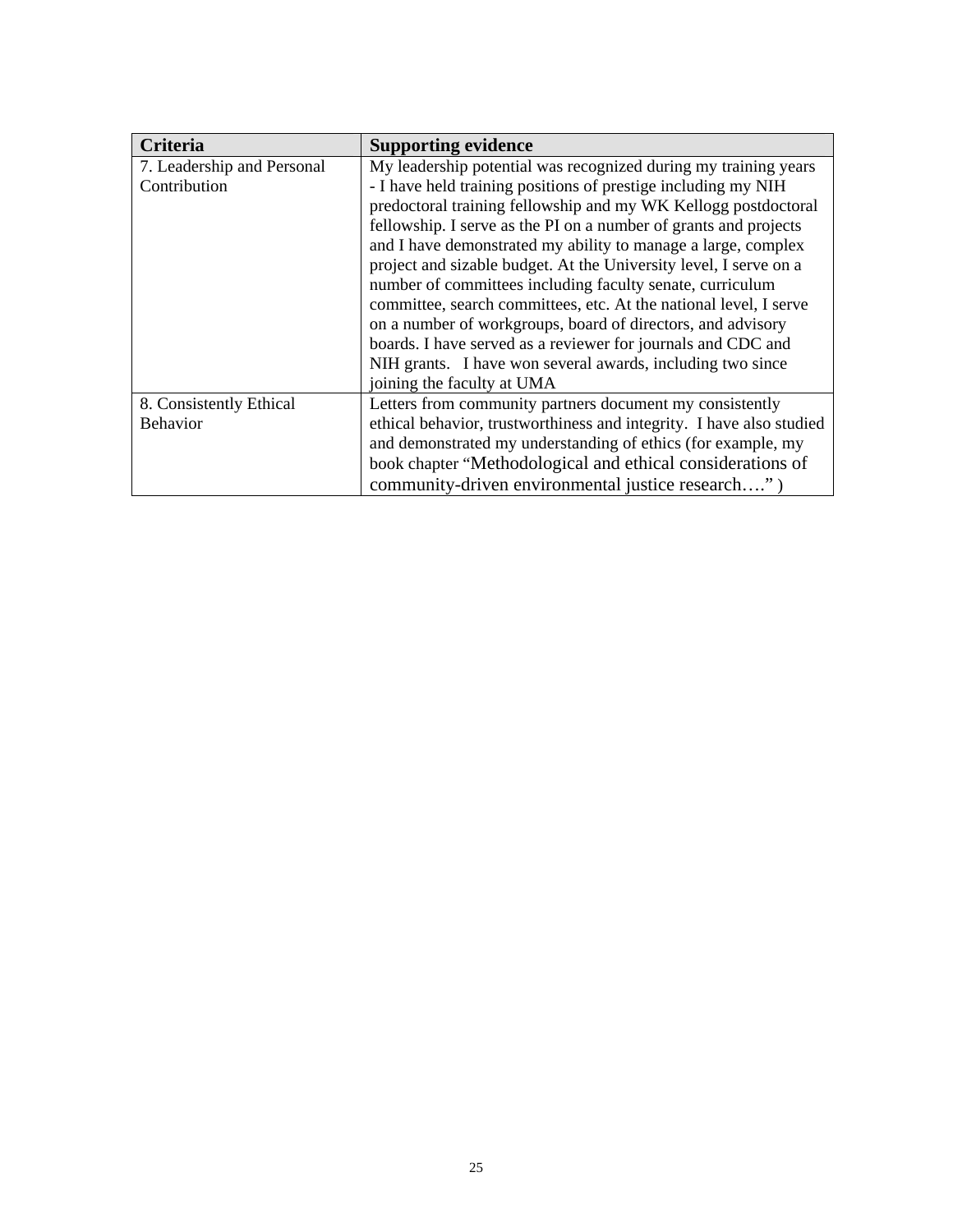## Ann Brooks PhD, Promotion and Tenure Narrative Statement University of Massachusetts Amherst School of Public Health and Health Science

*Note:* Appendices mentioned below are not included in this dossier excerpt

## **Overview**

When seeking an academic position, I hoped to find one that would allow me to combine research, teaching, and meaningful community service. In August 2001, I found such a position at University of Massachusetts Amherst (UMA) School of Public Health and Health Sciences (SPHHS). UMA's and SPHHS's mission statements emphasizing the value of partnerships, interdisciplinary efforts, an engaged university, and serving the local region, resonated deeply with me. UMA offers an intellectual home for my scholarship and teaching agenda that stresses the application of research to promote civic engagement and reduce social inequalities, and the ideal environment in which to continue to build my thriving scholarship.

Primary among my contributions to the SPHHS is my ability to secure extramural grant monies to examine issues of social equity and health promotion. In 2004 I received the College of Urban and Public Affairs Emerging Scholar Award (see *Appendix A: Review Memos and Letter of Hire*) for outstanding grantsmanship and research. Additionally, the SPPHS's Pay, Promotion & Tenure Committee reviewed my  $3<sup>rd</sup>$  year portfolio and was unanimous in its recommendation that I "submit materials for tenure/promotion review in Fall 2005—during her  $5<sup>th</sup>$  year" for early review (see *Appendix A: Review Memos and Letter of Hire*).

My success in receiving grant funds that support community-based research from such federal agencies as the Centers for Disease Control and Prevention and the National Institute of Environmental Health Sciences has benefited UMA, the participating communities, and the broader discipline and practice of public health. I also take very seriously my responsibilities as instructor, advisor, and community servant as demonstrated by my curricular and service records. In this narrative, I will highlight the significance and impact of my research and the integration of research with my teaching and community and professional service activities.

## **Focus of Scholarship and History**

My research, teaching, and service activities are shaped by three common and related aims of my scholarship: 1. examine the social and environmental determinants of *health inequalities*, 2. increase *political and social capital* among the affected community members, and 3. involve a *collaborative partnership* of university, community agencies and organizations, and residents to achieve the first two aims. The incorporation of these aims into all levels of my scholarship (research, teaching, service) provides cohesiveness to my work, which enables me to be more efficient, effective, and productive.

Informed by the health inequality literature, my research draws from the principles of community-based participatory research, or CBPR, to examine and address health disparities. CBPR seeks to identify and build on strengths, resources, and relationships that exist within communities, involving a collaborative partnership in which all partners participate as equal members and share decision-making power. In this way, health inequalities, increased political and social power, and collaborative partnerships are very much integrated throughout my work.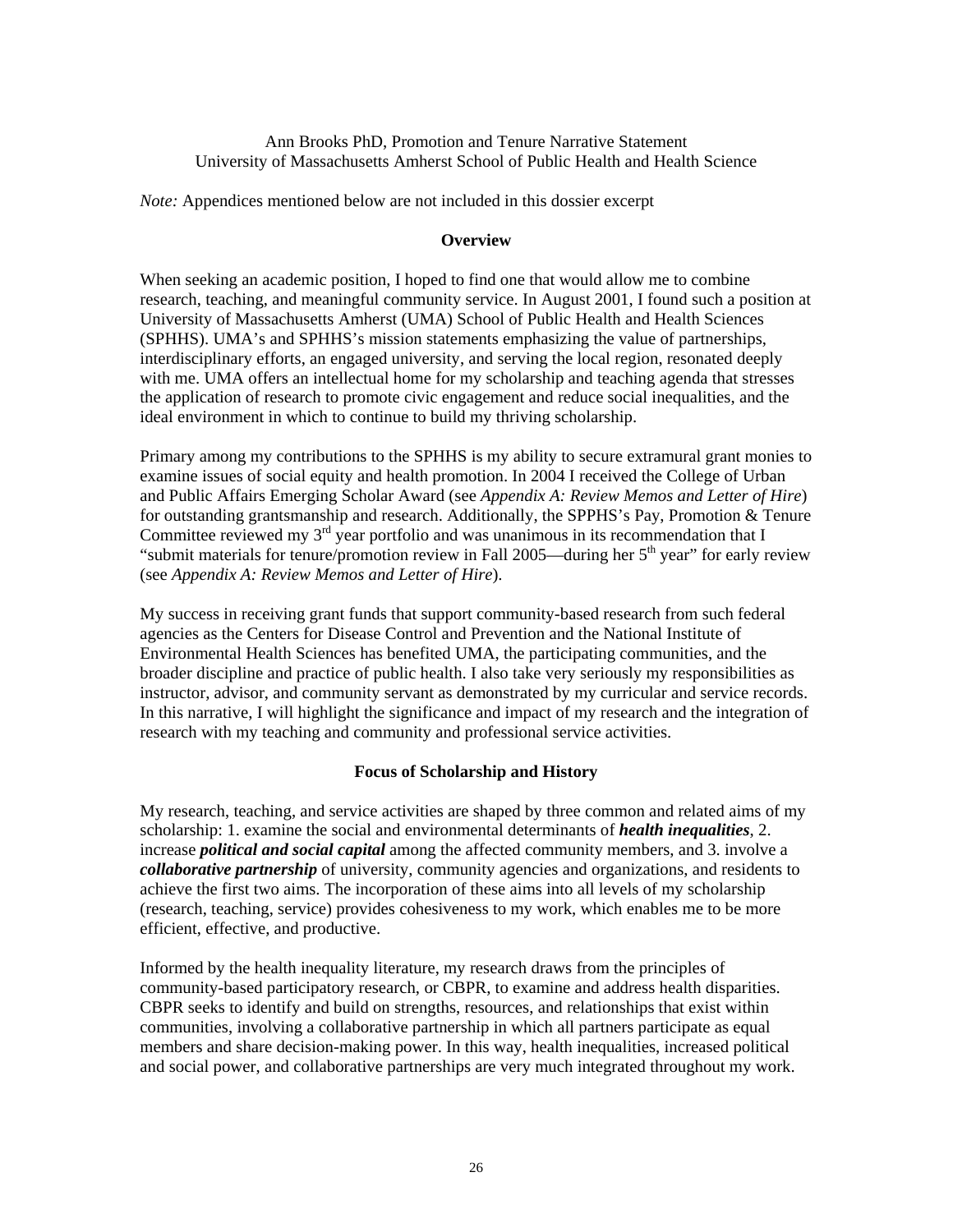I began to formulate my scholarship prior to joining the faculty at SPPHS. As a W.K. Kellogg postdoctoral fellow at Boston University School of Public Health, I conducted research with epidemiologists in the School of Public Health and rural residents to document residents' health and environmental needs. The research results and processes of working with government agencies and local organizations to bring about policy change have been published (Brooks and Xiong, 2002, Brooks and Christenson, 2005) and presented widely. Before taking the postdoctoral position, I completed my dissertation research with leaders in community-based research, Drs. Samantha Charles and Colleen Nelson at the University of Florida. My research with the Community Action Against Asthma project (CAAA), funded by the Environmental Protection Agency and the National Institute of Environmental Health Sciences, used a community-based approach to identify environmental health hazards and increase neighborhood capacity to improve the health of children with asthma (Brooks, Paulson, Stevens, and Goldstein, 2005).

The remainder of this narrative describing my contributions is organized into four primary areas: research; publications and presentations; teaching, mentoring, and curriculum; service to the university, the community, and the profession.

#### **Research**

Since joining the faculty in 2001, I have over \$2.4 million in funding on projects for which I serve as principal or co-investigator. Combined with proposals that have not been funded, my grant-seeking efforts over the past four years total nearly \$6 million, and provide substantial evidence of my ability to generate funding for scholarship (for complete list, see *Appendix B: Curriculum Vitae*).

#### *Comunidades de la Salud/Communities in Health*

During Year 1 at UMA, I spent 8 months building relationships with the African American and Latino communities in Hampshire County. Our relationship resulted in the co-design of a community-based health promotion intervention. I co-authored a proposal that was funded by the Centers for Disease Control and Prevention (CDC) for \$1.5 million. As principal investigator of this project, I devote .30 FTE to the research, implementation, and evaluation. The project, *Comunidades de la Salud*/Communities in Health, is a collaborative intervention research study with Hampshire County Health Department, UMA, and several Hampshire community-based agencies and is funded from 2002-2005, with a no-cost extension recently granted to extend to 2006. *Comunidades de la Salud*/Communities in Health was one of only 25 funded out of 311 grant applications, and it has been very visible and promoted as a successful example of using community-based approaches to improve health. As the PI overseeing a large budget and partnership, I have demonstrated the organizational skills necessary for managing large projects.

The principle goal of *Comunidades de la Salud*/Communities in Health is to increase the capacity of members of the African American and Latino communities in Hampshire County to promote health in their communities. This project defines health promotion as an approach that empowers communities to identify their problems and work together to decide how to address these problems. *Comunidades de la Salud*/Communities in Health seeks to improve the health of the communities involved by drawing on the skills and experiences of Community Health Workers (CHWs) who use the Freirian method of Popular Education. The CHWs are selected from the participating communities and attend an extensive 160-hour training to augment their skills and knowledge in leadership, local politics and governance structure, advocacy and community organizing, and health and disease. An evaluation of the project has demonstrated a statistically significant increase in overall health ( $p<0.05$ ), a decrease in depression ( $p<0.01$ ), and an increase in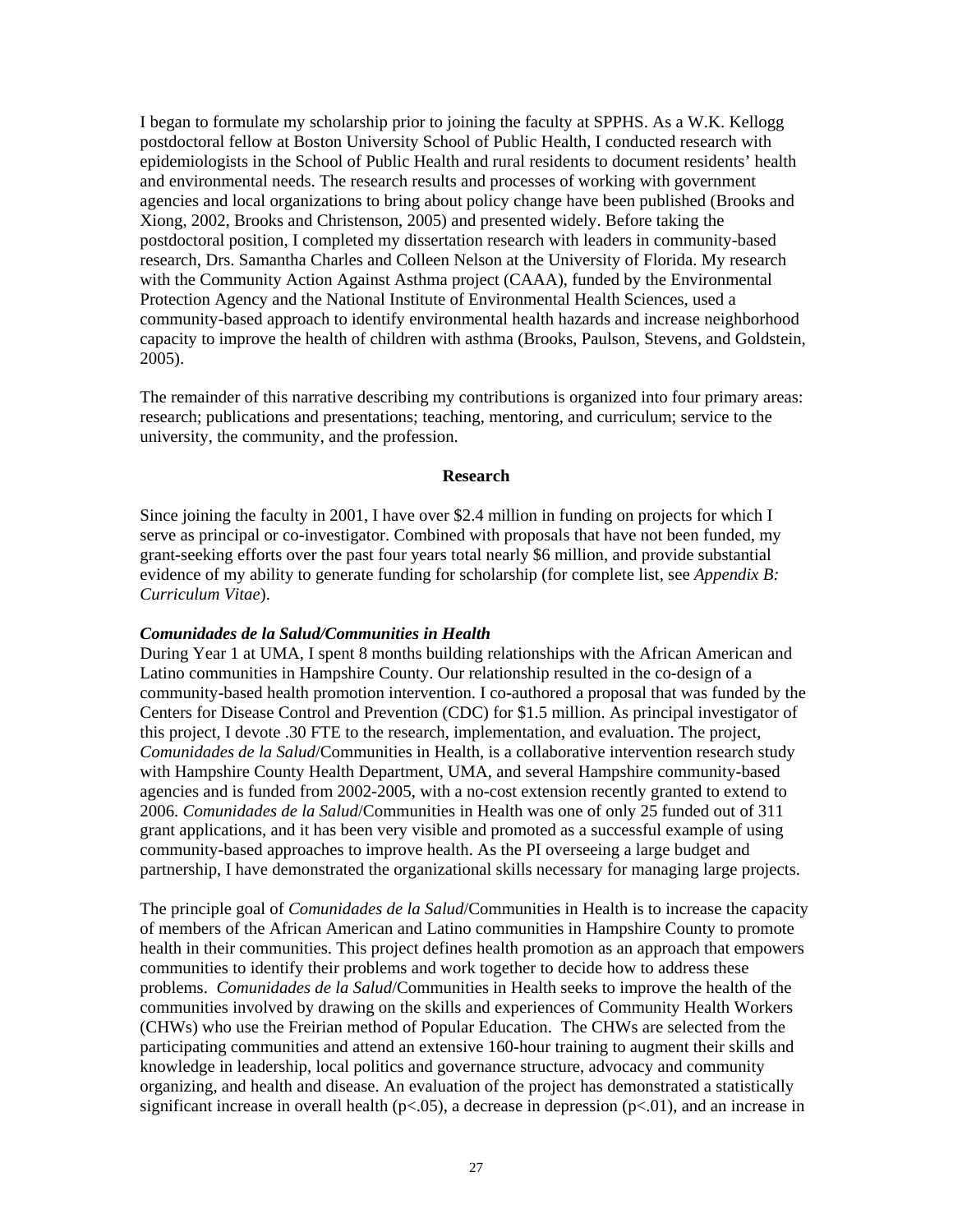civic participation among project participants ( $p < .05$ ) ( $n=170$ ). These research results have been included in a manuscript to be submitted in December 2005.

## *Promoting the Occupational Health of Indigenous Farmworkers*

In Year 2004, I co-authored a proposal that was funded for \$900,000 by the National Institute of Environmental Health Sciences and the National Institute for Occupational and Safety Health. The intervention research project, Promoting the Occupational Health of Indigenous Farmworkers, is a joint effort with Massachusetts Law Center, Salud Community Clinic, Farmworkers United Fund, and Farmworkers in Solidarity. The relationships that form the foundation of this collaborative project were nurtured over several years and build on relationships that initially were formed as part of Comunidades de la Salud. A growing number of farmworkers in the United States are from indigenous communities in Mexico and speak languages other than Spanish. This multidisciplinary project develops methods to improve the capacity of migrant farmworkers who speak indigenous languages to understand the hazards associated with agricultural work, and to increase their access to health and social services. A model similar to the Community Health Worker (CHW) model is used. The CHWs, as well as the community organizations involved, have considerable local knowledge that has strengthened this project. For example, CHWs are trusted allies and participants are willing to listen to educational information as well as provide important data about themselves to these trustworthy peers, even if participants are undocumented. Undocumented workers would be extremely hesitant to even participate, much less offer information, if the individual requesting that information was not from their own background. Given that undocumented workers tend to have even more significant environmental health concerns than legal immigrants, their participation was critical in order to understand the full spectrum of health concerns in this community. CHWs were also able to guide the researchers toward a more acceptable recruitment strategy that would decrease concerns about confidentiality in the community. As the environmental scientist and coinvestigator of this project, I helped develop the research methodology and the measurement protocol for pesticide knowledge, exposure, and related behaviors.

#### *Other Research Efforts*

From 2002-2003, I was asked to serve as a steering committee member of University of Massachusetts-Amherst Nursing School's Center for Health Disparities Research project (\$200,000). In this capacity, I contributed to the Center's direction and helped make decisions on content and purpose of grant proposals written to address health disparities in Massachusetts.

Additionally, I have several grant proposals that are pending review (for list of pending proposals, see *Appendix B: Curriculum Vitae)*. I submitted seven grant applications to external funding sources that did not receive funding, but established productive working relationships and set the foundation for future funding opportunities. Most recently, I co-authored as co-investigator a proposal to address methamphetamine use in California. I feel confident that it will receive a fundable score from the National Institutes of Health review panel.

I have clearly demonstrated a track record to initiate, co-author, and secure external funding. Additionally, one of my recognized strengths is to bring together individuals and groups to identify shared goals and to design and implement a well-defined intervention. During my tenure at UMA, I have worked with dozens of community-based organizations, local, regional, and national agencies, and colleagues from other departments and campuses, revealing an important inter-agency and interdisciplinary approach to my scholarship. This is the current trend for national funding, and I am proud to be actively contributing to this vision through my research and the multiple national research and editorial boards on which I serve. As an appointed member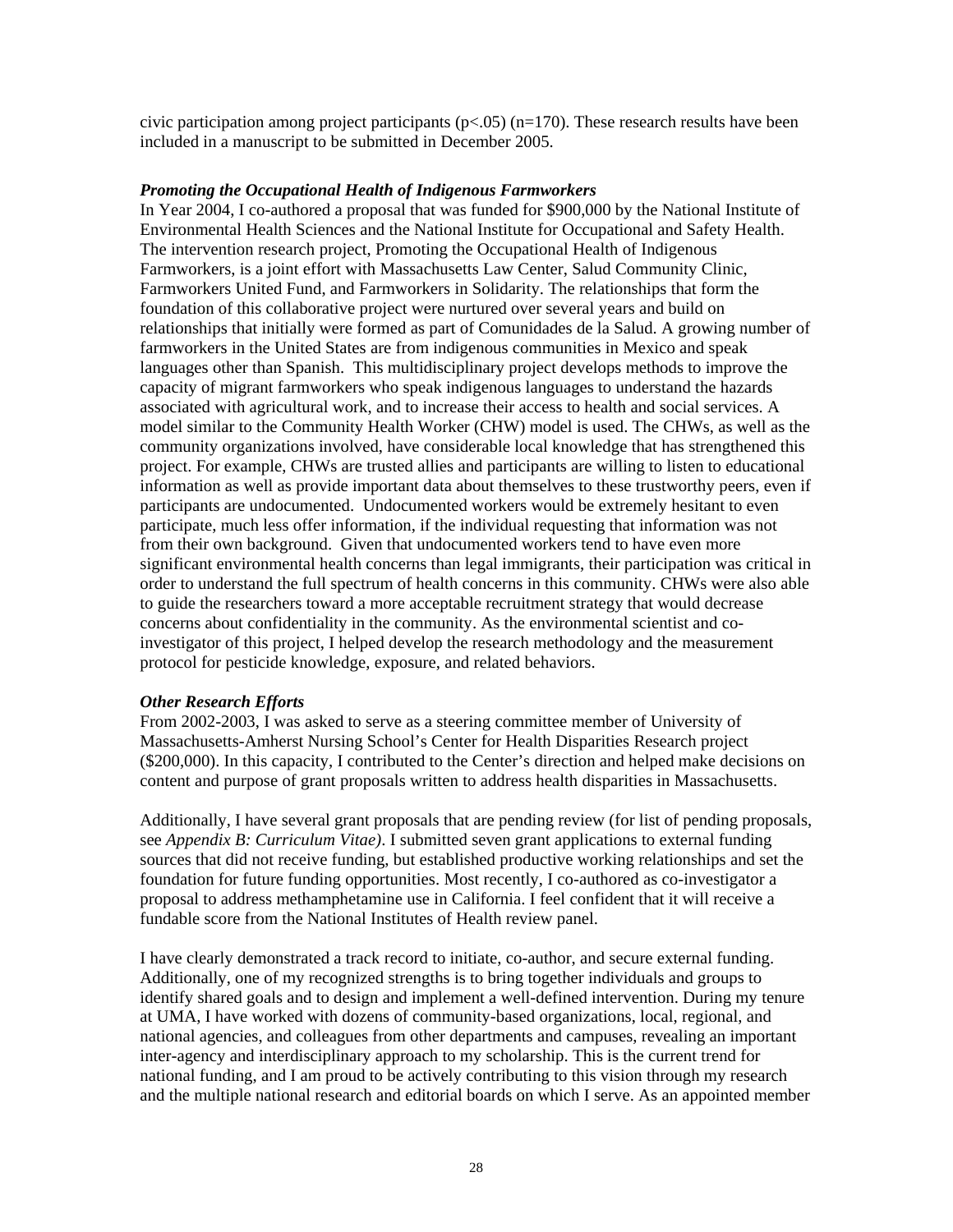of such foundations as the W.K. Kellogg Community Health Scholars Program, and as an organizer for American Public Health Association meetings, I directly shape the definition, practice, and scholarship of community-based participatory research.

## *Research: Internal Funding*

My efforts to create successful research intervention partnerships are not solely focused on agencies and colleagues outside of UMA; I recognize and value the expertise here on this campus. For example, I co-authored funded proposals for internal funding, including the Community Engagement Project Grant (\$6,000) from the UMA Center for Teaching and Learning, 2001-2002, for which I served as co-investigator to increase awareness among SPHHS faculty around civic engagement and service-learning. One of the opportunities I am most excited about is the opportunity to co-author research proposals with colleagues in the School of Public Health and Health Sciences (SPHHS). Most notably, in the winter 2005 I organized and facilitated discussions among SPHHS and other faculty to brainstorm fundable research projects that would combine our research and disciplinary talents to examine the intersection of urban planning, public health, and policy. These initial discussions have continued and we will pursue grant support to study urban design and health in the Boston metropolitan region.

## **Publications and Presentations**

An extremely important aspect of scholarship is disseminating research results widely and to audiences where research findings can have the greatest impact. I have been very successful in sharing my work via peer-reviewed publications, in edited volumes, and at national professional meetings, local town halls, and workshops.

## *Publications*

Since 2001, I have published 11 peer-reviewed articles and 2 book chapters. One of the articles was published in the *American Journal of Public Health*, arguably the most prestigious and widely cited journal in the discipline of public health. Two additional articles were published in leading journals in the field of health education, *Health Education and Behavior* and *Health Promotion Practice*. I submitted two articles for peer review October 2005, was asked to write a book chapter to be included in a Jossey-Bass book, *Prevention is Primary*, and have three articles in progress (for list of accepted and in progress publications, see *Appendix B: Curriculum Vitae)*.

One of my early successes was an invitation by Dr. Roberta Fink, respected scholar in the field of community-based research at UC Berkeley, to write a chapter for her book, *Community-Based Participatory Research.* The book is lauded as an authority on community-based methods in public health, and is used in university classrooms and as a reference for community-based researchers (for samples of published articles, see *Appendix C: Publications and Presentations*).

#### *Presentations*

I have been lead or sole author and presenter of numerous presentations at professional and community meetings during the past several years. My abstracts were peer-reviewed and accepted for presentation at the American Public Health Association Meetings each year from 2000 through 2005. The annual meeting, which attracts upwards of 20,000 participants, is the largest and most visible public health meeting with a diverse audience. Recently, I co-presented with 2 community residents from the Comunidades de la Salud/Communities in Health grant. The title of the presentation was, "Building capacity to address health disparities in African American and Latino communities" at the American Public Health Association meetings in Washington, D.C. This presentation was especially well-received by the audience for its novel method that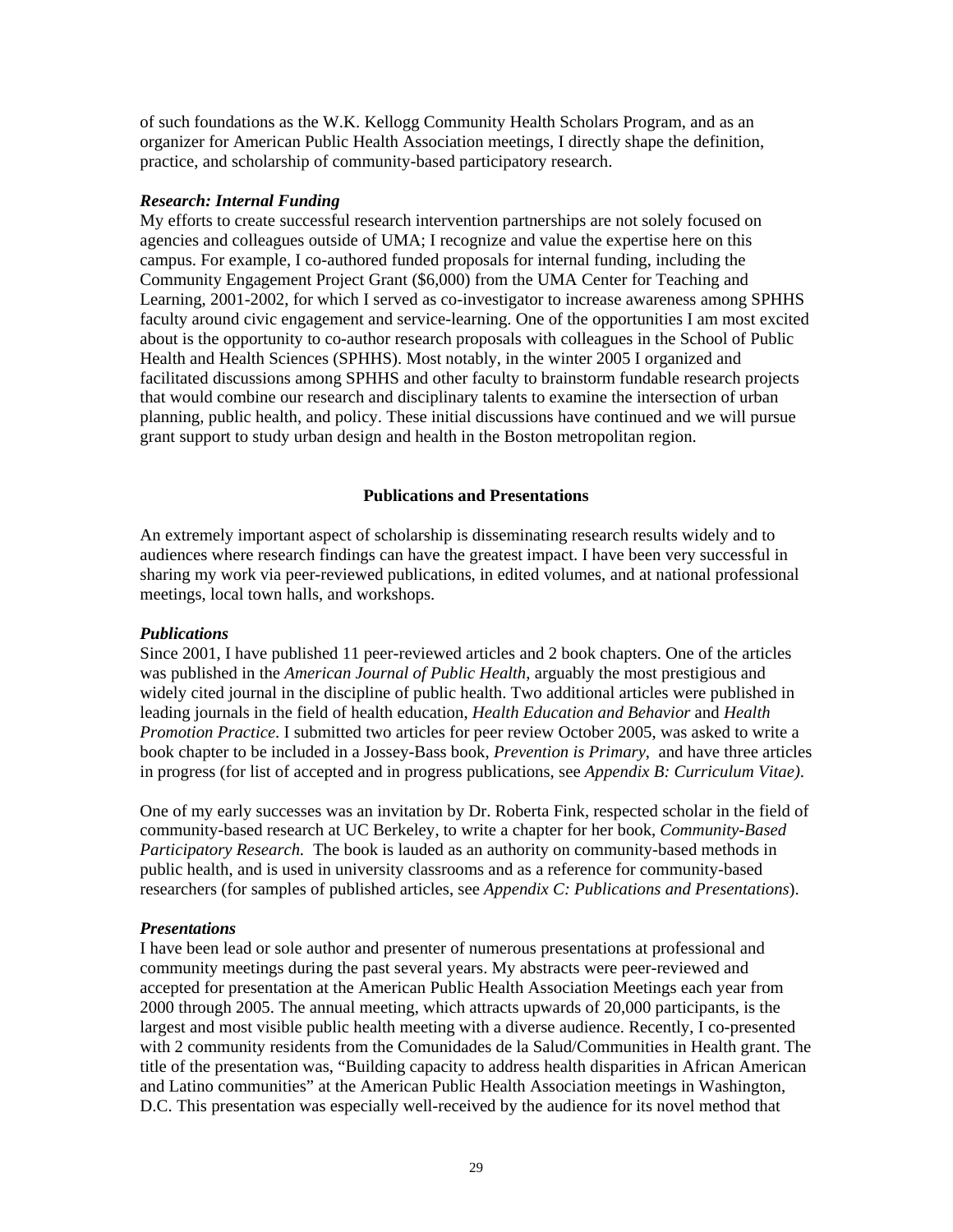combined academic and community presenters. I was invited, along with a community colleague, to present at the Social Determinants of Health conference in Atlanta, GA, that was sponsored by the Centers for Disease Control and Prevention. Proceedings and materials from this conference have been broadly distributed, and I continue to get requests for copies of our presentation paper, "Building on history and social capital to create change in two urban communities" (Brooks and Anderson, 2003), included in *Appendix C: Publications and Presentations*.

I have been invited to present at meetings and annual retreats of several organizations. Last year I facilitated a portion of the UMASS Child Development and Rehabilitation Center's annual retreat. My talk entitled, "Creating opportunities for community-building" was structured to encourage interaction and problem-solving among the retreat participants. The same group invited me to return to this year's retreat to build on the discussion I initiated last year, and to facilitate part of the retreat. A full list of presentations is included in *Appendix B: Curriculum Vitae*, and a representative sample of presentations can be found in *Appendix C: Publications and Presentations*.

## **Teaching, Mentoring, and Curriculum**

Teaching, mentoring, and curriculum development are very important to me, and I am devoted to providing quality teaching, service and advising to students. I have served as faculty supervisor for 10 research and teaching assistants, including five GRAs who have participated in the CDC research project; three GRAs who have assisted with classes and teaching; and one GRA working on the NIEHS grant. I also serve as mentor and adviser to students who are working on the university-mandated Undergraduate Assessment Project, providing structured feedback on assessment tools, data, and presentation of our assessment results. I have advised dozens of MPH students, served on five Masters Thesis Committees, and serve on the doctoral dissertation or field committees of five doctoral students.

I consistently strive to keep my courses current, interactive, reflective, and challenging, and my teaching evaluations reflect this effort. I have included my quantitative departmental course evaluations in *Appendix D: Teaching and Curriculum*, along with a representative sample of qualitative comments. Figure 1 presents a summary of course evaluations from 2002-2004 (Note: evaluation questions varied in 2001 and 2005 and are not included in Figure 1.)

| $[1=strongly disagree to 5=strongly agree]$                   | 2002 | 2003 | 2004 |
|---------------------------------------------------------------|------|------|------|
|                                                               |      |      |      |
| Instructor is clear and understandable                        | 4.70 | 4.61 | 4.62 |
| Course was presented in a well organized fashion              | 4.44 | 4.58 | 4.57 |
| Instructor motivated me to do my best work                    | 4.48 | 4.25 | 4.43 |
| Instructor has given me new viewpoints or appreciations       | 4.72 | 4.42 | 4.58 |
| Lectures gave information not contained in reading material   | 4.31 | 4.32 | 4.40 |
| There was freedom to ask questions and disagree               | 4.78 | 4.71 | 4.64 |
| Instructor provided useful evaluation of my work              | 4.30 | 4.23 | 4.42 |
| Instructor provided adequate conference time outside of class | 4.31 | 4.40 | 4.45 |
| Reading material was appropriate and well chosen              | 4.16 | 4.38 | 4.43 |
| Course has increased my analytical and creative skills        | 4.33 | 4.21 | 4.48 |
| Course has increased my knowledge and comprehension           | 4.55 | 4.37 | 4.57 |
| I would recommend this course instructor to others            | 4.70 | 4.37 | 4.48 |
|                                                               |      |      |      |
| <b>Number of Students (n)</b>                                 |      | 109  | 75   |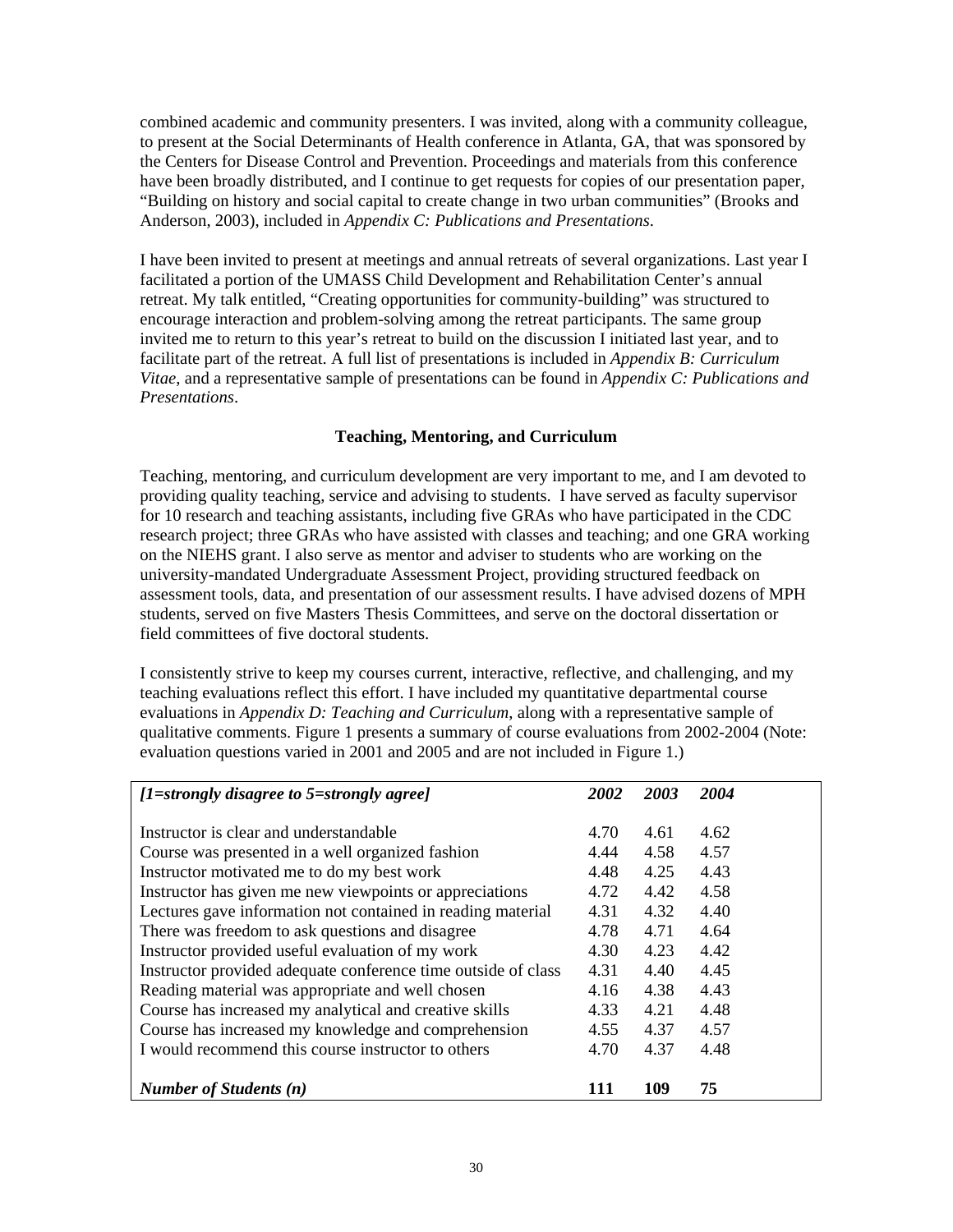## *Figure 1. Course evaluations 2002-2004 (for complete summary, see Appendix D: Teaching and Curriculum)*

I am very proud of my reputation as a professor who challenges her students, and who is committed to nurturing students' abilities to think critically, learn public health theory and practice, and find rewarding jobs. I have a desk drawer full of handwritten and email notes from students thanking me for my energy, commitment, and diligence in and outside of the classroom.

I am particularly proud of my ability to integrate community engagement into my teaching. Students in my course Community Organizing for Health engage in service learning and action research projects with reflection through journaling and group processes. Community sites consistently comment on how well prepared my students are for this intensive community experience.

I actively invite students to participate in my research projects and in co-authored publications. Through this participation, students are able to shape research questions, data collection and application of research results. This inclusion of students is aligned with my philosophy of creating collaborative partnerships. I approach my teaching in much the same way that I approach my research projects – recognize the strengths of each participant, give people the opportunity to make meaningful contributions, cultivate skill and capacity-building, and provide very clear and structured guidance.

## *Courses Taught*

Currently I teach three required Master of Public Health courses, including Foundations of Public Health (PH 511), Community Organizing for Health (PH 517), and Health Promotion and Program Planning (PHE 550). I have also taught two undergraduate courses -- PH 471: Program Planning and Evaluation and PH 410: Maternal and Child Health. I am especially pleased about teaching the Foundations of Public Health, the course that UMA Master of Public Health students must take during their first enrolled quarter, and the course that is intended to establish the philosophical and disciplinary background for the program coursework (for course syllabi, see *Appendix D: Teaching and Curriculum).*

As part of a Center for Teaching and Learning grant, I am working with other SPHHS faculty to integrate the issue of Sustainable Food Systems into our community-based curriculum. I have reorganized my Community Organizing service-learning course around this topic. Initial feedback from students suggests that restructuring the course around a single theme has increased the course's cohesiveness and improved students' experience with the service-learning component of the course. I am scheduled to discuss the curricular changes at the upcoming Massachusetts Public Health Association meetings with my teaching assistant for the course, and others in Boston, MA on October  $7<sup>th</sup>$ , 2005. I will continue to revise and update the content, readings, evaluation methods, and overall course structure in all courses based on student feedback and my own assessment of student learning.

#### **Service**

My university, community, and professional service has reflected and supplemented my research and teaching interests of collaboration, partnerships, and an improved social and physical environment.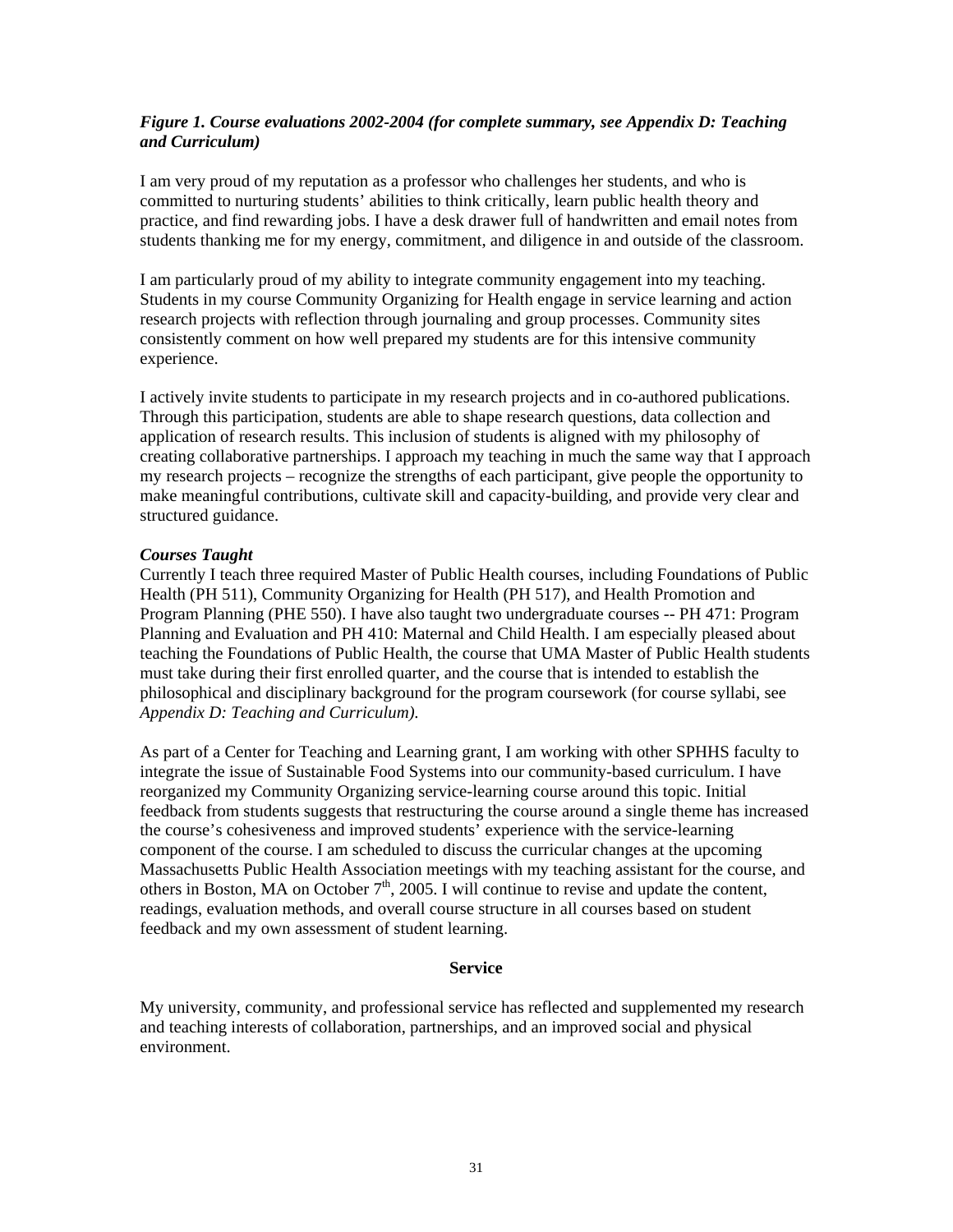## *University Service*

Most recently, I was elected to the UMA Faculty Senate. I look forward to serving in that capacity to find ways to improve the UMA environment for faculty and students. In my position as the MPH Track Coordinator for UMA's Health Promotion track, I work with other SPHHS track coordinators to guide the self-study in preparation for reaccredidation, organize student and faculty orientations, field questions from prospective graduate applicants, and coordinate our programs to ensure a positive learning experience for our graduate students.

When I joined the faculty at UMA, I immediately got involved with the Center for Public Health Task Force. I saw this as an opportunity to more clearly define and provide the administrative infrastructure necessary to conduct significant research at SPHHS. I will continue working with faculty and staff to identify ways to create a thriving and innovative Center.

I have served as the Chair of the SPHHS Curriculum Committee since 2002. In this role, I am responsible for organizing the Curriculum Committee to develop policies related to curriculum, review new course proposals, and report activities at faculty meetings.

From 2003-2004, I directed the UMA SPHHS Undergraduate Program Review. This was a sizable task, as I was charged with creating the assessment tools, and drafting and posting the long-term program assessment plan and supporting documents to the university program review website. Other responsibilities include my present service as Chair-elect of the SPHHS Faculty Advisory Committee, serving as a Committee Member on the Faculty Search Committee (2003) and Director Search Committees (2004-2005). In these capacities, I have shaped the direction and agenda of SPHHS, consistently seeking input and opinions from colleagues (for committee descriptions, see *Appendix E: Service to University, Community, and Profession).*

## *Community Service*

Much of my research and teaching involves community organizations and residents. I do not consider this service, but integral to my scholarship. I am also, however, engaged in activities that are more traditionally considered "community service." Most recently, I served as a volunteer organizer for the Community Health Foundation Community-based Research Conference, scheduled for September 2005 in Amherst. I have served as a research consultant on several community-driven projects, including the Hampshire Food Assessment Project, the Environmental Health Assessment conducted by Hampshire County Health Department PACE Project, and the SE Uplift Healthy Neighborhood Project. I have also assisted several non-profits in writing and submitting research proposals to foundations, including proposals that I coauthored for the Environmental Justice Action Group and for City Repair.

One of my most notable achievements that bridges academia with community service is the work I recently completed as an appointed member of the city-county Sustainable Development Commission (SDC). In September 2004, I co-authored and presented a Toxics Reduction Strategy to the City Council and County Board of Commissioners. Both governing bodies adopted the resolution unanimously, giving the SDC a mandate to identify ways to reduce or eliminate the use of toxic products and practices in government operations and private businesses throughout Amherst (for resolution and commission appointment letter, see *Appendix E: Service to University, Community, and Profession)*.

## *Professional Service*

During the past four years, participation on national advisory boards and review committees has allowed me to shape the direction of public health and to network with colleagues around the nation. I have reviewed several manuscripts for Health Education Research, Health Promotion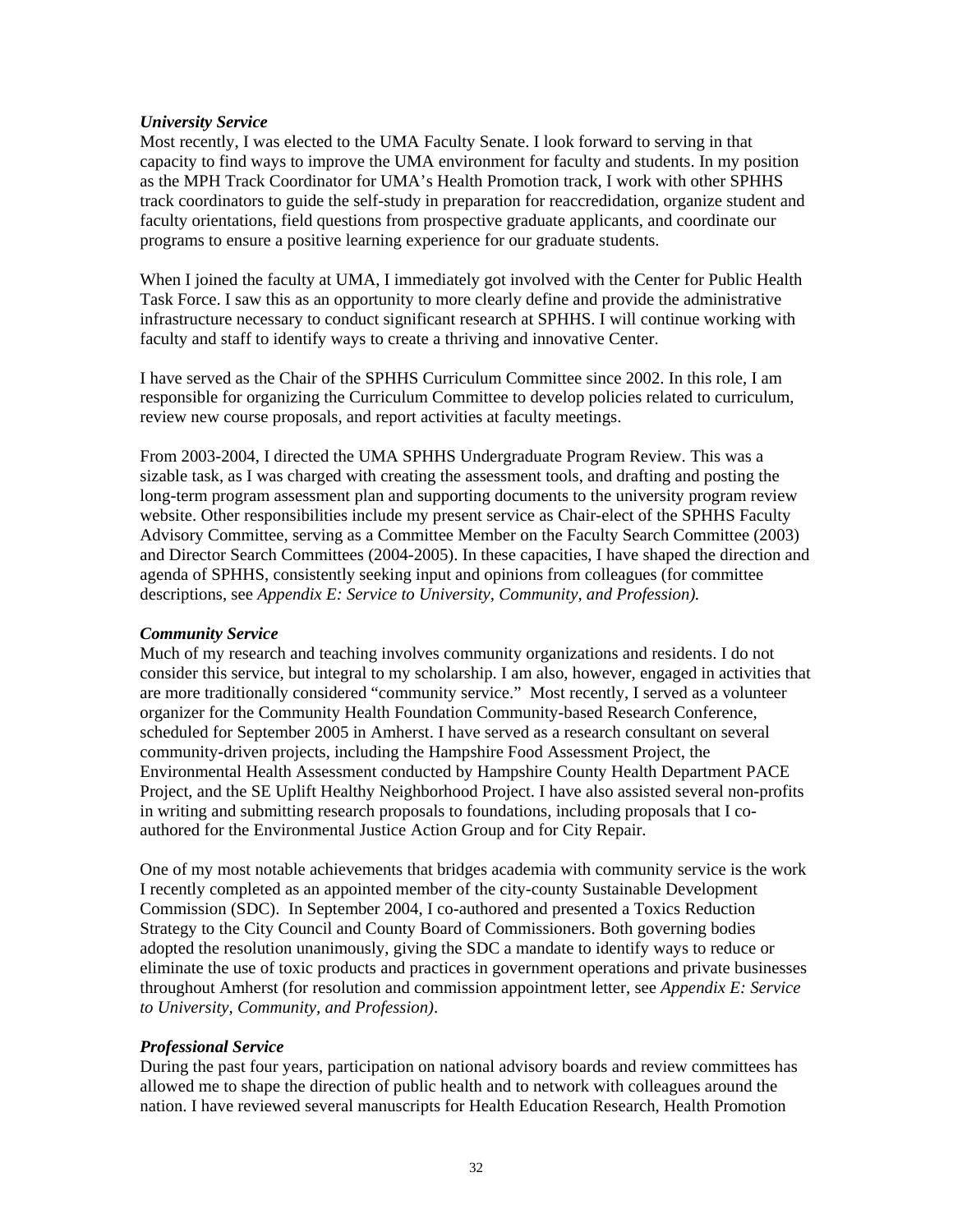Practice, Health Education Monographs, two book proposals for Jossey-Bass, and grant proposals for the National Institutes of Health and the Centers for Disease Control and Prevention. For the past three years, I reviewed abstracts for APHA meetings, and in November 2003 I was appointed as co-chair of the Presentations committee for the APHA Community-based Public Health caucus. In this position, I am responsible for choosing panel topics and selecting panel presenters for APHA meeting sessions.

I also serve in a variety of advising positions at the national and local level, including as an appointed member of the W.K. Kellogg National Advisory Committee and member of the Board of Directors of the Massachusetts Center for Environmental Health. (for invitation letters and organization descriptions, see *Appendix E: Service to University, Community, and Profession)*.

## **Future Scholarship**

Being at UMA has allowed me to develop and refine those aspects of my research, teaching, and service that are both highly valued at this institution and central to my own philosophies of public health. I will continue to examine how inequities in society translate into inequities in health through my research, teaching and practice. Currently, I have four grants pending review and am listed as co-investigator with colleagues from UMA and Boston University. I will continue to work with other faculty in SPHHS faculty as well as with those in departments across campus to develop proposals that examine the intersection of health, policy, and the environment in relation to health inequalities. I also look forward to identifying ways to reinforce and practice my commitment to communities, UMA students, sand the profession of public health.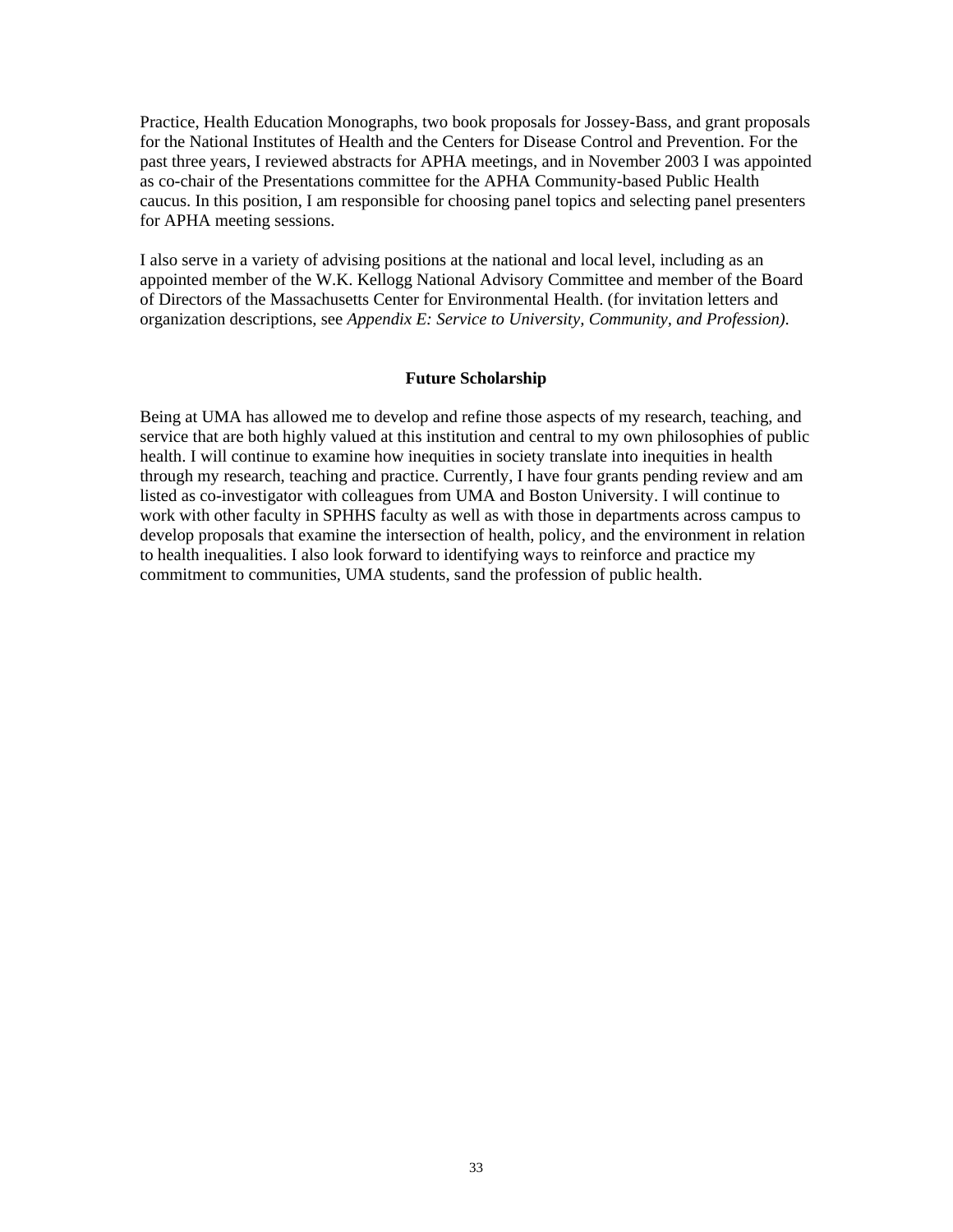## **LETTERS FROM COMMUNITY PARTNERS**

Dear Department Chair:

I am writing you this letter on behalf of all the members and staff of Farmworkers in Solidarity. As you know, Farmworkers in Solidarity works with indigenous Mexican farmworkers to educate, organize, and advocate on behalf of their community. While some of our members are able work year-round, most have no choice but to do travel around the country doing seasonal work. As migrant farmworkers, they are a temporary labor force, and frequently are not always given the proper health and safety equipment on the job. The hazardous nature of their work makes it necessary for them to have knowledge about the environmental health risks of pesticides, as well as understand how they can take precautionary measures to protect their health.

However, there is a need for educational tools and materials available in their languages, as most indigenous farmworkers do not speak Spanish or English. The project that we worked on together to address this need, Promoting the Occupational Health of Indigenous Farmworkers, has been instrumental in increasing the farmworkers' capacity to understand the hazards associated with agricultural work.

During a meeting between Farmworkers in Solidarity, our U.S. Congressional representatives, and Environmental Protection Agency (EPA) Northeast Region, we showed them the results of the intervention, and advocated that as such an intervention to educate indigenous Mexican farmworkers worked on a local level, there is indeed is promise and potential in replicating this effort across the United States. We asked these legislators to use the data to advocate for inclusion for such a program in the Environmental Protection Agency's 2007 budget. The EPA Northeast Region staff promised to write a memo about the issue, including the intervention data, to their counterparts at EPA headquarters in Washington, D.C., with a recommendation of allocating funding to such a program.

Promoting the Occupational Health of Indigenous Farmworkers has proved to have an incredible impact on our community. The project not only addressed the issue on a local level, but also provided the evidence needed that an educational environmental health and safety intervention is worthy and important of reaching indigenous farmworkers nationwide. As an academic, we feel that you are serving the farmworker community by helping to obtain funding for projects that address important needs among this population, and by conducting community-based research projects that collect the data needed to "prove" their importance to elected officials, policymakers, regulatory agencies, and funding agencies.

Best regards,

H. Elena Sandoval Executive Director Farmworkers in Solidarity Amherst, MA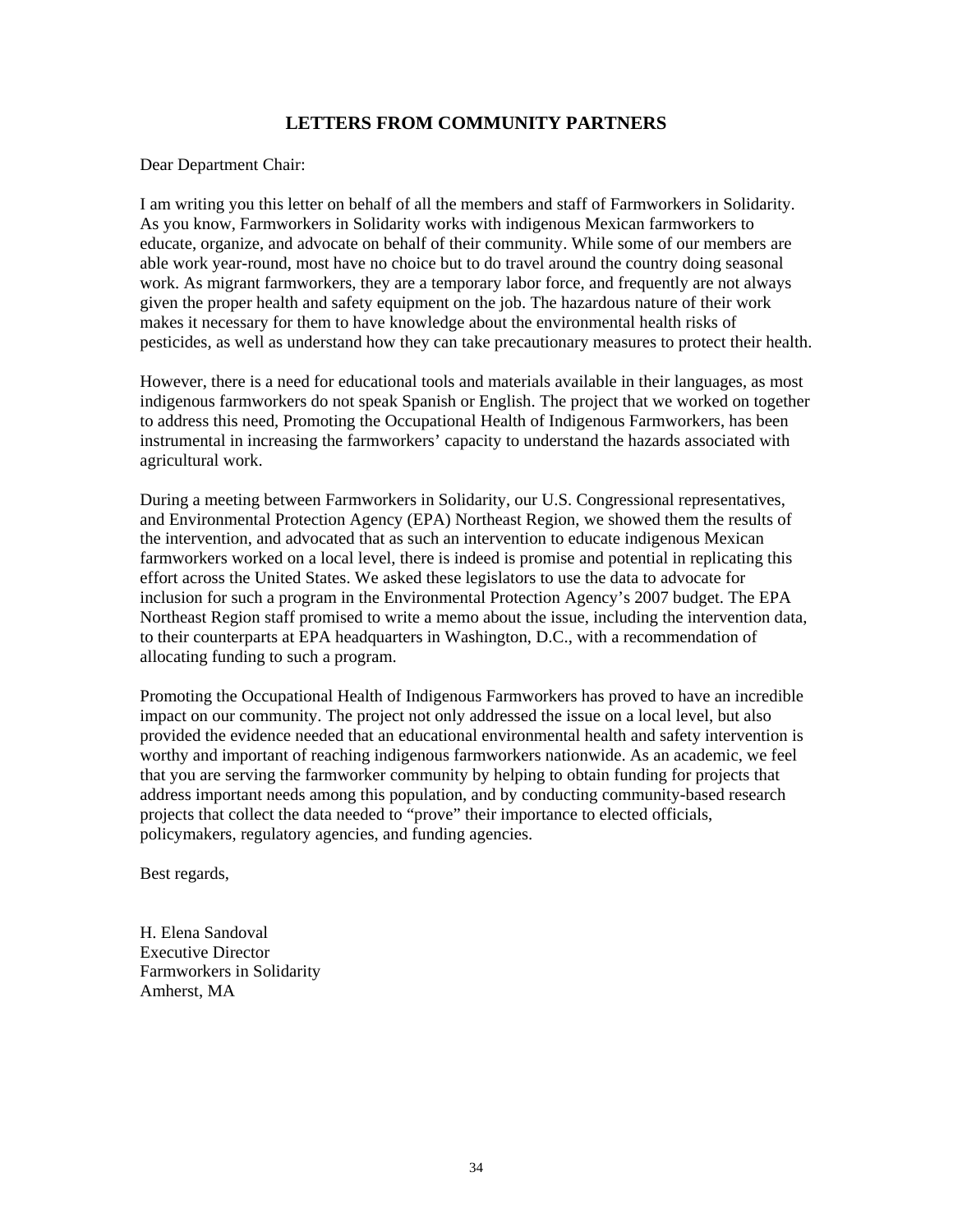## Dear Department Chair:

I am writing to express my enthusiastic support for Dr. Ann Brook's promotion to Professor in the School of Public Health. I have known Ann for 6 years in my capacity as a public health administrator at the Hampshire County Department of Health. During that time we have come to refer to each other as "my community research partner" and "my University research partner."

I met Ann at an early community meeting of an effort that later became Comunidades de la Salud. Ann's poised yet purposeful, consistent way of blending into diverse groups and situations in ways that evoke trustworthiness is a trait that she displayed that night, and has exemplified in our 6 years as colleagues and friends. It took many months to build the relationships necessary to establish a healthy partnership, but this time-intensive investment paid off. Ann, the Hampshire County Health Department (represented by myself) and several community organizations secured \$1.5 million in grant funding from the CDC to support the evaluation of this community-based health promotion intervention within African American and Latino communities.

Throughout the design and implementation of Comunidades de la Salud, Ann respectfully kept our collaborative focused on our goals. She helped us set reasonable expectations grounded in knowledge from the research about what types of intervention would be most likely to be effective. She skillfully balanced the needs of the community partners with the need for scientific rigor in the design of this intervention project. Through a process of co-learning the various collaborators taught each other about such things as research design, community politics, citizen governance, and community health concerns. Ann always considered herself a learner as well as a teacher and she was willing to make appropriate changes in the research design in order to ensure acceptance by the community. I know from experience in the communities participating in this effort, that if Ann had not demonstrated flexibility and such skill in balancing community need and scientific integrity, the project would never have been accepted and implemented in the community.

Ann has of course pursued dissemination of the findings of our work to academic journals and at professional conferences. However, she has considered it equally important to work collaboratively with her community colleagues to disseminate this information to the community. She has done this through co-presentations to community health workers and testimony to the Public Health Advisory Committee of the city of Amherst. Her efforts to inform the public and policy makers about the merits of a community health worker approach has resulted in serious conversations within city, county and state government about funding for the community health worker model.

I am just one person. But please accept that there are many others whose lives have been improved or work enriched by Ann's trusting, respectful means of collaborating, rigorous academic endeavors, strength of character and leadership, passion for substantive change, and commitment to working on behalf of the common good. I believe it would be in the best interests of her University and the community to promote her so that she can continue to benefit so many as well benefit the institution itself.

Respectfully submitted,

Wendy Lipton Hampshire County Department of Health Amherst, MA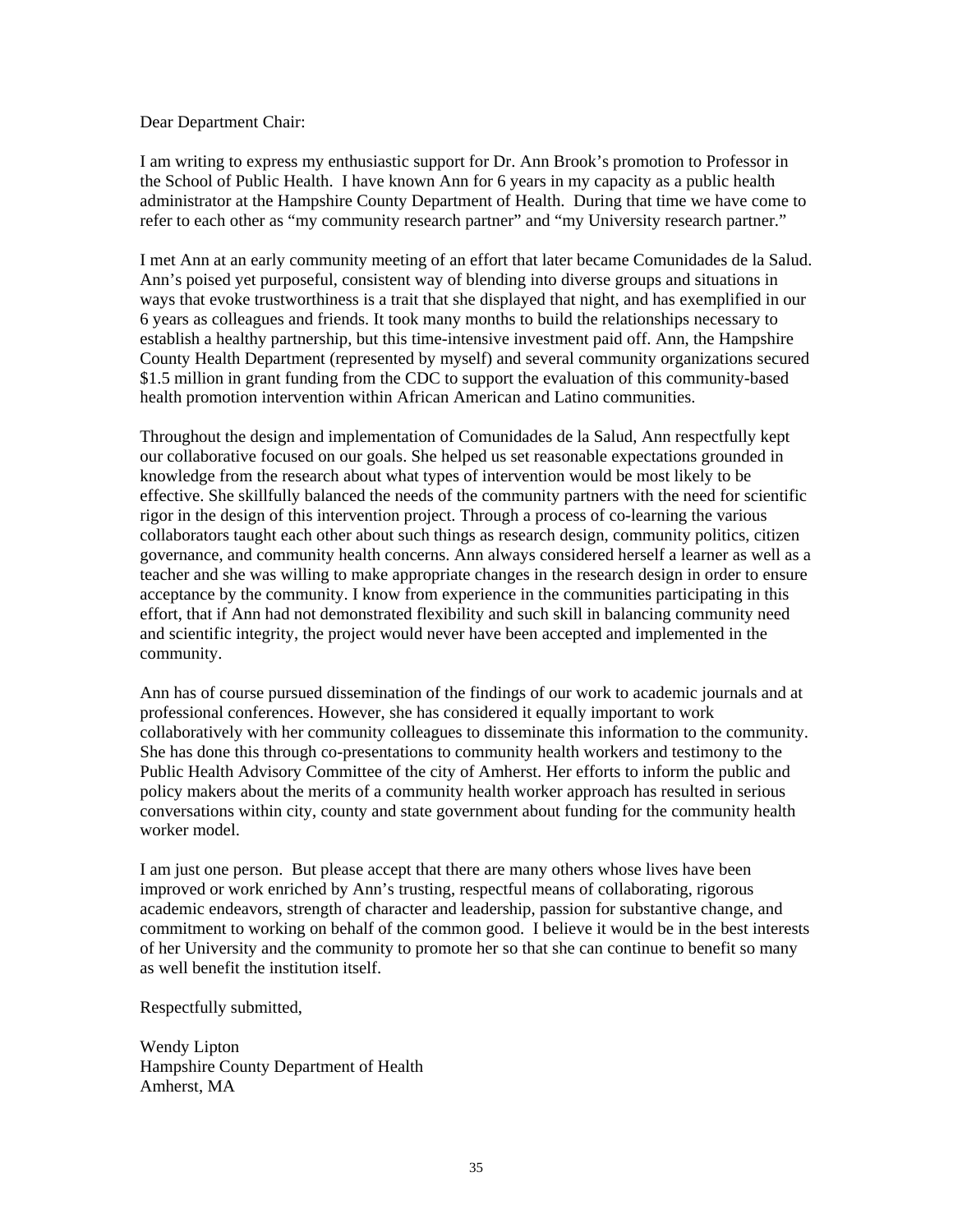# **"Answer Key"**

How well does Ann Brooks, Ph.D., meet the proposed criteria for evaluation of communityengaged scholarship?

# **1. Clear Academic and Community Change Goals**

*A community-engaged scholar should clearly define objectives of scholarly work and clearly state basic questions of inquiry. Clarity of purpose provides a critical context for evaluating scholarly work.* 

The evidence: SOUND

- a. In the "Focus of Scholarship and History" section of her narrative statement Dr. Brooks delineates three aims cutting across her research, teaching and service activities
- b. The research goals for Dr. Brooks' two primary grants are stated clearly under GRANTS in the C.V. It would be helpful to see goals stated for her other grants for which she served as principle or co-principle investigator.
- c. Dr. Brooks elaborates effectively on the goals of the two primary research projects in the "Research" section of her narrative statement. Beginning the description with phrasing such as "The principle goal of..." is particularly effective
- d. In her table at the end of the C.V. Dr. Brooks gives examples of how she meets this criteria.

## **2. Adequate Preparation in Content Area and Grounding in the Community**

*A community-engaged scholar must be well-prepared and knowledgeable about developments in his or her field. The ability to educate others and conduct meaningful work depends upon mastering existing knowledge.* 

The evidence: SOUND

- a. In her C.V. under "OTHER RESEARCH" Dr. Brooks documents two training experiences that likely prepared her to work in the community, although she does not specifically put them in this context.
- b. In the "Focus of Scholarship and History" section of her narrative statement, Dr. Brooks refers to her work as grounded in the health inequality literature and the principles of CBPR, and she delineates these principles. She also notes that she completed her dissertation work under the mentorship of noted CBPR researchers.
- c. In the "Research" section of her narrative statement, Dr. Brooks documents her investment in building collaborative, trusting relationships with community organizations and her willingness to spend time doing this (see Comunidades de la Salud and Indigenous Farmworker sections).
- d. In the table at the end of the C.V., Dr. Brooks gives example of how she meets this criteria and includes examples not readily apparent in the dossier, such as the role of literature reviews and other preparation for writing that have increased her knowledge base.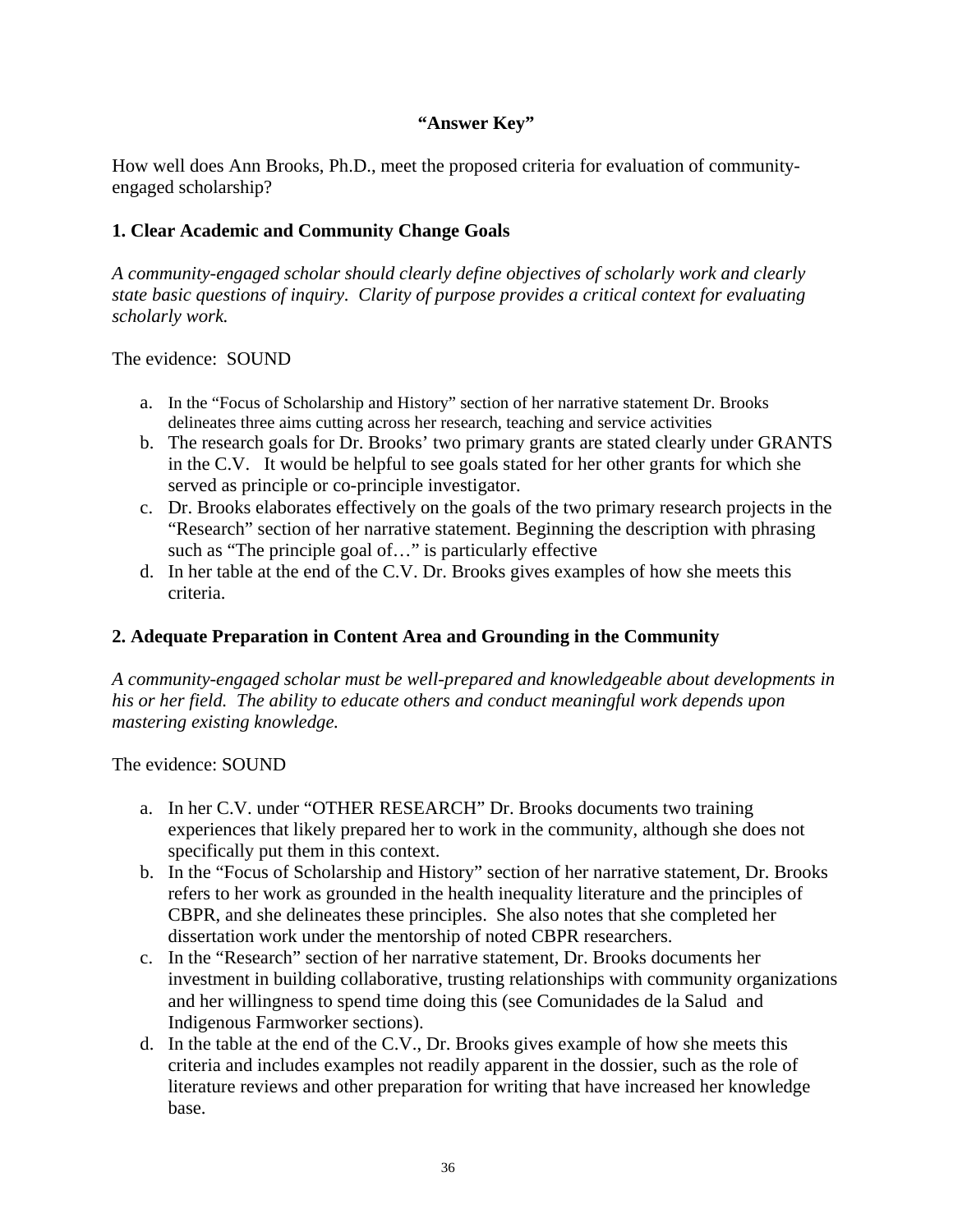# **3. Appropriate Methods: Scientific Rigor and Community Engagement**

*In addition to using accepted methods within her field, a community-engaged scholar should utilize engagement to enhance the rigor of the scientific research, teaching or service process.* 

## The evidence: SOUND

- a. Dr. Brooks documents engagement in a number of ways, including noting in her C.V. when a community member co-authored an article (REFEREED PUBLICATIONS) or co-presented a paper (PRESENTATIONS). She also notes her co-presentation with community members in the "Publications and Presentations" section of her narrative statement. Several of her publications and presentations are specifically about community-engaged research as a model, or about the role of engagement in the research projects she participated in. She has also presented on creating partnerships in teaching. She notes how community members participated in co-designing and co-implementing projects and preparing grant applications (GRANTS). Her C.V. also documents community service (GOVERNANCE AND OTHER SERVICE).
- b. Her C.V. does not document when service learning or other forms of communityengaged teaching and learning were used in her courses. However, she does briefly address service learning and action research components of her course on Community Organizing for Health in the "Teaching, Mentoring and Curriculum" section of her narrative statement.
- c. In the "Research" section of her narrative statement, Dr. Brooks discusses the nature of the collaborations that formed the basis of her two primary CBPR projects. She notes that in Comunidades de la Salud, community health workers received extensive training to augment skills and leadership. This suggests a rigorous approach to the integration of community members as research staff.
- d. In the narrative statement section on "Promoting the Occupational Health of Indigenous Farmworkers" gives two examples of how collaboration with local agencies and community health workers strengthened the research project – trust resulted in willingness to be taught and provide personal information and local knowledge resulted in an improved and more acceptable recruitment strategy.
- e. At the end of her C.V. Dr. Brooks documents ways she believes she meets this criteria.
- f. Overall, the evidence for engagement is high, however, there could be more attention paid to how such engagement enhanced the rigor of Dr. Brooks' research and teaching activities.

# **4. Significant Results: Impact on the Field and the Community**

*Community-engaged scholars should evaluate whether or not they achieve their goals and whether or not this achievement had an important impact on and is used by others. A primary goal of community-engaged scholarship is to beneficially impact the communities in which such scholarship is conducted. The assessment of CES impact must go beyond just the reporting of*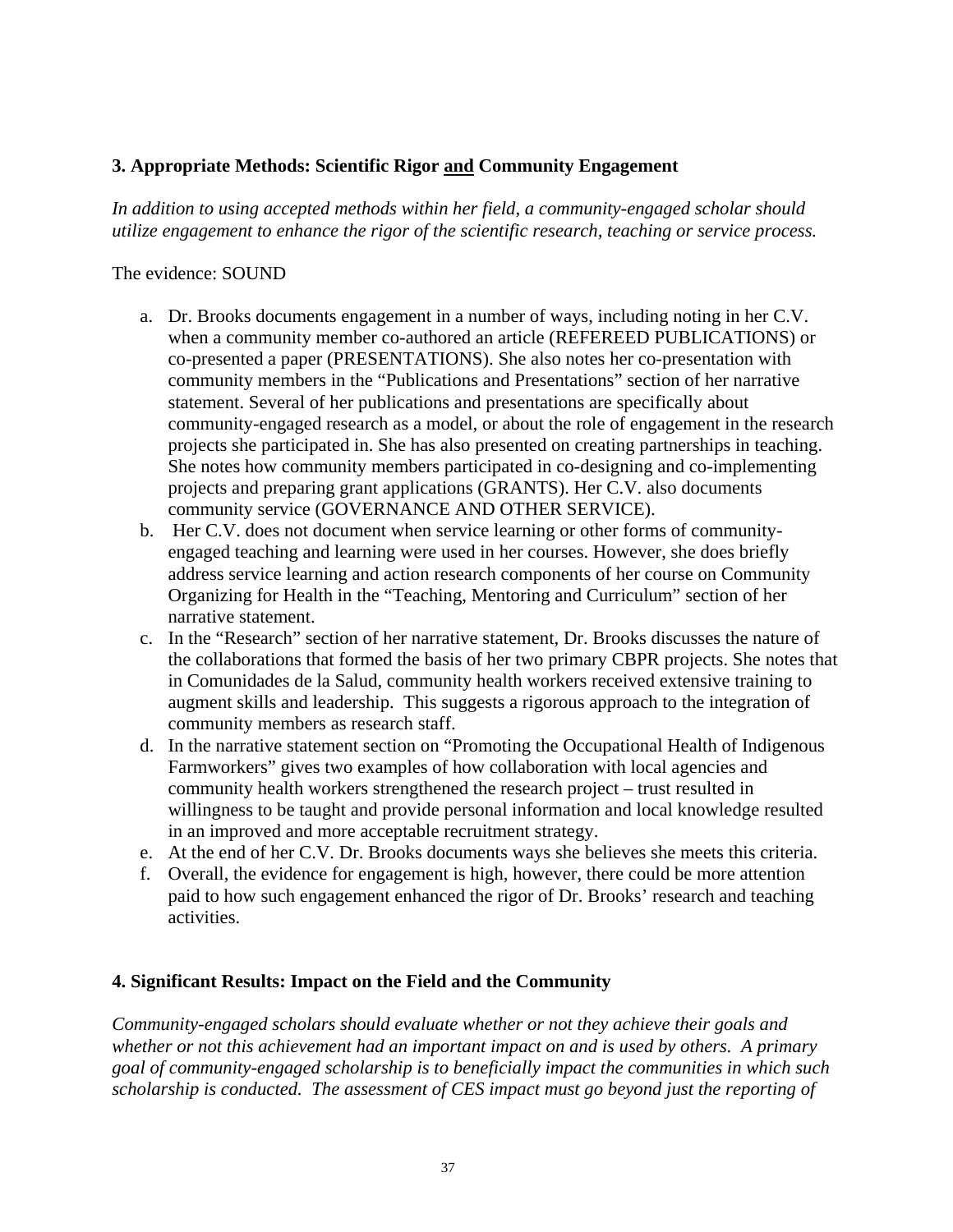*positive, neutral, or negative outcomes of any given project. The scholar should explicitly state what knowledge they created or applied and what impact it has had or may likely have in the future.* 

The evidence: SEMI-SOLID

- a. Dr. Brooks' narrative statement section on Comunidades de la Salud documents findings of improved health and decreased depression as well as increased civic participation as a result of the project.
- b. The letter of support from Dr. Brooks' community partner Farmworkers in Solidarity documents the impact on community empowerment that Dr. Brooks' project had, allowing the community to better advocate for the inclusion of a similar program in EPA's budget. Similar points are made in the second community support letter
- c. Dr. Brooks has secured substantial external and internal grant funding (C.V. section GRANTS), though it is not clear if her work has resulted in increased or sustained funding for specific projects (a reflection of others' view of project importance) or if the community has increased its capacity to access funds as a result of this work.
- d. Dr. Brooks' C.V. documents numerous publications, several in relatively "high-impact" journals (REFEREED PUBLICATIONS and NON-REFEREED PUBLICATIONS), and conference presentations, many conferences reaching a broad and large audience (PRESENTATIONS). She gets requests for presentations and reprints suggesting that others are making us of her work. She has been invited back by groups appreciating her presentations and facilitation (narrative statement "Publications and Presentations" section).
- e. Community sites comment on how well prepared Dr. Brooks' students are for their community experience suggesting that Dr. Brooks' teaching makes an impact on student's ability to engage effectively with communities. Dr. Brooks also involves students in research projects and manuscript writing to build skills in shaping research questions, collecting data and applying results (narrative statement "Teaching, Mentoring and Curriculum" section).
- f. Dr. Brooks has published a chapter within an authoritative book on CBPR that is used in classrooms and as a reference for researchers ("Publications and Presentations" section of narrative statement)
- g. Dr. Brooks documents ways she feels she meets this criteria in the table at the end of the C.V.
- h. Overall, there are many ways that scholarship can impact the community, policy, the field, and students. Dr. Brooks' dossier documents some ways that her work has resulted in improved health outcomes and increased advocacy capacity of participants as well as student preparedness. One gets the sense that Dr. Brooks work is or could be of considerable benefit, particularly in the areas of health outcomes, health policy and student development. However, Dr. Brooks does not document this impact in a way that communicates this potential.

# **5. Effective Presentation/Dissemination to Academic and Community Audiences**

*Central to scholarly pursuits is the effective presentation and dissemination of results. Community-engaged scholars should possess effective oral and written communication skills that*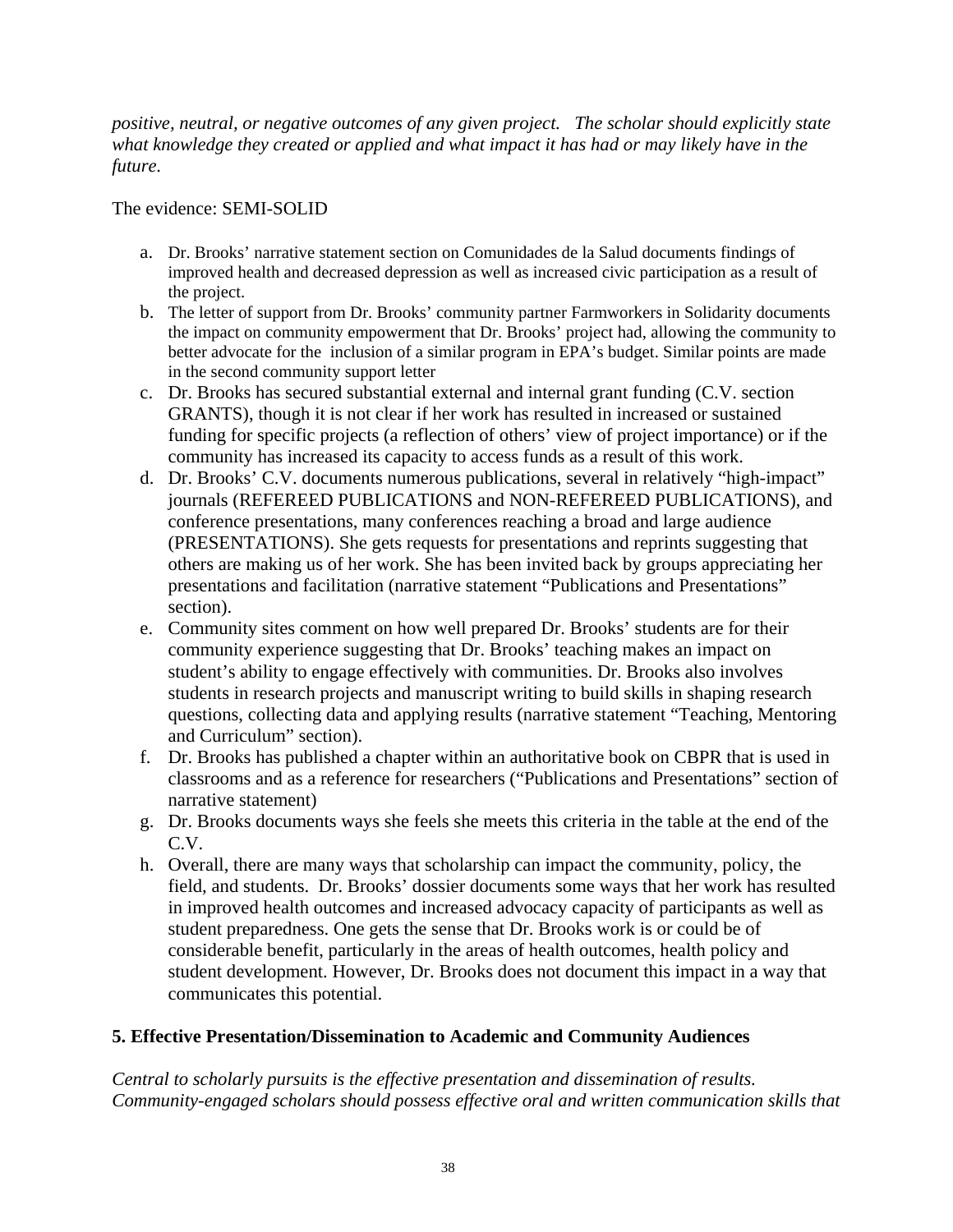*enable them to convert knowledge into language that a public audience can understand. Scholars should communicate with appropriate audiences and subject their ideas to critical inquiry and independent review.* 

The evidence: SOLID

- a. Dr. Brooks has numerous publications in peer-reviewed journals, several of which are highly ranked (REFEERED PUBLICATIONS section of C.V.). She also has authored 2 book chapters, one in an authoritative source ("Publications and Presentations" section of narrative statement)
- b. She has presented her work at numerous conferences and meetings, many peer reviewed (PRESENTATIONS C.V. section).
- c. She has published and presented in collaboration with community members (REFEERED PUBLICATIONS, NON-REFEERED PUBLICATIONS and PRESENTATIONS sections of C.V.) and this model has been well received ("Publications and Presentations" section of the narrative statement).
- d. She has prepared briefs and reports for government (NON-REFEREED PUBLICATIONS and OTHER REFEREED WORK)
- e. She has provided training through the county health department (PRESENTATIONS section of C.V.)
- f. She does not appear to have translated and disseminated her work for community audiences such as through community newspapers, radio, newsletters, presentations at community events, etc. Although she mentions meetings at town halls ("Publications and Presentations" section of narrative statement) and presenting at community meetings (table at end of C.V.), she does not adequately document this.

# **6. Reflective Critique: Lessons Learned to Improve the Scholarship and Community Engagement**

*Community-engaged scholars should demonstrate an ability to critically reflect on their work, their community partnerships, the issues and challenges that arise and how they are able to address these (for example, issues of power, resources, capacity, racism, etc). Communityengaged scholars should demonstrate an ability to consider such questions as: why did this project succeed or fail to achieve its intended outcomes, what could be done differently in succeeding projects to improve outcomes, is this project an idea that is deserving of further time and effort?* 

## The evidence: WEAKER

- a. In the "Teaching, Mentoring and Curriculum" section of the narrative statement, Dr. Brooks talks about using reflection effectively as a tool with her students.
- b. In this same section (Courses taught subsection) she reports that she has revised her Community Organizing course, stating that initial feedback from students suggests that restructuring the course around a single theme has increased the course's cohesiveness and improved students' experience with the service-learning component of the course.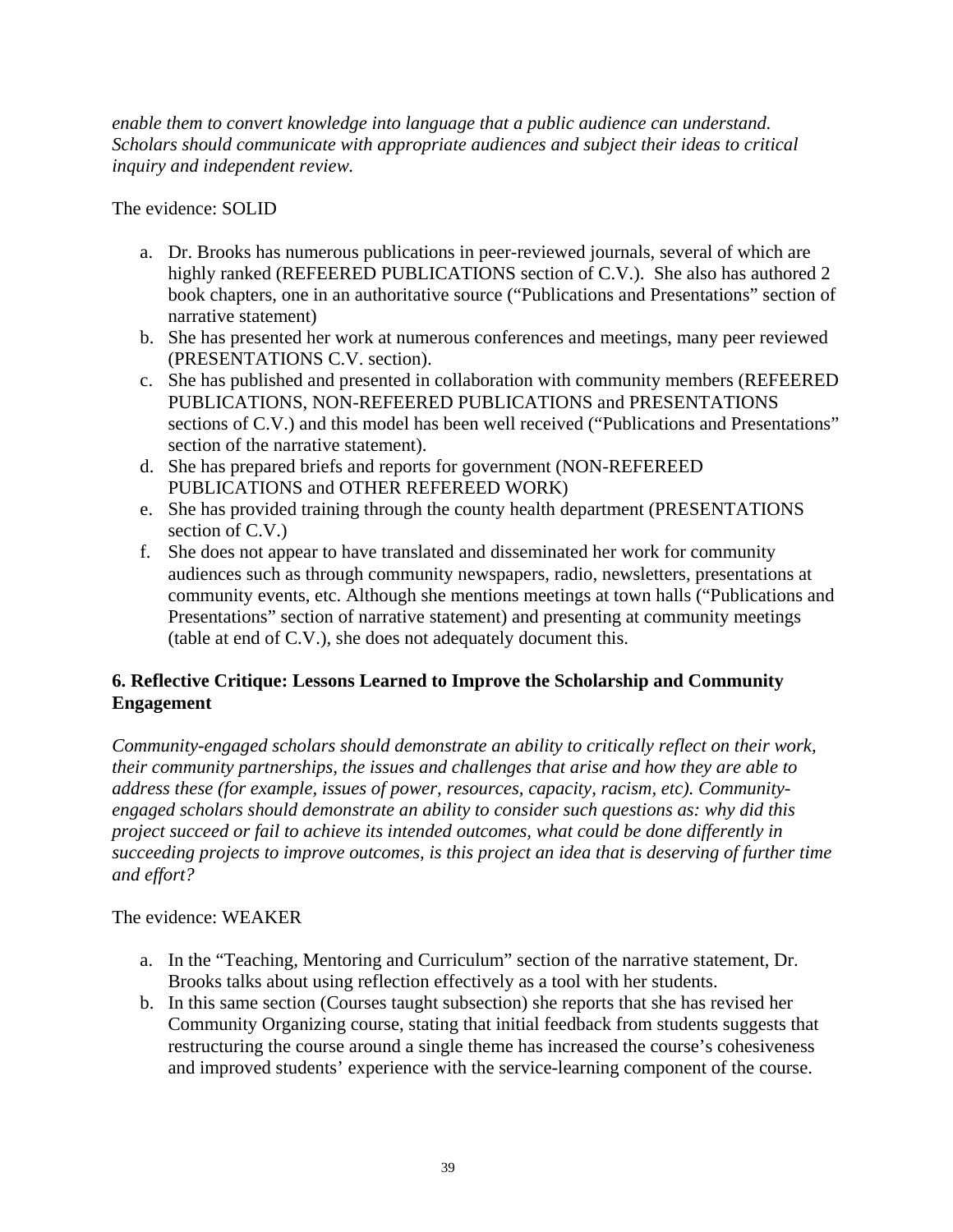- c. Dr. Brooks provided one example of altering her research design based on community feedback (see "Occupational Health of Indigenous Workers" section of narrative statement).
- d. Dr. Brooks has not provided evidence that she has gathered feedback from community partners in the forum of evaluations, focus groups, etc. to improve her work.
- e. Dr. Brooks provides her views of how she meets this criteria in the table at the end of the C.V. It would be helpful to have additional evidence of reflection about what did and did not work in her projects, how she considered the feedback of community members, etc.

# **7. Leadership and Personal Contribution**

*Community-engaged scholars should demonstrate an ability to serve in leadership roles.* 

The evidence: EXEMPLARY

- a. Dr. Brooks has shown leadership skill and great potential from early on. She held an NIH pre -doctoral training fellowship (HONORS AND AWARDS C.V. section) and WK Kellogg post-doctoral fellowship (OTHER RESEARCH C.V. section)
- b. She has been a PI on several federal grants and shown competence in directing the work and managing the programs and budget (GRANTS C.V. section, "Research" narrative statement section)
- c. Numerous service activities (GOVERNANCE AND SERVICE C.V. section and "Service" section of narrative statement) reflect leadership roles – Faculty Senate, MPH track coordinator, Chair of curriculum committee, director of the undergraduate program review, Chair-elect of Faculty Advisory Committee, organizer of numerous events and forums, Commissioner of the City of Amherst Sustainable Development Commission, Board of Directors for MA Center for Environmental Health. Some reflect national leadership: Co-chair of APHA caucus work group, grant reviewer for CDC and NIH, reviewer of book proposals for a publisher, Kellogg national advisory board. She also serves on the steering committee for UC Davis School of Nursing research project ("Other Research Efforts" section in narrative statement).
- d. Dr. Brooks has mentored numerous students at various levels ("Teaching, Mentoring and Curriculum" section of narrative statement)
- e. Dr. Brooks has organized partnerships with community organizations to improve health ("Research" section of narrative statement)
- f. Dr. Brooks documents how she believes she meets this criteria in the table at the end of the C.V.

# **8. Consistently Ethical Behavior: Socially Responsible Conduct of Research**

Consistently ethical behavior links scholarship to personal virtues. This reference suggests that scholarly work must be conducted with honesty, integrity, perseverance and courage. Ethical behavior considers that scholars will foster a respectful relationship with students, community participants, peers, and others who participate in or benefit from their work. Ethical behavior ensures the responsible conduct of research and the respectful engagement of communities and individuals to conduct such research. Ethical behavior must consider cultural or community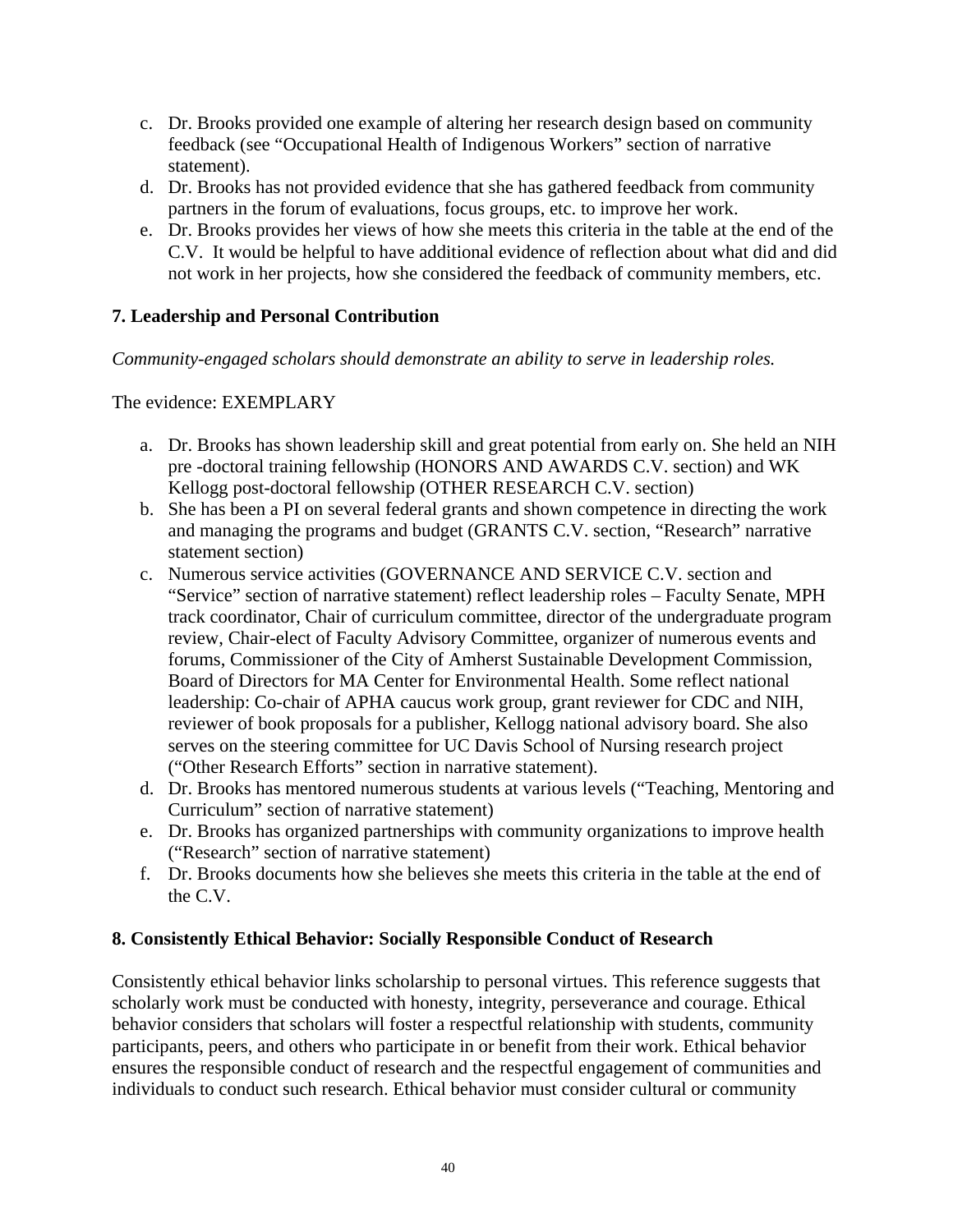implications as well as university policies.

The evidence: SEMI-SOLID

- a. Dr. Brooks invites community partners to co-author and co-present. She has highlighted this in her C.V. (REFEREED PUBLICATIONS, NON-REFEREED PUBLICATIONS, PRESENTATIONS). She also invites students to co-author ("Teaching, Mentoring and Curriculum" section of narrative statement). She gives community members and students credit.
- b. Dr. Brooks has published an article related to the ethical considerations of communitydriven environmental justice research (NON-REFEREED PUBLICATIONS section of C.V.)
- c. Dr. Brooks documents in the RESEARCH section of her narrative statement ways that local knowledge has been tapped to strengthen the research.
- d. Dr. Brooks documents how she believes she meets this criteria in the table at the end of the C.V.
- e. If such opportunities exist, Dr. Brooks could have reported that her work was reviewed by a community IRB or a university IRB focused on community-based research.
- f. Evidence for respectful relationships is relatively missing. It is mentioned in one of the community support letters. It would be helpful for community partners to directly address this aspect in support letters.
- g. Dr. Brooks missed an opportunity in her narrative statement to discuss ways that she acknowledges and incorporates cultural practices and an assets-based approach.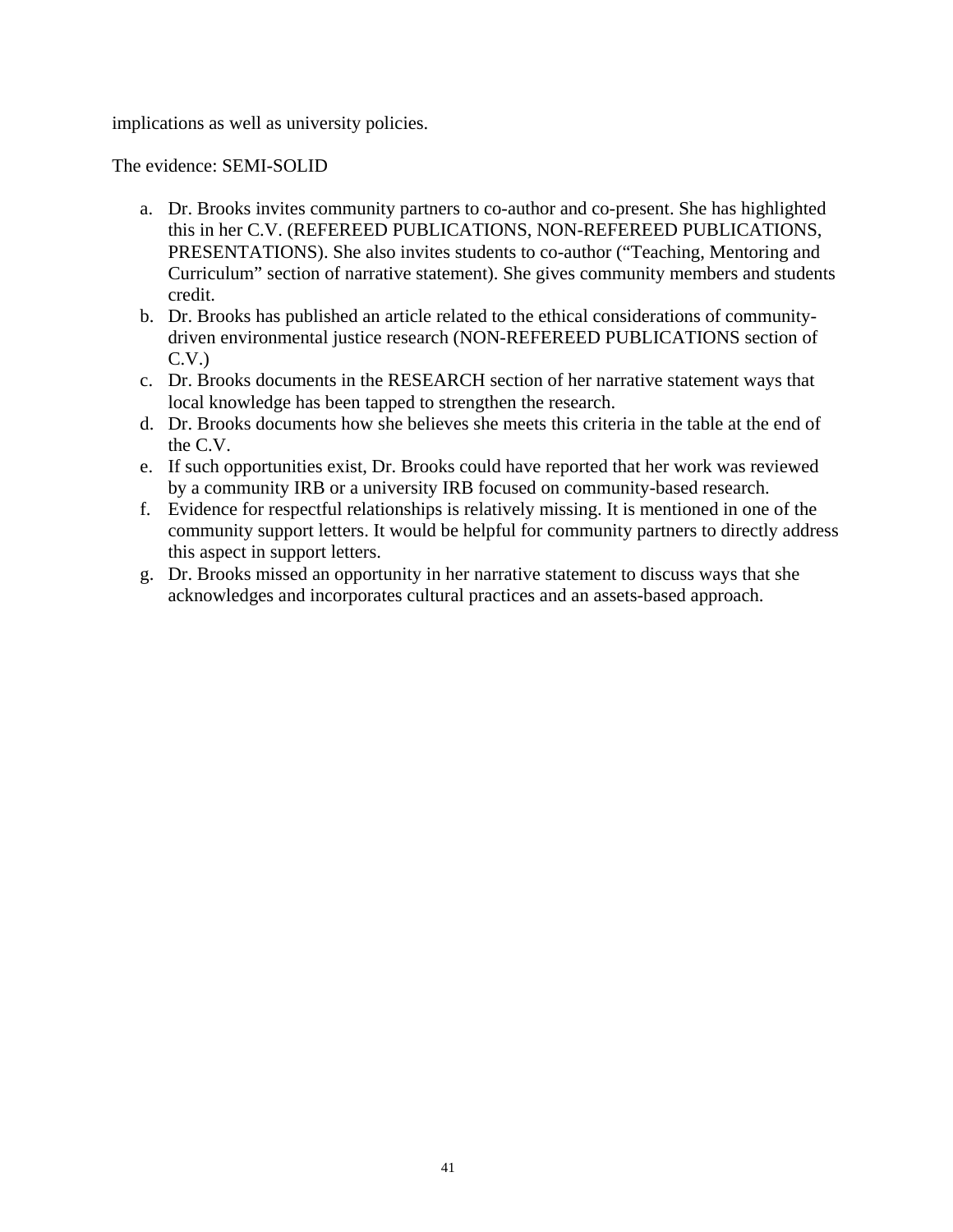# **Table 1: The enhancement of scientific rigor in research through community engagement**

**Prepared by:** Collaborative Peer Review Workgroup Member Yvonne Joosten (Vanderbilt University)

Different research approaches and methodologies are appropriate to answer different questions. Conventional research methods, such as randomized clinical trials, are the best way to answer certain questions, but do not effectively address questions of health care and health outcomes, or the translation of research into interventions and policies to address health issues related to socioeconomic and minority status. Community-engaged strategies, such as Community-based Participatory Research, can address such issues more effectively. A variety of scientific methodologies and research designs can be used within a community-engaged approach. Rigor, defined traditionally, is therefore more dependent on the particulars of the research design than on whether the research is implemented as part of a community-engaged strategy. However, we argue in this section that we should think about the ways that rigor and scientific benefit can be increased as a result of the engagement of communities. Below we present, organized by key phases in the research process, ways that engagement enhances the scientific process and ideas for activities and methods of documenting those activities that would illustrate for a RPT committee the rigor of a candidate's engaged work.

| <b>RESEARCH PHASE</b>                     | <b>BENEFITS OF COMMUNITY</b><br><b>ENGAGEMENT</b>                                                                                                                                                                                                                                                                                                                      | <b>EVIDENCE</b>                                                                                                                                                                                                                                                                                                                                                                                                                                                                                                                                                                                                                                                                                                                                                                                                                                                                                                                                                                                                           |
|-------------------------------------------|------------------------------------------------------------------------------------------------------------------------------------------------------------------------------------------------------------------------------------------------------------------------------------------------------------------------------------------------------------------------|---------------------------------------------------------------------------------------------------------------------------------------------------------------------------------------------------------------------------------------------------------------------------------------------------------------------------------------------------------------------------------------------------------------------------------------------------------------------------------------------------------------------------------------------------------------------------------------------------------------------------------------------------------------------------------------------------------------------------------------------------------------------------------------------------------------------------------------------------------------------------------------------------------------------------------------------------------------------------------------------------------------------------|
| Identify key<br>issues/research questions | With behavioral/community health<br>issues, it can be difficult to identify the<br>research question. Community<br>involvement can help define the<br>research question or confirm its<br>validity.<br>When community members feel<br>involved and perceive equity in power<br>and decision-making they are invested<br>in seeing the right questions be<br>addressed. | Activities that would create the benefits:<br>Conduct community focus groups or surveys (environmental scans)<br>that document community health needs and concerns<br>Create mechanisms for two-way communication between<br>investigators and community members.<br>Serve as a resource to community representatives requesting<br>assistance on specific health issues. Their issues can generate research<br>questions.<br>Ways to document the activity in dossier:<br>Include statements in personal narrative about situations in which<br>community input helped define or changed the research question.<br>Include statement in personal narrative that illustruate how relevance<br>was improved as opposed to similar types of work conducted in<br>alternative settings<br>Explain in personal narrative why your research questions can be<br>addressed with greater validity than in alternative research settings -<br>include findings obtained from alternative settings (if available and<br>relevant). |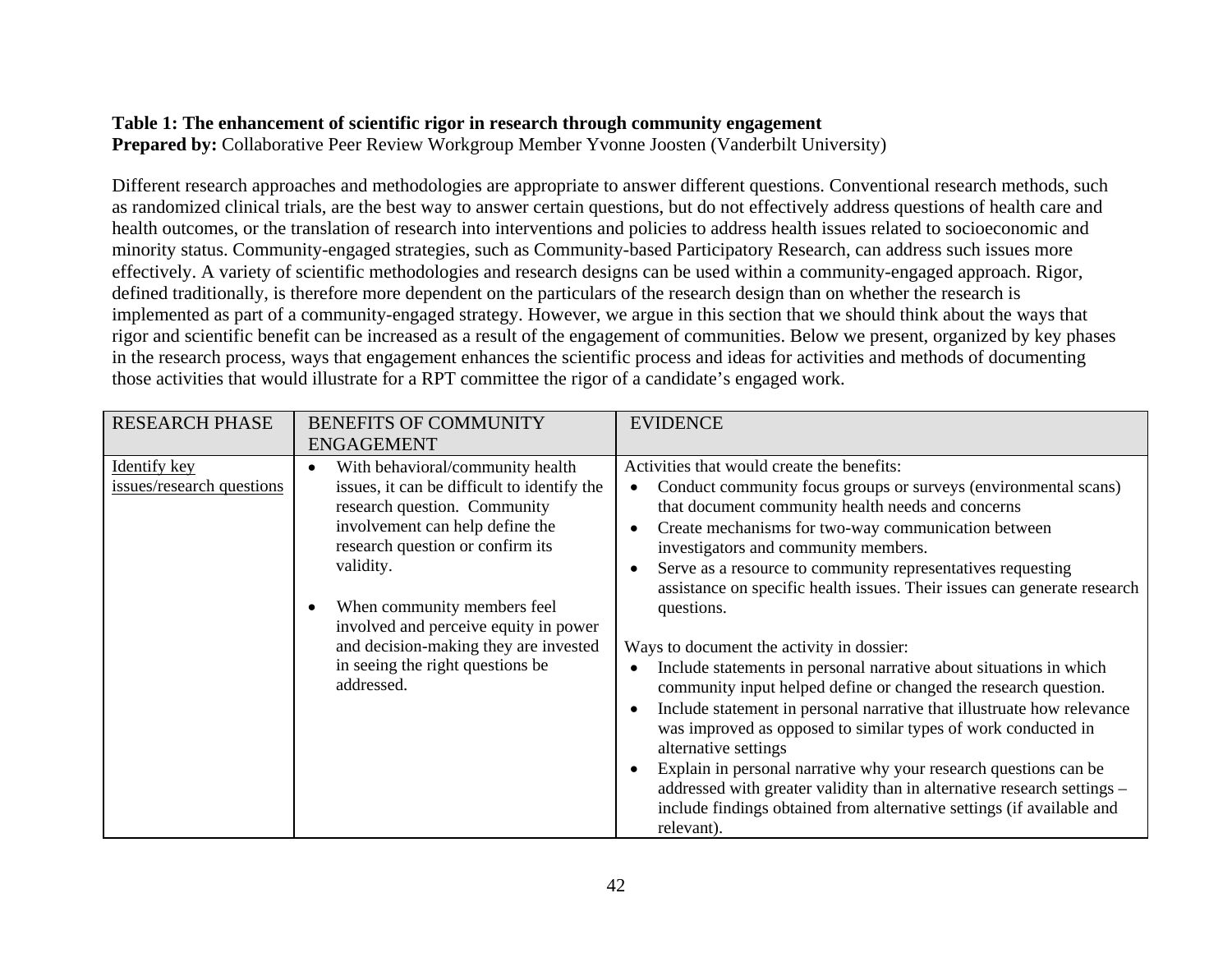| Proposal development<br>and funding                       | For questions with<br>socio/economic/cultural elements,<br>community can identify issues, barriers<br>etc. unknown to researchers<br>Community members may provide<br>accurate information on existing<br>interventions, services, policies,<br>barriers, that could affect study, etc.<br>For agencies or RFPs that require<br>community participation, showing<br>funders how such participation will be<br>woven throughout project and how | Include in the personal narrative statements that compare your level<br>$\bullet$<br>of subject/patient/client participation to results obtained with other<br>research settings or methods<br>Letter from community that includes statements about community<br>commitment and the community's role in defining the research<br>questions<br>Activities that would create the benefits:<br>Include community members on planning or working committees<br>Form a Community Advisory Committee<br>$\bullet$<br>Include in grant proposal letters of support from community<br>$\bullet$<br>documenting their participation in designing the study so that it will<br>be most appropriate to that community<br>Ask that community partners take an active role in the writing<br>process of the proposal whenever possible<br>Budget for line items that support community activities or resources<br>$\bullet$<br>Ways to document the activity in dossier:<br>Letters of support from community organizations or leaders<br>documenting commitment and their role in developing the project or<br>what their role will be in implementing project. |
|-----------------------------------------------------------|------------------------------------------------------------------------------------------------------------------------------------------------------------------------------------------------------------------------------------------------------------------------------------------------------------------------------------------------------------------------------------------------------------------------------------------------|-----------------------------------------------------------------------------------------------------------------------------------------------------------------------------------------------------------------------------------------------------------------------------------------------------------------------------------------------------------------------------------------------------------------------------------------------------------------------------------------------------------------------------------------------------------------------------------------------------------------------------------------------------------------------------------------------------------------------------------------------------------------------------------------------------------------------------------------------------------------------------------------------------------------------------------------------------------------------------------------------------------------------------------------------------------------------------------------------------------------------------------------------------|
|                                                           | much the community supports the<br>project can increase likelihood of<br>funding.                                                                                                                                                                                                                                                                                                                                                              | Meeting rosters and minutes that document community participation<br>in discussions about proposal.<br>Document in personal narrative situations in which community input<br>$\bullet$<br>helped identify issues or barriers, or provided information that<br>researchers would not otherwise have had<br>Include in dossier, pink sheets or communications from<br>$\bullet$<br>funders/reviewers that include comments about value of community<br>involvement                                                                                                                                                                                                                                                                                                                                                                                                                                                                                                                                                                                                                                                                                    |
| Grant management;<br>fiscal control and<br>accountability | Shared funding and control increases<br>community commitment to research<br>success                                                                                                                                                                                                                                                                                                                                                            | Activities that would create the benefits:<br>Subcontracts with community or faith-based organization<br>Memorandum of Understanding<br>List community partners as Co-PIs on grant proposal whenever<br>possible<br>Ways to document the activity in dossier:                                                                                                                                                                                                                                                                                                                                                                                                                                                                                                                                                                                                                                                                                                                                                                                                                                                                                       |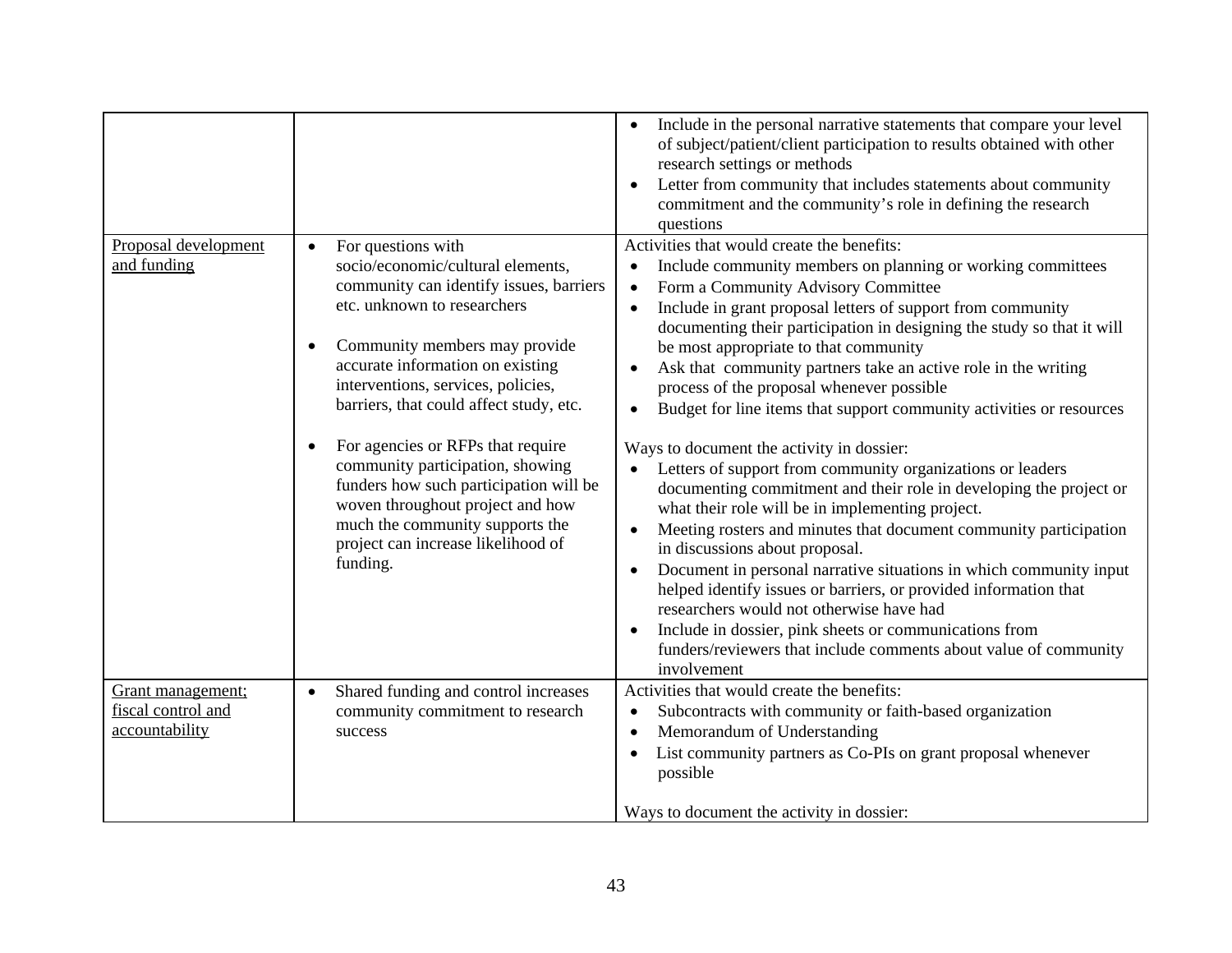|                                              |                                                                                                                                                                                                                                                                                                                                                                                                                                                   | Include statements in personal narrative about how funding was<br>shared with community<br>Include letters from the community that include statements about<br>perceived equity in decision making, trust, commitment of the<br>community to the process<br>Highlight community Co-PIs on grants listed in CV                                                                                                                                                                                                                                                                                                                                                                                                                                                                                                                                                                                                                                                                                                                                                                                               |
|----------------------------------------------|---------------------------------------------------------------------------------------------------------------------------------------------------------------------------------------------------------------------------------------------------------------------------------------------------------------------------------------------------------------------------------------------------------------------------------------------------|-------------------------------------------------------------------------------------------------------------------------------------------------------------------------------------------------------------------------------------------------------------------------------------------------------------------------------------------------------------------------------------------------------------------------------------------------------------------------------------------------------------------------------------------------------------------------------------------------------------------------------------------------------------------------------------------------------------------------------------------------------------------------------------------------------------------------------------------------------------------------------------------------------------------------------------------------------------------------------------------------------------------------------------------------------------------------------------------------------------|
| Study design and<br>methodology              | Deeper understanding of a<br>community's unique circumstances can<br>result in a more accurate conceptual<br>framework and understanding of<br>important independent, moderating and<br>dependent variables.<br>Community input can help create a<br>design and methods that are most<br>acceptible to the community, most<br>valid given the unique circumstances<br>of the community and that are most<br>culturally appropriate and respectful | Activities that would create the benefits:<br>Include community members on planning or working committees<br>Form a Community Advisory Committee<br>Tap these working groups and advisors for information that will<br>improve conceptualization, design, methods, validity, acceptance,<br>cultural appropriateness, etc.<br>Evaluate, modify and adapt your design and methods in response to<br>community feedback<br>Include community members as Co-PIs whenever possible in order to<br>deeply involve them in design<br>Ways to document the activity in dossier:<br>Include statements in personal narrative describing the involvement of<br>community partners in development of research design and how their<br>participation contributed to improved research design and methods<br>Document in personal narrative situations in which better<br>understanding of the community resulted in a more refined conceptual<br>framework<br>Meeting rosters and minutes that document community participation<br>in discussions about proposal.<br>Highlight community Co-PIs on grants listed in CV |
| Recruitment and<br>retention of participants | Community relationships increase<br>trust, which leads to increased<br>participation and retention<br>Community knowledge of their culture<br>$\bullet$<br>and circumstances can inform<br>development of most effective                                                                                                                                                                                                                          | Activities that would create the benefits:<br>Partner with community or faith organizations to assist with<br>recruitment<br>Hire and train community members as recruiters, outreach workers<br>$\bullet$<br>and data collectors<br>Include community members on planning or working committees                                                                                                                                                                                                                                                                                                                                                                                                                                                                                                                                                                                                                                                                                                                                                                                                            |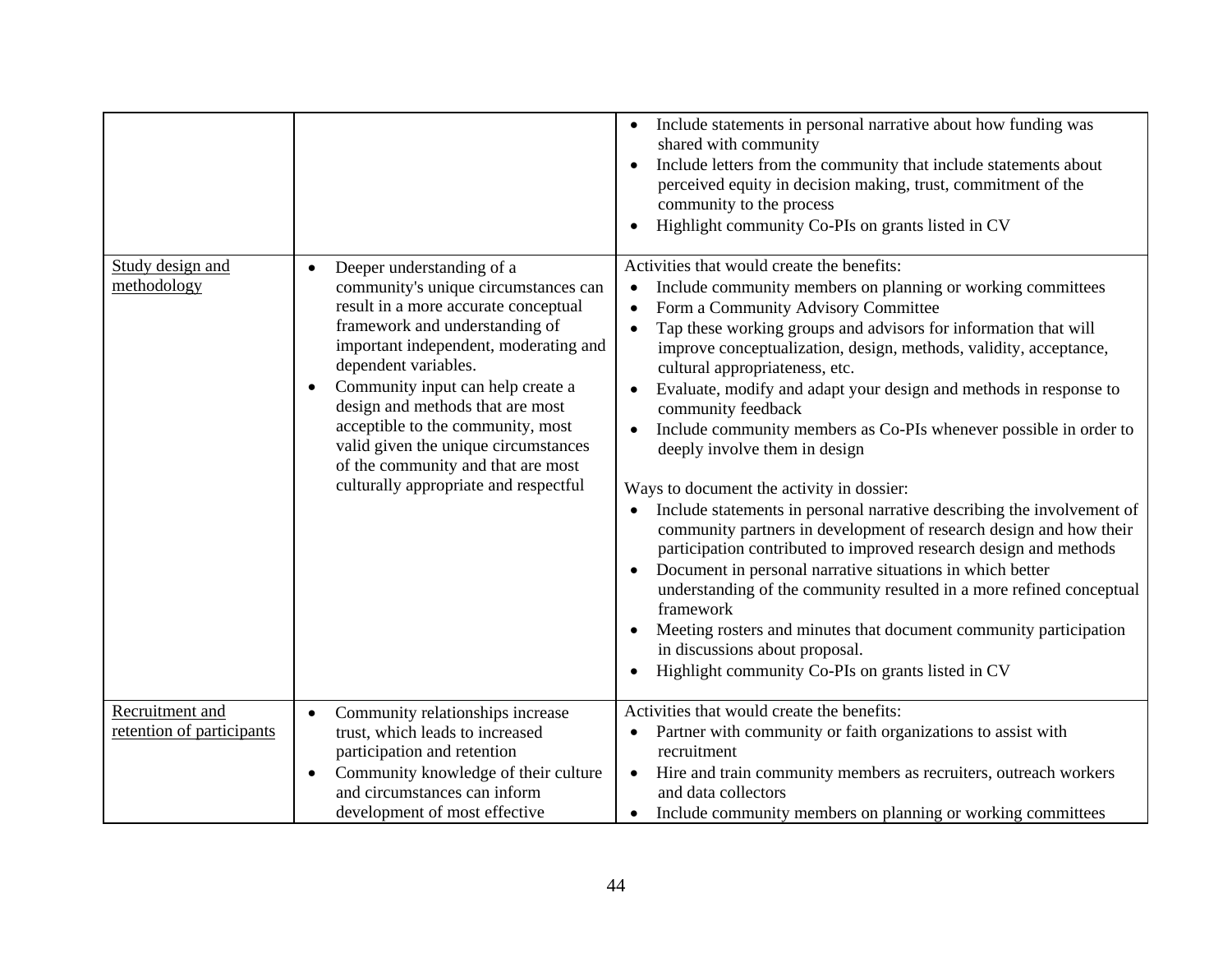|                                                                | recruitment strategies and incentives<br>and barriers to participation<br>Community more likely to participate<br>if they have had input and feel heard.<br>Increased acceptibility of the research<br>methods in community knowing that<br>peers contributed to and approved the<br>methods and design<br>Hiring community members to recruit<br>participants and collect data increases<br>trust. More willing to join and to stay<br>in the project                                                                                                                     | Form a Community Advisory Committee<br>$\bullet$<br>Use the working group and advisors to inform you about potential<br>barriers to participation, effective recruitment and retention strategies.<br>Ways to document the activity in dossier:<br>Include statements in the personal narrative about the involvement of<br>$\bullet$<br>community partners in ways that increased community acceptance,<br>created more effective ways to recruit, offered information about<br>effective incentives for participation and retention, etc.<br>Document in the personal narrative your recruitment and retention<br>$\bullet$<br>rate as compared with similar projects (in design, participants,<br>geographic location) that do not engage community members, if that<br>data is available.<br>Within personal narrative, include anecdotes from participants about<br>their reasons for joining or staying with a project.<br>Ask community letter writers to include information about ways that<br>recruitment and retention were likely improved via their input |
|----------------------------------------------------------------|----------------------------------------------------------------------------------------------------------------------------------------------------------------------------------------------------------------------------------------------------------------------------------------------------------------------------------------------------------------------------------------------------------------------------------------------------------------------------------------------------------------------------------------------------------------------------|------------------------------------------------------------------------------------------------------------------------------------------------------------------------------------------------------------------------------------------------------------------------------------------------------------------------------------------------------------------------------------------------------------------------------------------------------------------------------------------------------------------------------------------------------------------------------------------------------------------------------------------------------------------------------------------------------------------------------------------------------------------------------------------------------------------------------------------------------------------------------------------------------------------------------------------------------------------------------------------------------------------------------------------------------------------------|
| Design of measurement<br>instruments and<br>collection of data | Community input fosters development<br>of more culturally appropriate<br>measurement instruments, making<br>projects more effective and efficient,<br>data collection more accurate<br>Using local staff to administer surveys<br>and conduct interviews, and as survey<br>helpers fluent in the languages of the<br>target group increases authenticity of<br>responses and accuracy of data<br>collected.<br>Mutual trust enhances both the quantity<br>and the quality of data collected<br>Increased opportunity for field-testing<br>instruments improves reliability | Activities that would create the benefits:<br>Include community members on planning or working committees<br>Form a Community Advisory Committee<br>Ask these working groups and advisors to evaluate instruments, give<br>feedback on language, cultural sensitivity.<br>Ways to document the activity in dossier:<br>Within the personal narrative discuss how community participation<br>increased cultural appropriateness, validity and reliability of<br>instruments that were developed. How were instruments improved as<br>a result of community input?<br>Within personal narrative include statements from community<br>participants about their perceptions of cultural responsiveness, their<br>willingness to share personal information, etc.                                                                                                                                                                                                                                                                                                           |
| Interpretation of findings                                     | Limited role for community in<br>statistical interpretation of data, but<br>community input in research design                                                                                                                                                                                                                                                                                                                                                                                                                                                             | Activities that would create the benefits:<br>Include community members on planning or working committees<br>Form a Community Advisory Committee                                                                                                                                                                                                                                                                                                                                                                                                                                                                                                                                                                                                                                                                                                                                                                                                                                                                                                                       |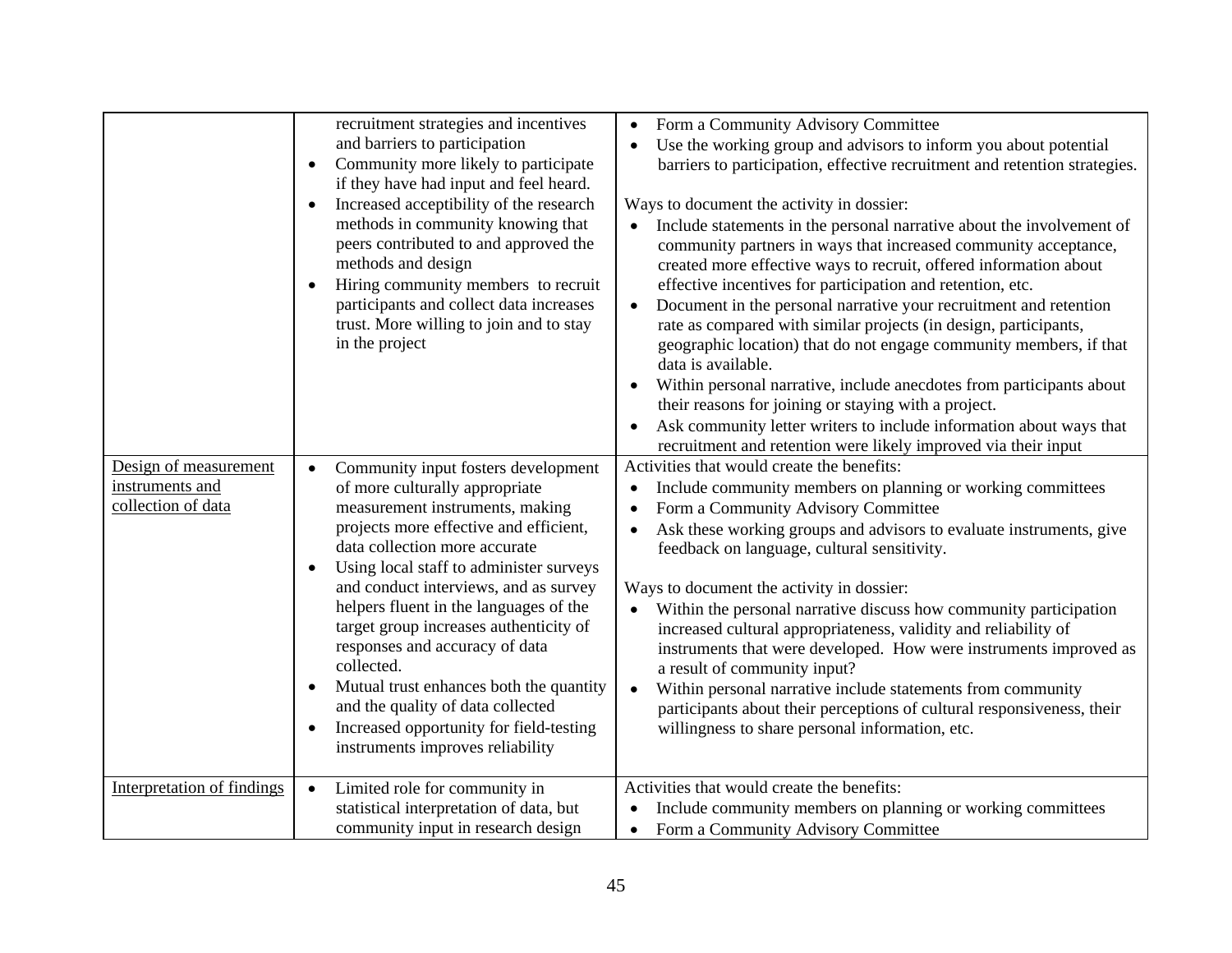|                                                                                                                                                                          | increases researcher's insight and<br>cultural sensitivity.<br>Community members can comment on<br>$\bullet$<br>researcher's interpretation of data in a<br>way that helps the researcher determine<br>if his/her conclusions have<br>incorporated his/her increased<br>understanding of the community's<br>circumstances.<br>Community members can comment on<br>how the findings are likely to be<br>perceived within the community and<br>how they should be framed to help<br>community members best understand<br>the implications                                                                   | Ask these working groups and advisors to comment on interpretation<br>of findings.<br>Conduct a community/public forum for reviewing and commenting on<br>$\bullet$<br>results<br>Develop summaries for the community in which information is<br>$\bullet$<br>accessible, clear, understandable, with key points summarized.<br>Ways to document the activity in dossier:<br>Within the personal narrative describe how members in the<br>community were involved in interpretation of findings and<br>brainstorming about application to community problems/issue being<br>investigated.<br>Within personal narrative, include ways that the community<br>expanded, deepened, contextualized or qualified the interpretation of<br>findings                                                                                                                                                                                                                                                                                                                                                                            |
|--------------------------------------------------------------------------------------------------------------------------------------------------------------------------|-----------------------------------------------------------------------------------------------------------------------------------------------------------------------------------------------------------------------------------------------------------------------------------------------------------------------------------------------------------------------------------------------------------------------------------------------------------------------------------------------------------------------------------------------------------------------------------------------------------|-------------------------------------------------------------------------------------------------------------------------------------------------------------------------------------------------------------------------------------------------------------------------------------------------------------------------------------------------------------------------------------------------------------------------------------------------------------------------------------------------------------------------------------------------------------------------------------------------------------------------------------------------------------------------------------------------------------------------------------------------------------------------------------------------------------------------------------------------------------------------------------------------------------------------------------------------------------------------------------------------------------------------------------------------------------------------------------------------------------------------|
| <b>Translation of findings</b><br>into recommendations<br>for policy change or<br>intervention; design of<br>intervention based on<br>recommendations;<br>implementation | Community members can provide<br>information about what will work,<br>what is culturally appropriate<br>Increased appropriateness of<br>$\bullet$<br>interventions can result in more<br>positive/successful application.<br>Productive and on-going partnerships<br>$\bullet$<br>between researchers and community<br>members increases the likelihood that<br>research findings will be incorporated<br>into ongoing community programs,<br>providing the greatest possible benefit<br>to the community from research.<br>Community members are more<br>effective advocates for public policy<br>change | Activities that would create the benefits:<br>Include community members on planning or working committees<br>Form a Community Advisory Committee<br>Ask these working groups and advisors to generate intervention ideas,<br>give feedback on cultural sensitivity and to give ideas about<br>translating the research into action and application.<br>Partner with community members to develop programs or<br>$\bullet$<br>interventions based on the research findings<br>Accompany community members to hearings or other meetings about<br>policy making<br>Ways to document the activity in dossier:<br>Describe through personal narrative, annotations in your CV,<br>acknowledgment sections, etc how members in the community were<br>involved in interpretation of findings and their application to<br>community problems/issue being investigated.<br>Within the personal narrative cite policy changes or program<br>development resulting from the research<br>If the community exhibits signs of empowerment/increased civic<br>$\bullet$<br>engagement (e.g., community problem-solving, volunteerism, |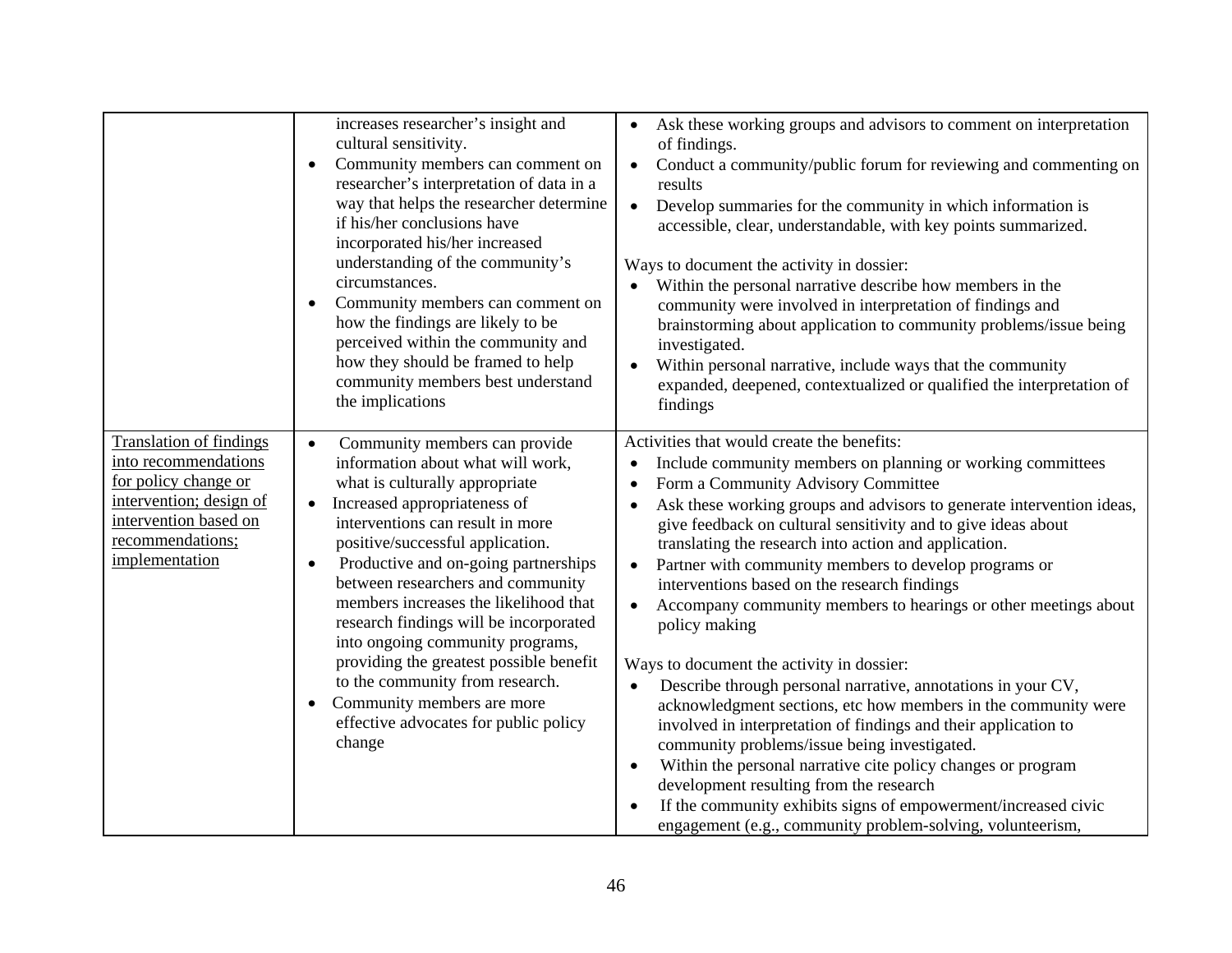|               |                                                                                                                                                                                                                 | contacting officials, contacting media, signing petitions, etc.) or<br>perhaps around a particular health issue, discuss in personal narrative<br>or provide evidence such as community stats, newspaper articles, etc.<br>Discuss in personal narrative the steps taken by both the investigators<br>as well as community leaders to use results of scholarly work to<br>improve and inform public policy decisions.<br>Explain in the personal narrative why the results obtained are more<br>useful in this arena than results that might have been obtained (or<br>have in the past been obtained) by other methods.<br>Within personal narrative and community letters of support,<br>document ways that the research has been used to make local change                                                                                                                                                                                                                                |
|---------------|-----------------------------------------------------------------------------------------------------------------------------------------------------------------------------------------------------------------|----------------------------------------------------------------------------------------------------------------------------------------------------------------------------------------------------------------------------------------------------------------------------------------------------------------------------------------------------------------------------------------------------------------------------------------------------------------------------------------------------------------------------------------------------------------------------------------------------------------------------------------------------------------------------------------------------------------------------------------------------------------------------------------------------------------------------------------------------------------------------------------------------------------------------------------------------------------------------------------------|
| Dissemination | Community involvement provides<br>opportunity for broader relevance and<br>impact beyond academic arena<br>Community environment more<br>$\bullet$<br>accurately depicted in publications and<br>presentations. | Activities that would create the benefits:<br>Give presentations/educational events in community settings<br>$\bullet$<br>(schools, churches, community clinics, community health fairs, etc.),<br>and disseminate through media that reaches community members<br>(radio, TV, church bulletins, school newsletters, etc).<br>Co-present or co-author scholarly articles<br>$\bullet$<br>Co-author pieces with community members for local distribution -<br>community newspapers, newsletters, etc.<br>Ways to document the activity in dossier:<br>Highlight community co-authors or co-presenters in CV<br>Include examples of community dissemination products such as<br>newspaper articles. Discuss in personal narrative evidence of reach or<br>impact on the community, if known<br>In the personal narrative discuss how dissemination through non-<br>academic channels has contributed to application of the findings<br>obtained to the betterment of the communities involved. |
| Ethics        | Greater ethical credibility for research<br>since it works <i>with</i> people to address<br>their health concerns versus<br>experimenting on them.                                                              | Activities that would create the benefits:<br>Devote faculty and staff time to outreach and relationship building on<br>an on-going basis<br>Develop mechanisms for two-way communication and accountability<br>between investigators and community members<br>Form a Community Advisory Committee<br>Utilize advisors to comment on their perceptions or possible                                                                                                                                                                                                                                                                                                                                                                                                                                                                                                                                                                                                                           |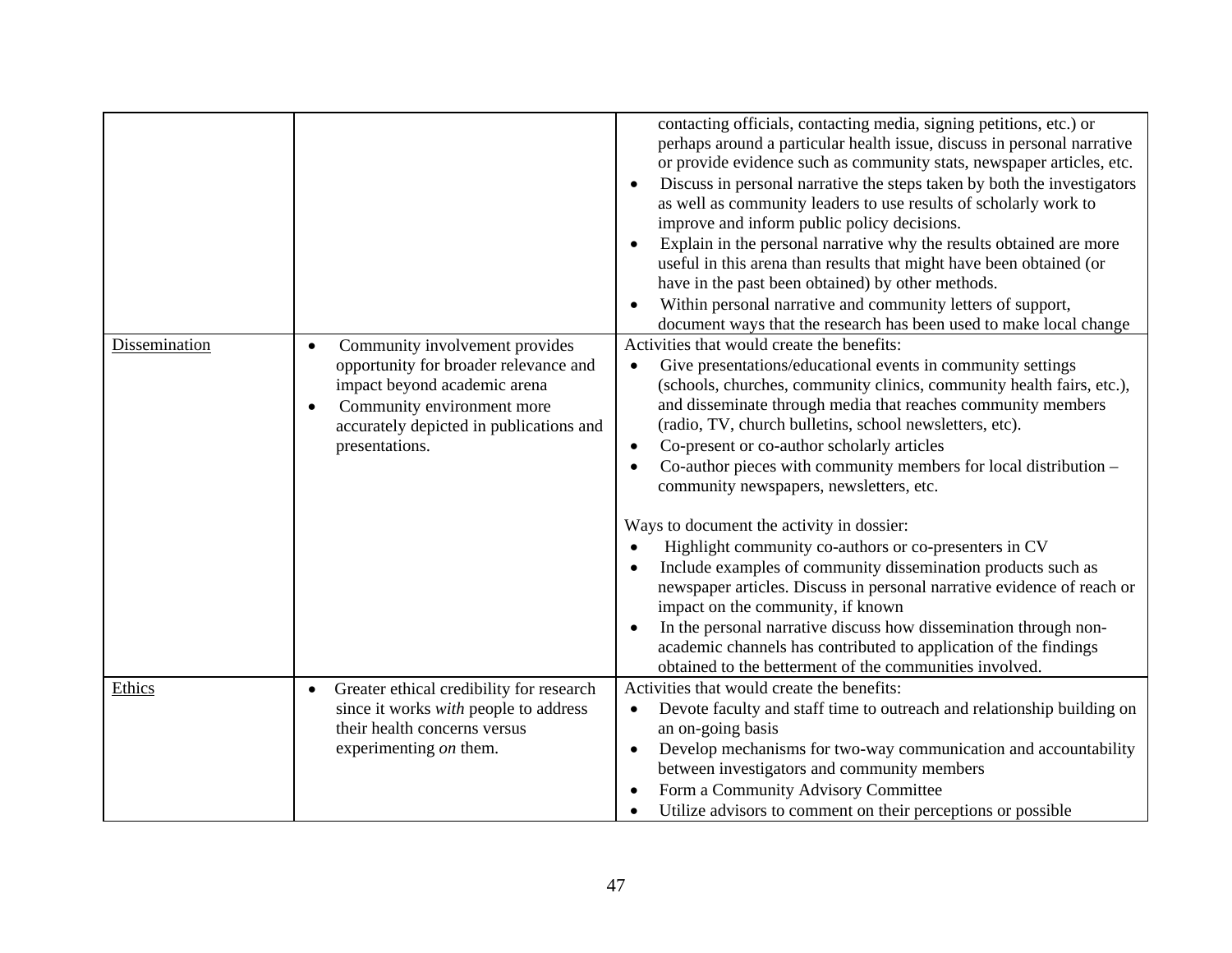|             |                                                                                                                                                                                                                                        | community perceptions of motives of researchers, appropriateness<br>and respectfulness of research, etc.<br>Ways to document the activity in dossier:<br>Include community letters which speak to the integrity of the<br>researcher, the ethical conduct of the research, etc.                                                                                                                                                                                                                                                                                                                                                                                                                                                                                                                                                                                                                                                                                                                                                      |
|-------------|----------------------------------------------------------------------------------------------------------------------------------------------------------------------------------------------------------------------------------------|--------------------------------------------------------------------------------------------------------------------------------------------------------------------------------------------------------------------------------------------------------------------------------------------------------------------------------------------------------------------------------------------------------------------------------------------------------------------------------------------------------------------------------------------------------------------------------------------------------------------------------------------------------------------------------------------------------------------------------------------------------------------------------------------------------------------------------------------------------------------------------------------------------------------------------------------------------------------------------------------------------------------------------------|
| <b>Bias</b> | Working in community setting can<br>reduce selection bias.<br>Including multiple and diverse voices<br>increases objectivity by giving weight<br>to opinions and insights other than<br>those of a single individual-the<br>researcher | Activities that would create the benefits:<br>Use grass roots recruitment strategies that do not select just for those<br>who read newspaper classifieds, seek to be civically involved or who<br>are in other ways different that the general population<br>Include community members on planning or working committees<br>Form a Community Advisory Committee<br>Integrate the opinions, suggestions and expertise of these working<br>groups and advisors to understand the diversity of viewpoints<br>Ways to document the activity in dossier:<br>Document in personal narrative or though Sample Characteristics<br>sections of manuscripts data that demonstrates representativeness of<br>the sample based on community characteristics. There should be<br>documentation as to how the methods employed in the study actually<br>reduced selection bias.<br>Document in personal narrative ways that community input has<br>expanded the thinking of the researcher, helped the researcher<br>understand his/her own biases |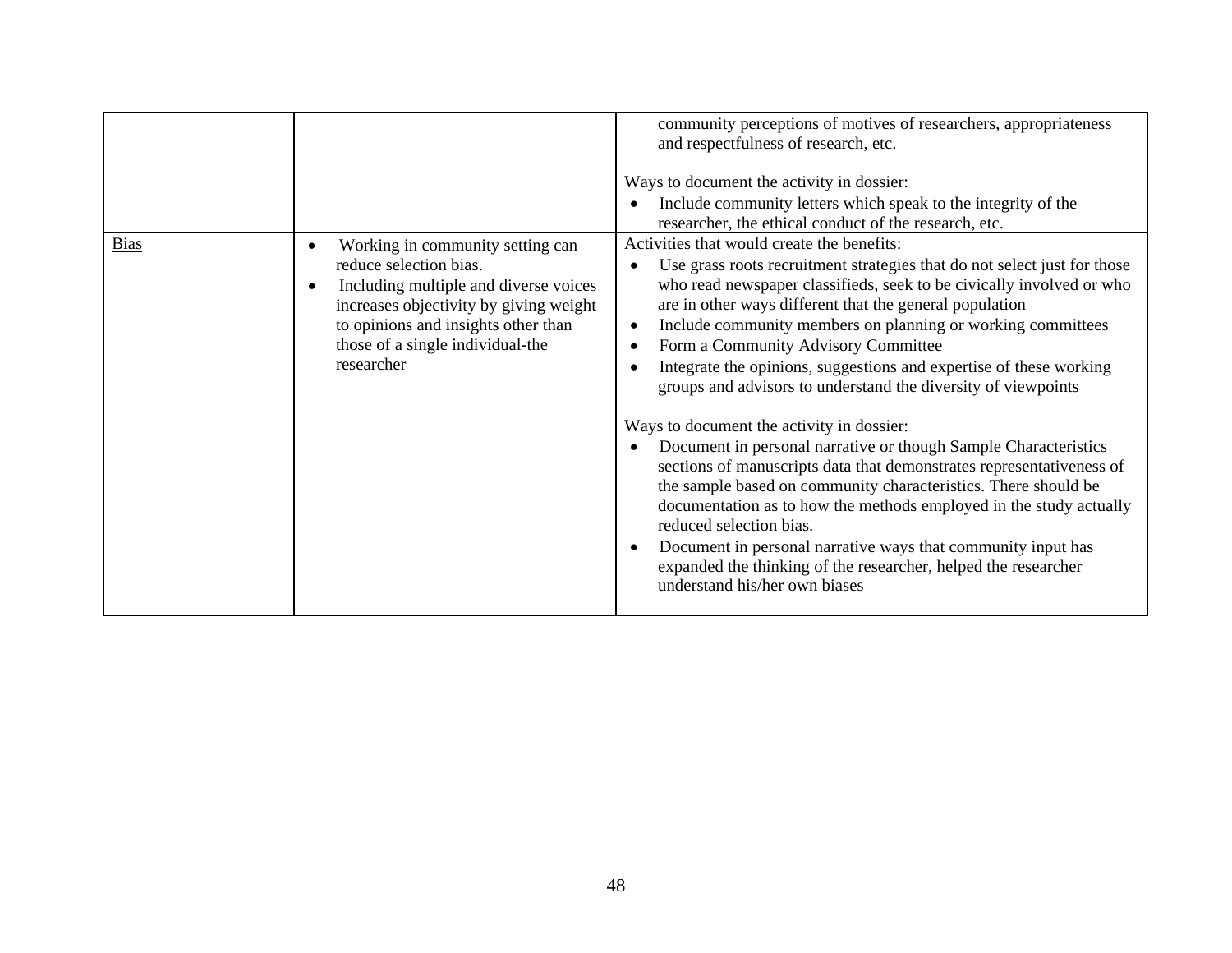## **Table 2: The enhancement of teaching through community engagement**

**Prepared by:** Collaborative Peer Review Workgroup Member Sharon L. Shields (Vanderbilt University)

Different curricular teaching/learning approaches and strategies are appropriate for the dissemination of knowledge, skill, and professional competencies. Conventional teaching methods such as lecture, discussion, and in-classroom activities are effective in disseminating certain content and developing an understanding of theoretical foundations. These teaching approaches however, do not always effectively convey the personal, sociological, environmental, political, and community issues that come into play when trying to understand interventions and policies that address health issues in local and national cohorts. A variety of pedagogical strategies can be used within a community-engaged approach including: experiential learning, service-learning, field schools, internships, independent study work, and practica. Below is a way to organize key steps in the teaching process, ways that engagement enhances the teaching process and ideas for activities and methods of documenting those activities that would illustrate for a RPT committee the scholarship of a candidate's engaged work.

| <b>Curriculum Development</b>                                                            | <b>Benefits of Community Engagement</b>                                                                                                                                                                                                                                                                                                                         | <b>Evidence</b>                                                                                                                                                                                                                                                                                                                                                                   | <b>Ways to Document the</b><br><b>Activity in RPT Portfolios</b>                                                                                                                                                                                                                                                                                                                                                |
|------------------------------------------------------------------------------------------|-----------------------------------------------------------------------------------------------------------------------------------------------------------------------------------------------------------------------------------------------------------------------------------------------------------------------------------------------------------------|-----------------------------------------------------------------------------------------------------------------------------------------------------------------------------------------------------------------------------------------------------------------------------------------------------------------------------------------------------------------------------------|-----------------------------------------------------------------------------------------------------------------------------------------------------------------------------------------------------------------------------------------------------------------------------------------------------------------------------------------------------------------------------------------------------------------|
| Identify theoretical framing and<br>practical integration for curriculum<br>development. | Faculty and community partners<br>$\bullet$<br>working on connecting course<br>content with service related<br>activities can insure reciprocity of<br>benefit and deepening of the<br>learning experience.<br>When community members are<br>$\bullet$<br>involved in course planning there<br>is a perception of equity of<br>engagement and student learning. | Activities that would create<br>benefit:<br>Identify community<br>partners that would<br>benefit from knowledge,<br>skill, and professional<br>objectives learned by the<br>students through course<br>content.<br>Conduct focus/training<br>sessions w/community<br>partners to share course<br>content, objectives, and<br>outcomes.<br>Conduct joint planning<br>for community | Name a community partner<br>$\bullet$<br>teaching advisory<br>committee. Report this<br>committee formulation.<br>Create a folder related to<br>$\bullet$<br>focus/training sessions<br>with community partners<br>and supply agendas for<br>each of the meetings.<br>Keep log of joint planning<br>meetings with outcomes<br>reported.<br>Keep log of hours devoted<br>to community resource<br>contributions. |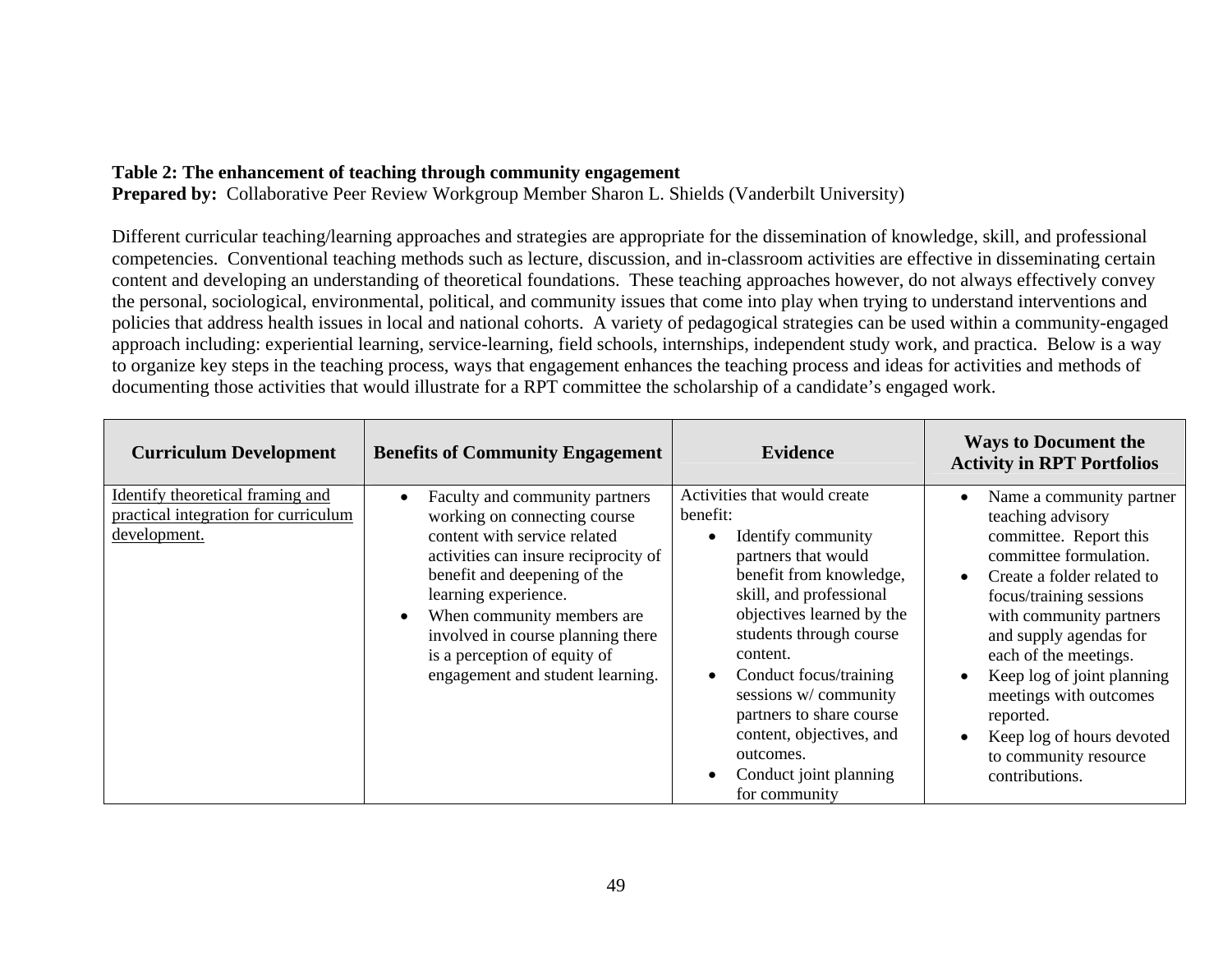|                                                          |                                                                                                                                                                                                                                                                                                                                                                                                                                                                                                                                                                                                                                                                                                                                                | engagement activities and<br>field learning<br>experiences.<br>Serve as a resource and<br>volunteer within the<br>partner organization so<br>that more understanding<br>of need and contributions<br>can be incorporated into<br>the coursework.                                                                                                           |                                                                                                                                                                                              |
|----------------------------------------------------------|------------------------------------------------------------------------------------------------------------------------------------------------------------------------------------------------------------------------------------------------------------------------------------------------------------------------------------------------------------------------------------------------------------------------------------------------------------------------------------------------------------------------------------------------------------------------------------------------------------------------------------------------------------------------------------------------------------------------------------------------|------------------------------------------------------------------------------------------------------------------------------------------------------------------------------------------------------------------------------------------------------------------------------------------------------------------------------------------------------------|----------------------------------------------------------------------------------------------------------------------------------------------------------------------------------------------|
| Curriculum development and<br>potential funding support. | Cultural, community specific,<br>$\bullet$<br>socioeconomic, etc.<br>questions/information that might<br>inform students regarding<br>theoretical underpinnings of<br>course content can be provided by<br>community partners that may be<br>unknown to the teacher.<br>Community members may<br>$\bullet$<br>provide updated information on<br>current policies, services,<br>interventions, assets/barriers that<br>could affect or alter students<br>understanding of course<br>materials.<br>Community/university teaching<br>$\bullet$<br>partnerships could open avenues<br>for course development funding<br>and support from foundations,<br>internal course development<br>grants, and other avenues of<br>potential funding support. | Activities that would create<br>benefit:<br>Include community<br>$\bullet$<br>members on curriculum<br>development committees<br>and engage them in<br>specific course planning.<br>Jointly budget for course<br>needs that may exceed<br>the average resources<br>available.<br>Explore w/community<br>members avenues for<br>funding such joint efforts. | Letters of support from<br>community partners.<br>Meeting rosters and<br>minutes that document<br>community participation.<br>Faculty reflection on<br>process of curriculum<br>development. |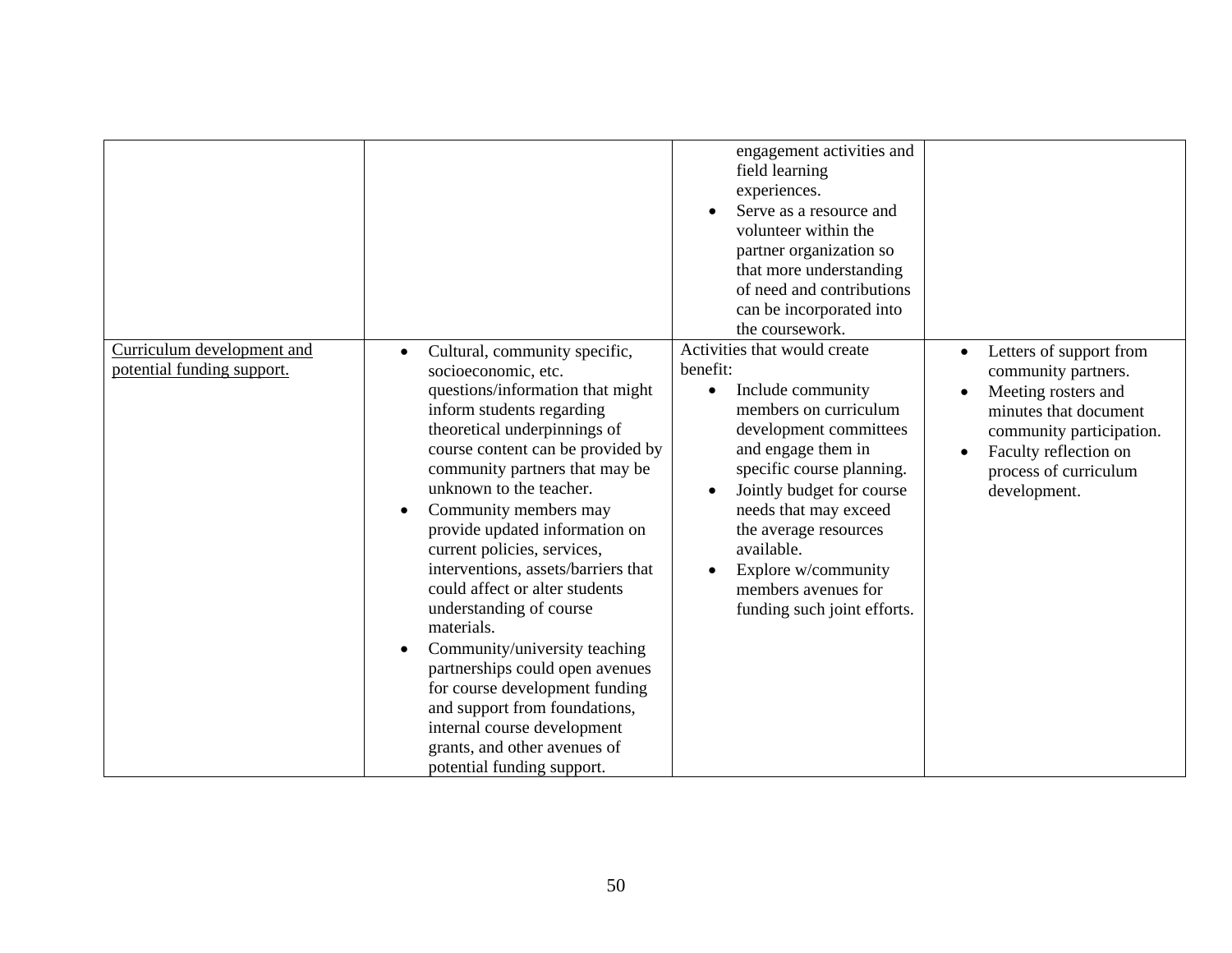| Implementation: Teaching of the<br>Course | Final syllabus and class schedule.<br>Identification of community<br>$\bullet$<br>based learning activities.<br>Identification of theoretical –<br>applied learning processes. | Activities that would create<br>benefit:<br>List participating<br>$\bullet$<br>community partners on<br>syllabus and have them<br>engaged in various<br>activities within the<br>university classroom.<br>Reflect with community<br>partner on the learning<br>activities in the class <i>i.e.</i> :<br>assignments, community<br>learning experiences,<br>readings, evaluation tools<br>etc.<br>Work with the<br>community partner to<br>"connect" course content<br>and theoretical<br>underpinnings with<br>community based<br>learning. | Present syllabus, reading<br>$\bullet$<br>lists, and all course support<br>materials.<br>Create a teaching journal<br>that records personal notes<br>and reflections on the<br>teaching experience and<br>how this affirms and/or<br>informs new ways of<br>integrating community<br>engaged work into the<br>curriculum.<br>Enlist the community<br>partner as a reviewer of<br>student assignments.<br>Utilize a random selection<br>of student assignments for<br>review by the community<br>partner(s) so that there is a<br>confirmation that<br>connection between theory<br>and practice is formed by<br>the student. Review report<br>forms/assignment<br>comments etc. can be part<br>of the portfolio reporting. |
|-------------------------------------------|--------------------------------------------------------------------------------------------------------------------------------------------------------------------------------|---------------------------------------------------------------------------------------------------------------------------------------------------------------------------------------------------------------------------------------------------------------------------------------------------------------------------------------------------------------------------------------------------------------------------------------------------------------------------------------------------------------------------------------------|----------------------------------------------------------------------------------------------------------------------------------------------------------------------------------------------------------------------------------------------------------------------------------------------------------------------------------------------------------------------------------------------------------------------------------------------------------------------------------------------------------------------------------------------------------------------------------------------------------------------------------------------------------------------------------------------------------------------------|
| <b>Outcomes: Student Learning</b>         | Course products created by the<br>students: i.e.: reflection journals<br>and summaries, course<br>assignments, exams, etc.<br>Community partner field                          | Activities that would create<br>benefit:<br>Shared reading of<br>$\bullet$<br>assignments and<br>summary                                                                                                                                                                                                                                                                                                                                                                                                                                    | Summary of final<br>$\bullet$<br>evaluation/observations<br>related to student learning<br>as jointly assessed.<br>Summary of field                                                                                                                                                                                                                                                                                                                                                                                                                                                                                                                                                                                        |
|                                           | assessments.                                                                                                                                                                   | evaluation/observations                                                                                                                                                                                                                                                                                                                                                                                                                                                                                                                     | supervisor assessment of                                                                                                                                                                                                                                                                                                                                                                                                                                                                                                                                                                                                                                                                                                   |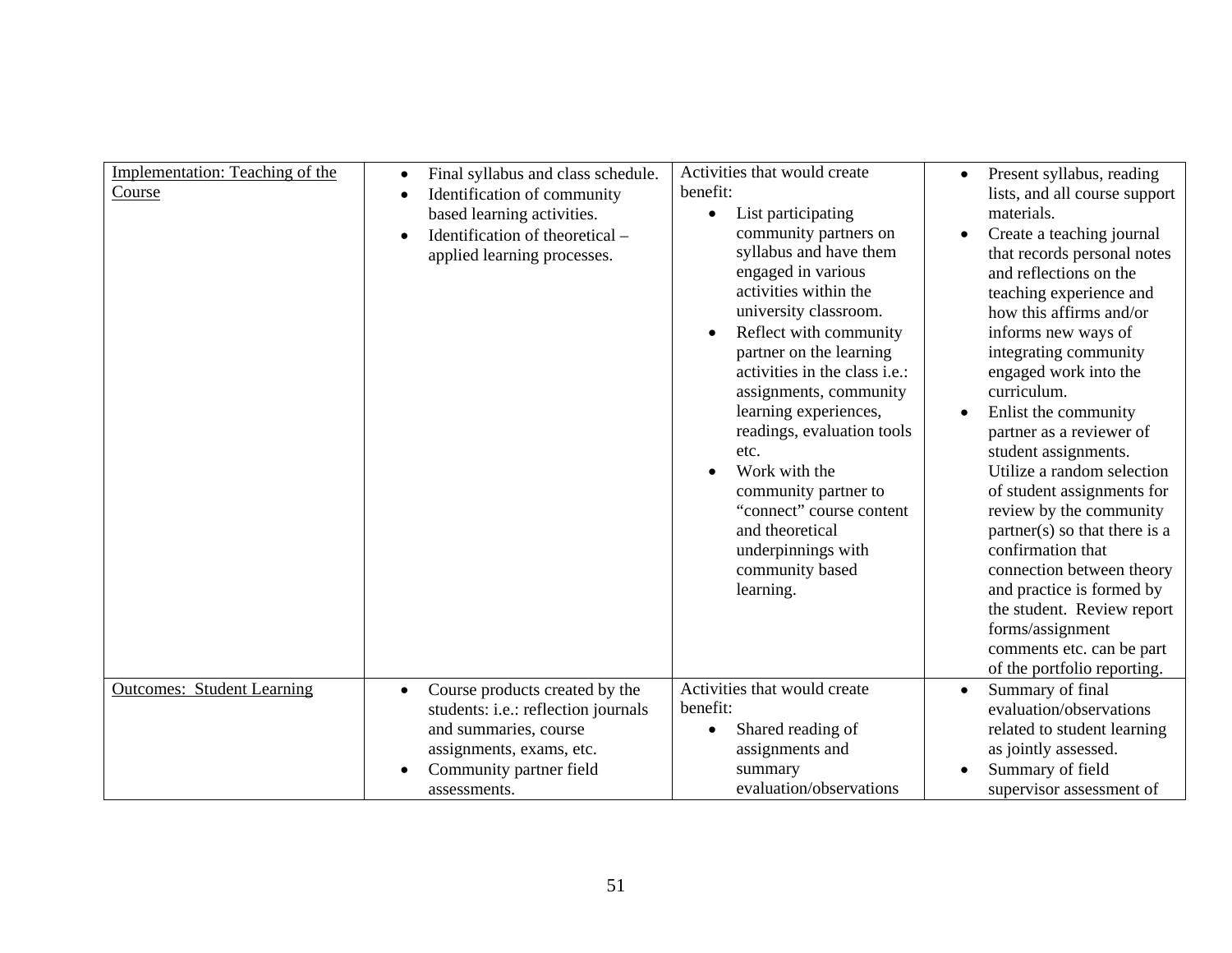|                               | Specific attention to learning<br>$\bullet$<br>outcomes achievement as<br>evidenced in student work.                                                                                                                                                                                                                                                                                                             | provided by community<br>partner.<br>Community partner<br>assessment through field<br>observation over the<br>course of the semester.<br>A meeting w/community<br>partner to assess observed<br>student learning<br>outcomes.                                                                                                                                                                                                                                                                                                                    | student learning in the<br>field.<br>Meeting report of<br>assessment of professor/<br>community partner<br>observations of student<br>overall learning outcomes.                                                                                                                                                           |
|-------------------------------|------------------------------------------------------------------------------------------------------------------------------------------------------------------------------------------------------------------------------------------------------------------------------------------------------------------------------------------------------------------------------------------------------------------|--------------------------------------------------------------------------------------------------------------------------------------------------------------------------------------------------------------------------------------------------------------------------------------------------------------------------------------------------------------------------------------------------------------------------------------------------------------------------------------------------------------------------------------------------|----------------------------------------------------------------------------------------------------------------------------------------------------------------------------------------------------------------------------------------------------------------------------------------------------------------------------|
| <b>Teaching Effectiveness</b> | Course evaluations by students.<br>$\bullet$<br>Assessment by students of<br>$\bullet$<br>"community based" learning<br>experience.<br>Class observations by peer<br>$\bullet$<br>faculty.<br>Class observation by community<br>partner.<br>Peer faculty assessment of course<br>$\bullet$<br>curriculum, content, activities,<br>and student learning as assessed<br>through potential pre-post<br>assessments. | Activities that would create<br>benefit:<br>Community partner could<br>$\bullet$<br>give clear feedback on<br>teaching effectiveness as<br>observed in an<br>appropriate teaching<br>lesson that relates to<br>community<br>work/assignments/<br>engagement.<br>Community partner could<br>give feedback on the<br>community based<br>learning experience and<br>how to improve based on<br>student assessment.<br>Peer faculty could<br>interview community<br>partners related to the<br>effectiveness of the<br>"team" engagement<br>process. | Reporting of student<br>evaluation scores<br>especially in the areas of<br>teacher effectiveness,<br>learning gained from the<br>course, etc.<br>Faculty observation(s) are<br>included in the portfolio.<br>Community partner<br>assessment is reported.<br>Final faculty/community<br>partner assessment is<br>reported. |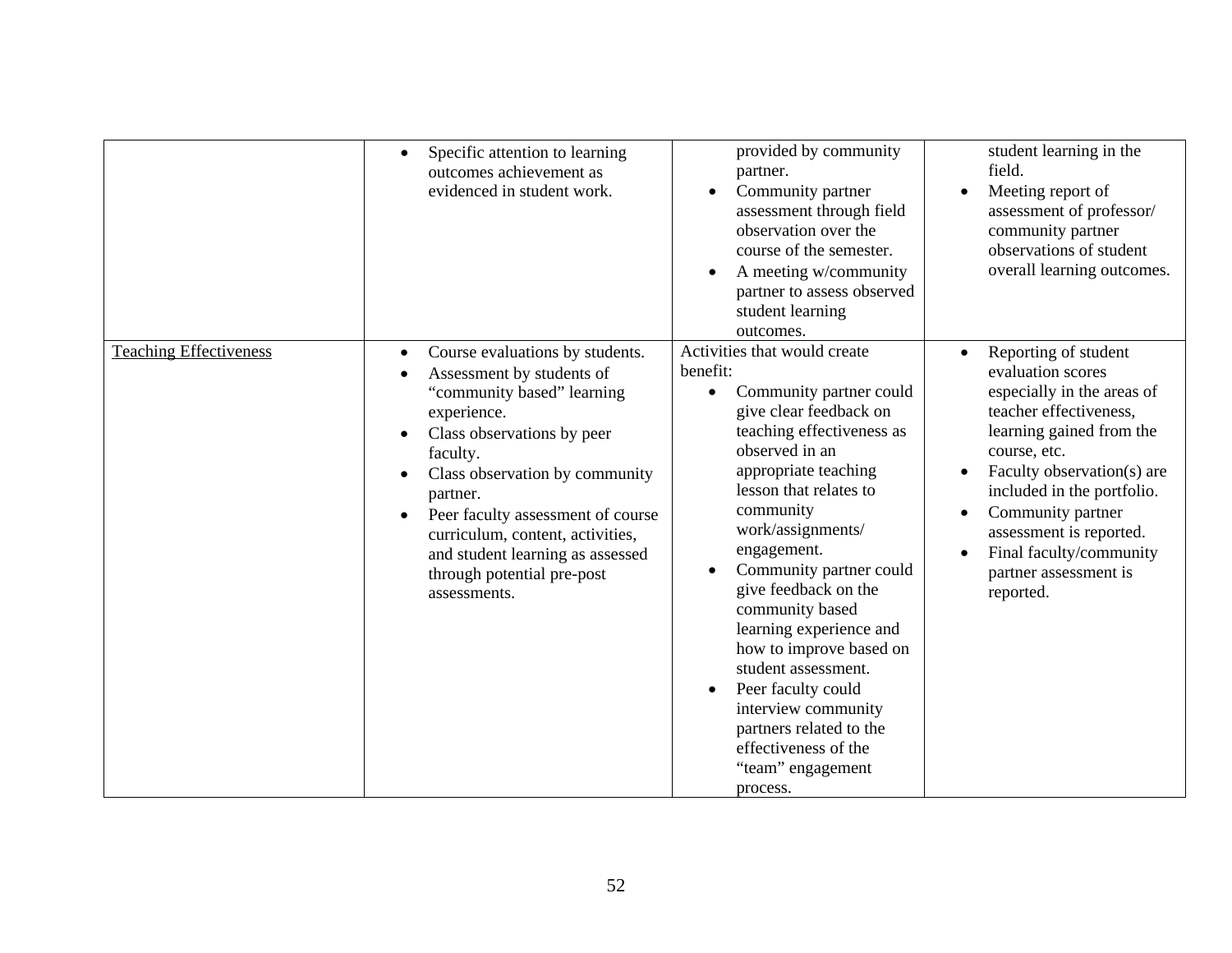| Translation of feedback regarding<br><b>Student Learning and Teaching</b><br>Effectiveness on course design | Professor and community partner<br>can rework areas that would<br>improve student learning and<br>teaching effectiveness.<br>Appropriateness of field<br>$\bullet$<br>placements and activities in the<br>field can result in more<br>positive/successful learning.<br>Productive and sustained<br>relationships in the community<br>increase the likelihood of<br>continued academic/community<br>engaged teaching.<br>Community members/university<br>personnel are more inclined to see<br>the benefits of reciprocity of such<br>partnerships. | Activities that would create<br>benefit:<br>Include the community<br>$\bullet$<br>partner on reworking the<br>course syllabus and<br>learning activities.<br>Ask advisors to generate<br>ideas, give feedback, and<br>give ideas about new<br>approaches that may be<br>necessary to enhance the<br>learning experience.<br>Create recognition and<br>rewards for community<br>partner work within the<br>university. | Describe through personal<br>$\bullet$<br>narrative, reflections,<br>annotations in the CV, etc.<br>how members in the<br>community were involved<br>in course development,<br>implementation, co-<br>teaching, evaluation, etc.<br>Within the personal<br>narrative cite curricular<br>changes developed from<br>the process and the input<br>of community partners.<br>Document the reciprocal<br>benefits attained through<br>such a teaching<br>partnership.<br>Partner letters of support<br>that document ways the<br>course/students/ teaching<br>has been used to<br>improve/enhance<br>organizational/community<br>effectiveness. |
|-------------------------------------------------------------------------------------------------------------|----------------------------------------------------------------------------------------------------------------------------------------------------------------------------------------------------------------------------------------------------------------------------------------------------------------------------------------------------------------------------------------------------------------------------------------------------------------------------------------------------------------------------------------------------|-----------------------------------------------------------------------------------------------------------------------------------------------------------------------------------------------------------------------------------------------------------------------------------------------------------------------------------------------------------------------------------------------------------------------|--------------------------------------------------------------------------------------------------------------------------------------------------------------------------------------------------------------------------------------------------------------------------------------------------------------------------------------------------------------------------------------------------------------------------------------------------------------------------------------------------------------------------------------------------------------------------------------------------------------------------------------------|
| Dissemination                                                                                               | Community involvement provides<br>$\bullet$<br>opportunity for broader relevance<br>and impact beyond academic<br>arena.<br>Community environment is more<br>accurately depicted in<br>presentations and publications.                                                                                                                                                                                                                                                                                                                             | Activities that would create<br>benefit:<br>Presentations by students<br>regarding community<br>work are presented not<br>only in the academic<br>arena but also to the<br>community impacted by<br>the work.                                                                                                                                                                                                         | Highlight community co-<br>$\bullet$<br>authors and co-presenters<br>in CV.<br>Include examples of<br>$\bullet$<br>community dissemination<br>products.<br>In personal narrative<br>discuss how community<br>partnering has enhanced                                                                                                                                                                                                                                                                                                                                                                                                       |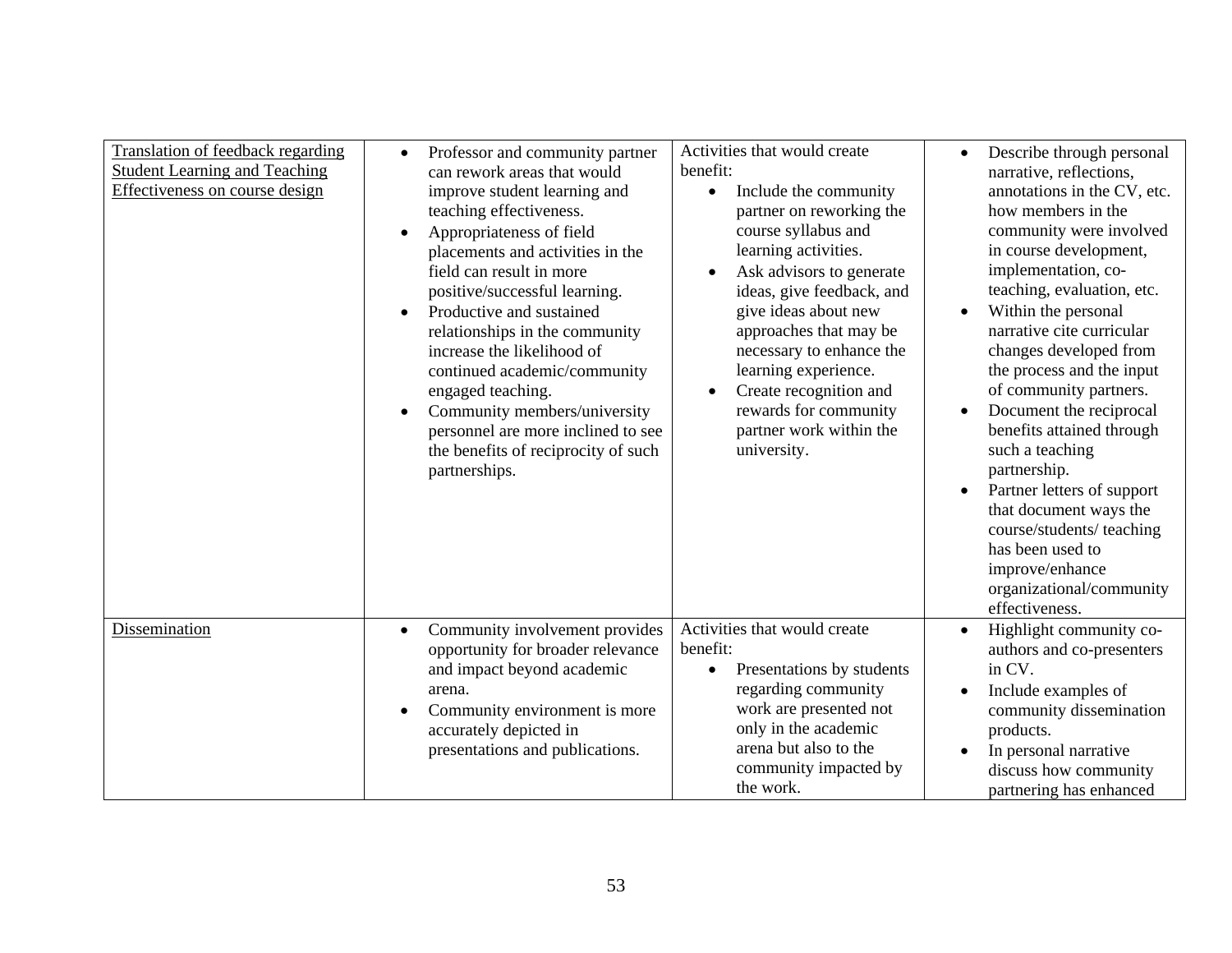|        |                                              | Presentations that include<br>both the faculty member<br>and the community<br>partner both within<br>academic/professional<br>associations and<br>community organizations<br>help to disseminate<br>information that enhances<br>practical application of<br>theoretical learnings.<br>Co-authored publications<br>in "teaching journals", | the scholarship of teaching. |
|--------|----------------------------------------------|--------------------------------------------------------------------------------------------------------------------------------------------------------------------------------------------------------------------------------------------------------------------------------------------------------------------------------------------|------------------------------|
|        |                                              | "journals related to                                                                                                                                                                                                                                                                                                                       |                              |
|        |                                              | community development"                                                                                                                                                                                                                                                                                                                     |                              |
|        |                                              | are more authentic when<br>written from both                                                                                                                                                                                                                                                                                               |                              |
|        |                                              | perspectives.                                                                                                                                                                                                                                                                                                                              |                              |
| Ethics | Greater ethical credibility for<br>$\bullet$ | Activities that would create the                                                                                                                                                                                                                                                                                                           |                              |
|        | teaching since it is community               | benefit:                                                                                                                                                                                                                                                                                                                                   |                              |
|        | based versus an isolated                     | Devote faculty, graduate                                                                                                                                                                                                                                                                                                                   |                              |
|        | classroom theoretical learning               | assistant time, and staff                                                                                                                                                                                                                                                                                                                  |                              |
|        | experience.                                  | time to outreach and                                                                                                                                                                                                                                                                                                                       |                              |
|        |                                              | relationship building.                                                                                                                                                                                                                                                                                                                     |                              |
|        |                                              | Develop mechanisms for<br>$\bullet$                                                                                                                                                                                                                                                                                                        |                              |
|        |                                              | structural/financial/ and                                                                                                                                                                                                                                                                                                                  |                              |
|        |                                              | institutionalized support                                                                                                                                                                                                                                                                                                                  |                              |
|        |                                              | of such partnerships.                                                                                                                                                                                                                                                                                                                      |                              |